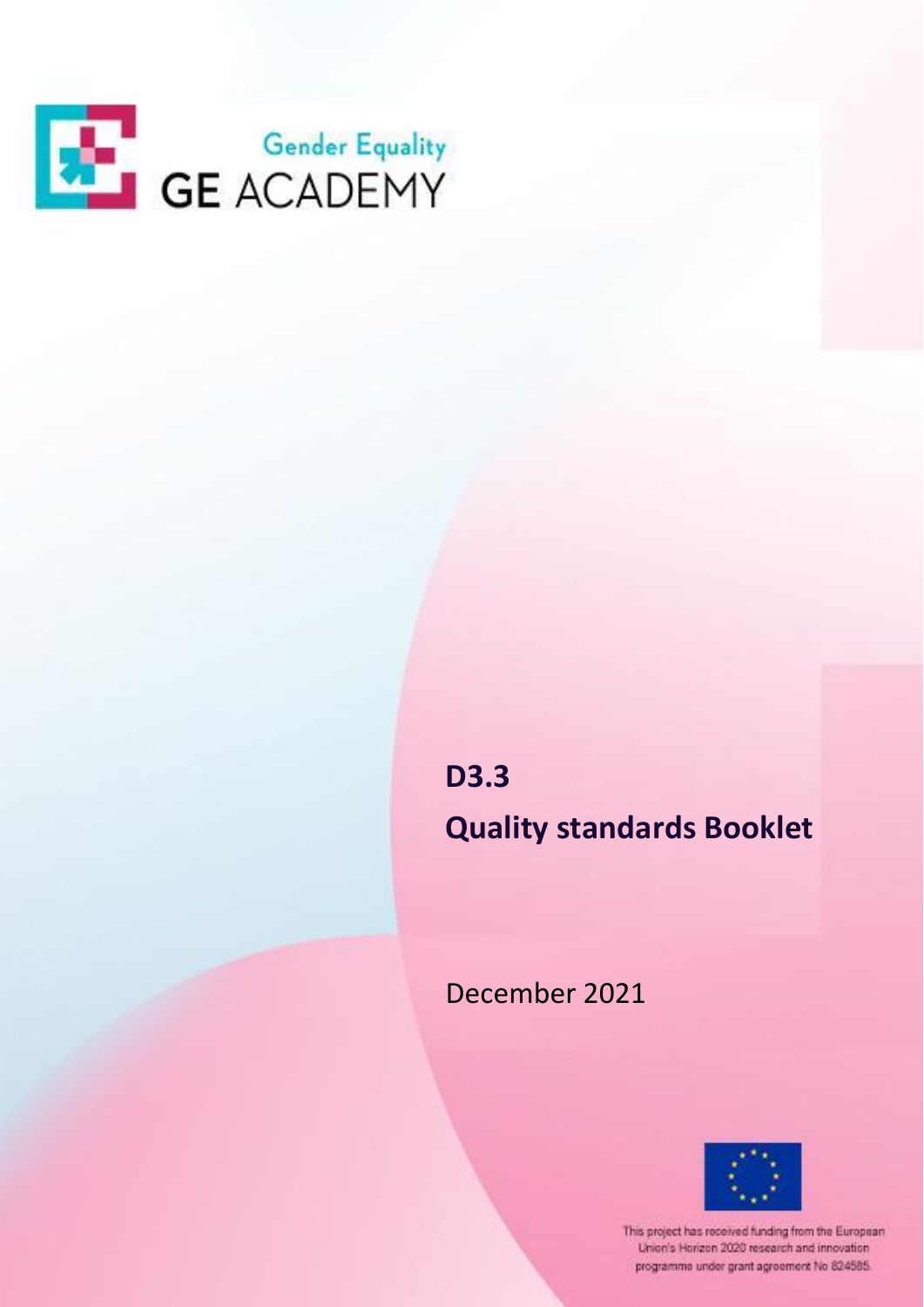| <b>Document Full Title</b> | D3.3 - Final quality standard booklet                                                                                                                                                                                                                                                                   |     |               |                                                     |  |
|----------------------------|---------------------------------------------------------------------------------------------------------------------------------------------------------------------------------------------------------------------------------------------------------------------------------------------------------|-----|---------------|-----------------------------------------------------|--|
| <b>Date of Delivery</b>    | Contractual                                                                                                                                                                                                                                                                                             | M36 | Actual        | M36                                                 |  |
| <b>Nature</b>              | Report                                                                                                                                                                                                                                                                                                  |     |               |                                                     |  |
| <b>Dissemination Level</b> | Public                                                                                                                                                                                                                                                                                                  |     |               |                                                     |  |
| <b>Lead Partner</b>        | K&I.                                                                                                                                                                                                                                                                                                    |     | Lead Authors: | Marina Cacace<br>Luciano d'Andrea<br>Federico Marta |  |
| Contributor(s)             | Lut Mergaert, Nathalie Wuiame, Maxime Forest, Vasia Madesi (YW),<br>Maria Sangiuliano, Natasha Sega (SV), Bente Knoll, Agnes Renkin (B-<br>NK), Marcela Linkova, Jana Dvorackova, Katarina Slezakova (ISAS);<br>Sara Clavero (TUD); Dorottya Redai (CEU); Vasiliki Moumtzi, Kyriaki<br>Karydou (VILABS) |     |               |                                                     |  |
| Reviewer(s):               | Maria Sangiuliano (SV); Marcela Linkova (ISAS)                                                                                                                                                                                                                                                          |     |               |                                                     |  |

| Version | <b>Issue Date</b> | <b>Description</b>                                                      | Contributor(s)                               |
|---------|-------------------|-------------------------------------------------------------------------|----------------------------------------------|
| 1.0     | 31/08/2019        | Provisional version, to be tested in<br>the capacity building programme | K&I,<br>All partners                         |
| 2.0     | 06/11/2021        | First version after implementation                                      | K&I, YW, SV, B-NK, ISAS,<br>TUD, CEU, VILABS |
| 3.0     | 23/11/2021        | Second version for internal review                                      | K&I, YW, SV, B-NK, ISAS,<br>TUD, CEU, VILABS |
| 4.0     | 25/11/2021        | Third version for external review                                       | K&I                                          |
| 5.0     | 20/12/2021        | Final version for coordinators'<br>review                               | K&I                                          |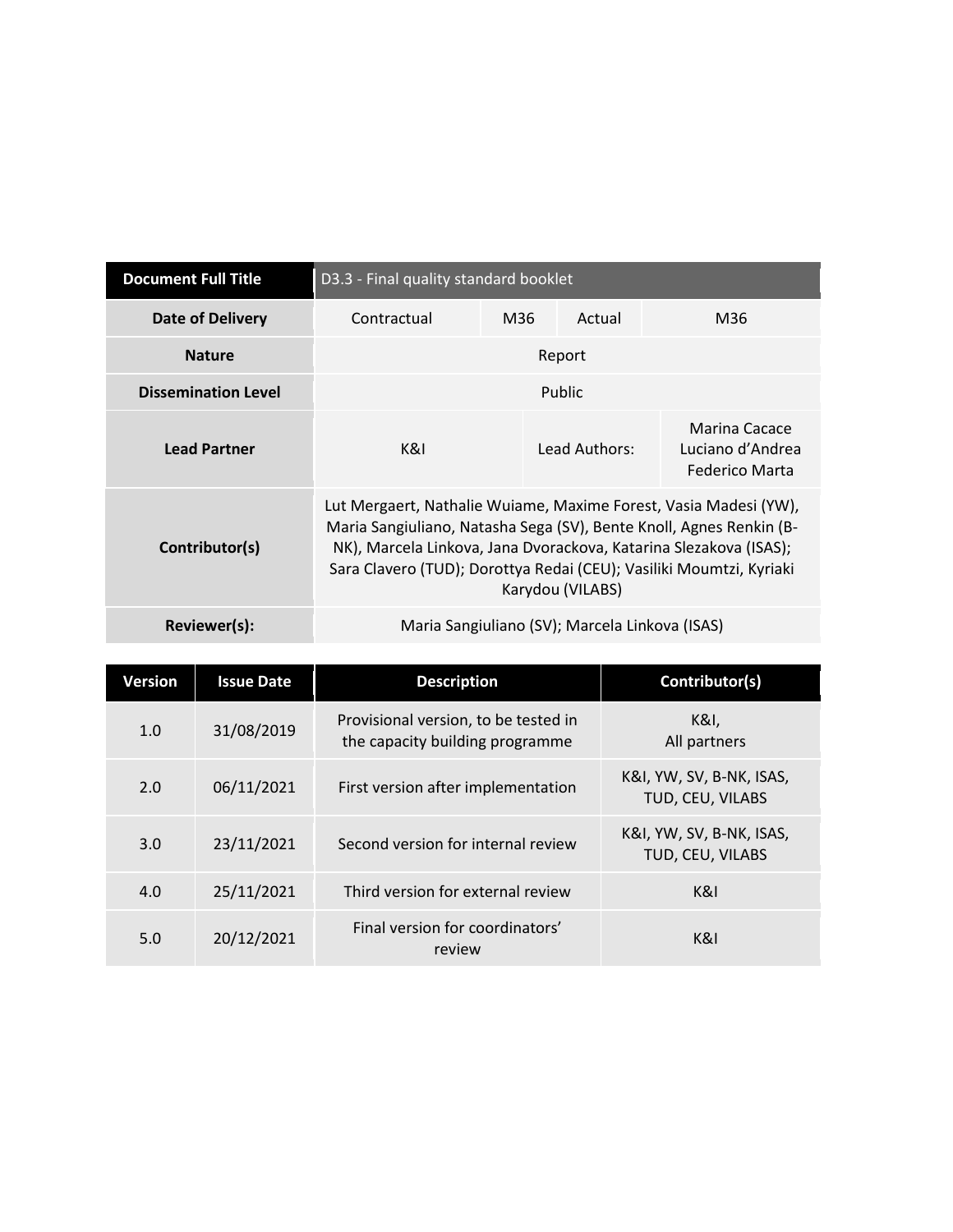#### *Legal disclaimer*

The information in this document is subject to change without notice.

The Members of the Project Consortium make no warranty of any kind with regard to this document. The Members of the Project Consortium shall not be held liable for errors contained herein or direct, indirect, special, incidental or consequential damages in connection with the furnishing, performance, or use of this material. Any dissemination of results reflects only the author's view and the Agency is not responsible for any use that may be made of the information it contains.

#### *Copyright Message*

© GE Academy, 2021

This document contains original unpublished work except where clearly indicated otherwise. Acknowledgement of previously published material and of the work of others has been made through appropriate citation, quotation or both. Reproduction is authorised provided the source is acknowledged.

#### *Creative Commons License*



This work is licensed under a Creative Commons Attribution-NonCommercial-ShareAlike 4.0 International License: https://creativecommons.org/licenses/by-nc-sa/4.0/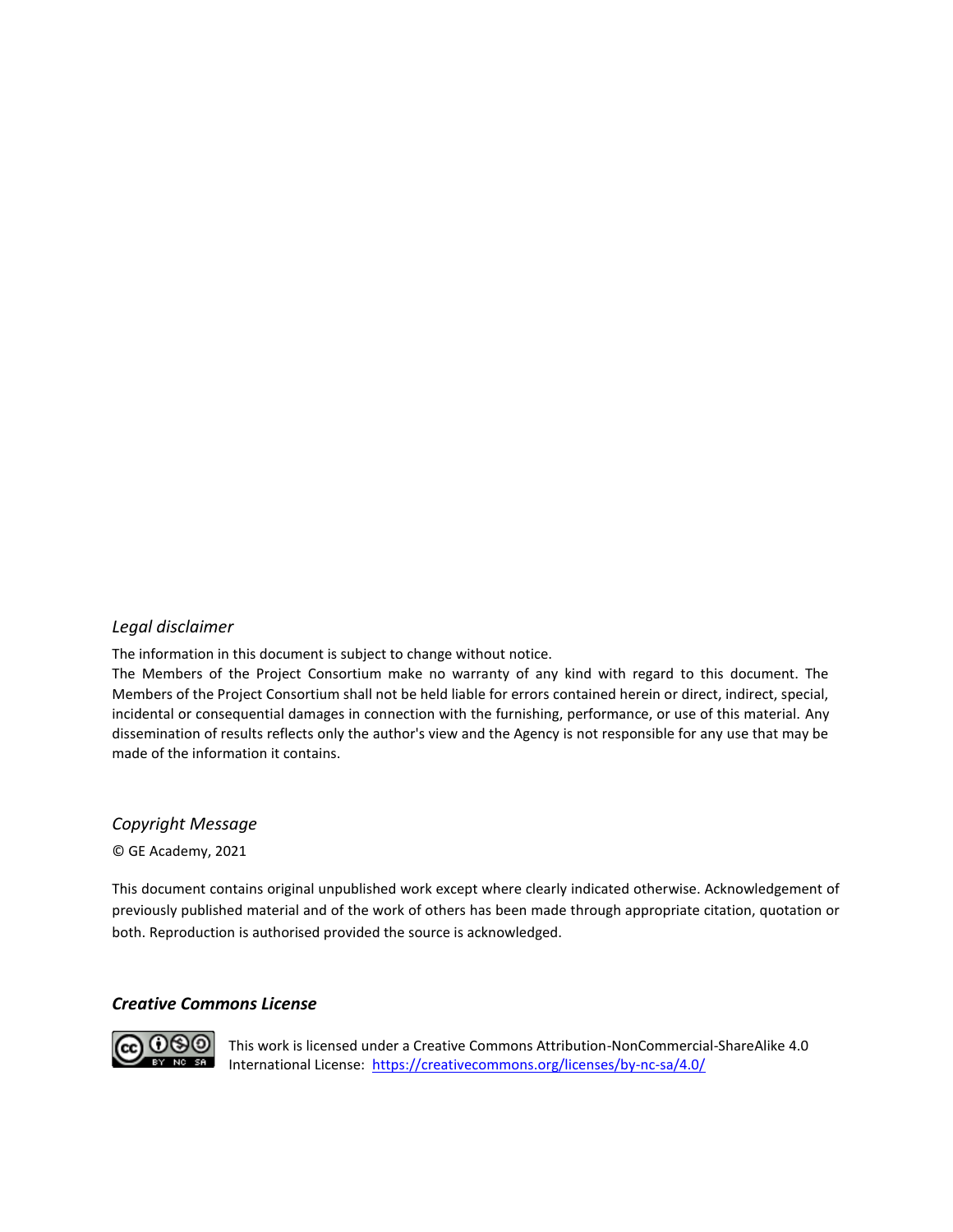# **TABLE OF CONTENTS**

| GENDER TRAINING STANDARDS with descriptions and annotations17 |  |
|---------------------------------------------------------------|--|
|                                                               |  |
|                                                               |  |
|                                                               |  |
|                                                               |  |
|                                                               |  |
|                                                               |  |

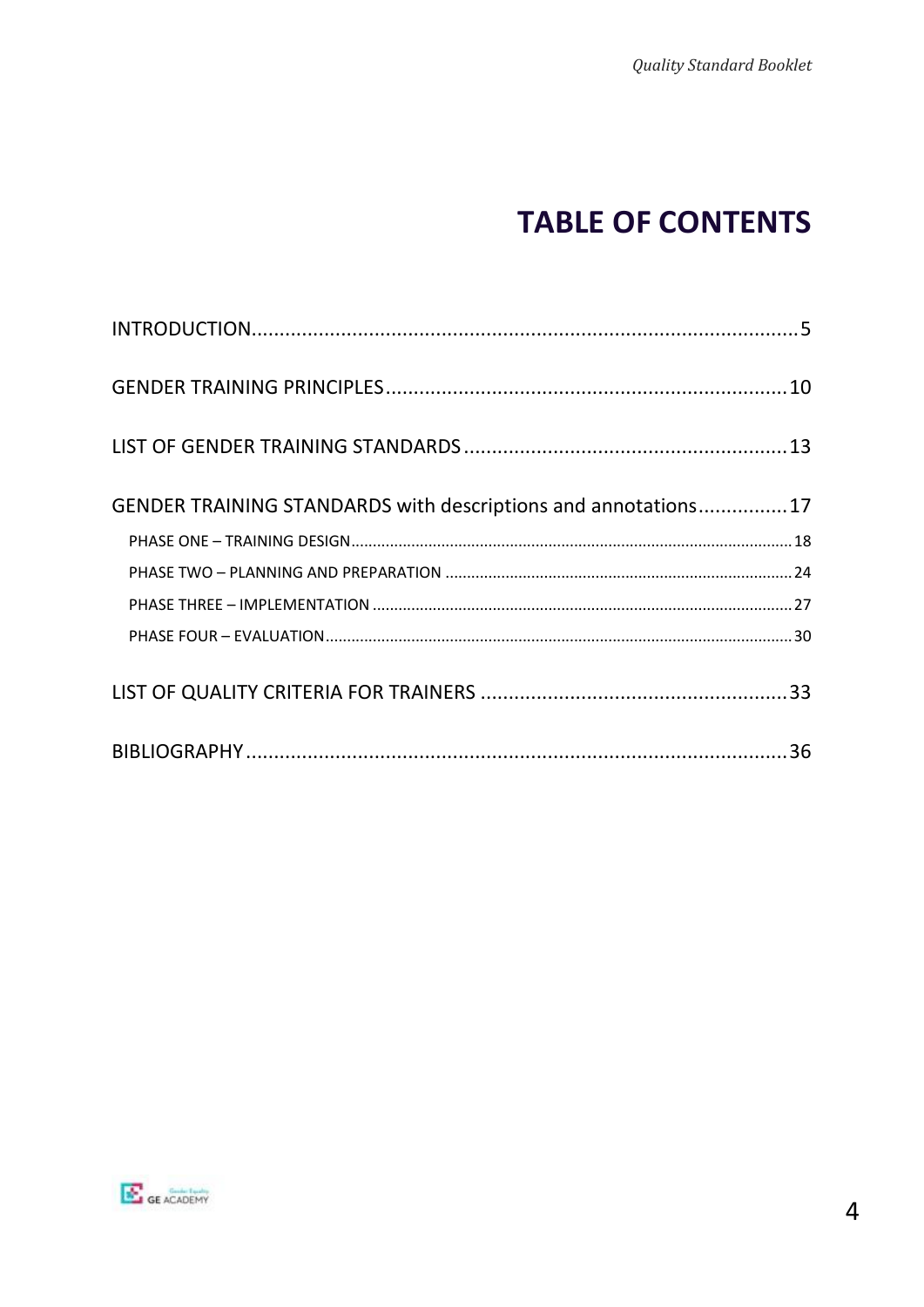# <span id="page-4-0"></span>**INTRODUCTION**

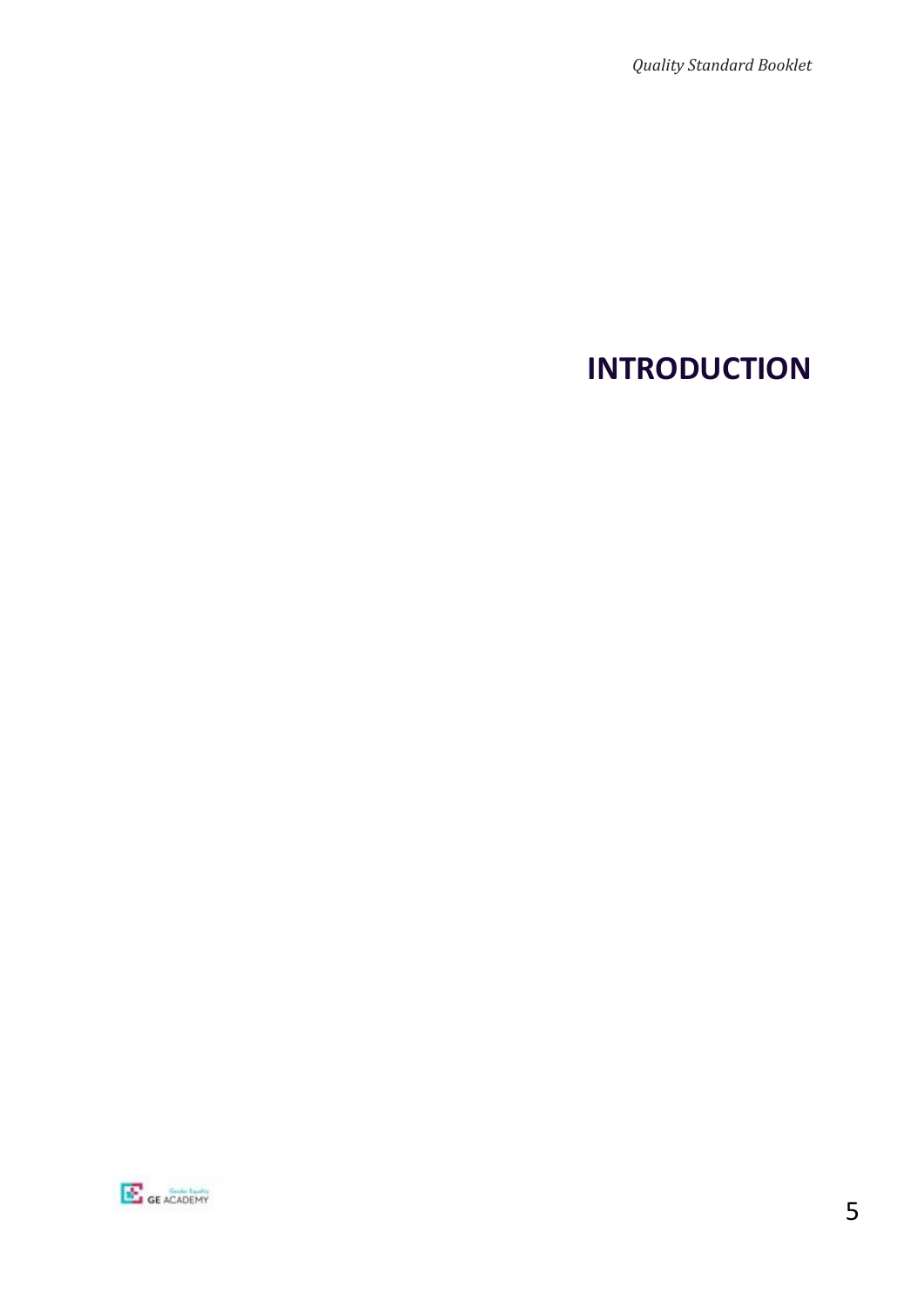This set of quality standards was developed in the framework of the Gender Equality (GE) Academy project. The project was funded by the European Commission to design and implement a broad capacity building programme to support institutional transformation processes aimed at increasing gender equality and inclusiveness in research organisations<sup>1</sup>.

Capacity-building for gender equality is a key component of any successful institutional change programme and has been recently included as one of the building blocks that Gender Equality Plans must include under the eligibility criterion for funding of the European Commission's Horizon Europe framework programme. The building block is defined that the GEP implementation must be supported by training and capacity-building<sup>2</sup>.

Defining quality principles and criteria for training and capacity building activities within institutional change programmes is therefore urgent and increasingly relevant. This booklet is intended to contribute to this aim.

The standards included in this booklet were used within the GE Academy to guarantee consistently high levels of quality of its sessions and were revised and integrated after the implementation of the programme, based on the experience gained.

This final Booklet, addressing higher education institutions and research organisations, aims at providing practical support and examples for the implementation of training initiatives and programmes on gender equality and inclusiveness of different scope, dealing with a variety of relevant topics and using different training formats.

Before presenting the standards, some basic information about the standard-setting process, the structure of the booklet and its possible use and limitations (in the form of caveats), are briefly provided.

#### **The standard-setting process**

This booklet is a result of a long and elaborated standard-setting process, synthesised below, which included different activities aimed at identifying and defining three sets:

- − **Gender training principles**, as a guide and an inspiration to get to define standards
- − **Quality standards** for the design, preparation, implementation and evaluation of training sessions
- − Quality criteria defining an ideal **gender trainer profile**.

#### *GENDER TRAINING PRINCIPLES*

The principles used to identify and classify the standards have been drawn from feminist pedagogy frameworks, grounded in the broader field of critical theories of learning and teaching. Not all principles are exclusive to feminist perspectives, even if they are all strongly connected to feminist theory and practice. Taken together, they represent an effective set of tools to support broadly inclusive and democratic education, also suitable for intersectional/gender+ frameworks (see below). The principles have been selected and synthesised here following and adapting the

<sup>2</sup> [https://ec.europa.eu/info/research-and-innovation/strategy/strategy-2020-2024/democracy-and](https://ec.europa.eu/info/research-and-innovation/strategy/strategy-2020-2024/democracy-and-rights/gender-equality-research-and-innovation_en#gender-equality-plans-as-an-eligibility-criterion-in-horizon-europe)[rights/gender-equality-research-and-innovation\\_en#gender-equality-plans-as-an-eligibility-criterion-in](https://ec.europa.eu/info/research-and-innovation/strategy/strategy-2020-2024/democracy-and-rights/gender-equality-research-and-innovation_en#gender-equality-plans-as-an-eligibility-criterion-in-horizon-europe)[horizon-europe.](https://ec.europa.eu/info/research-and-innovation/strategy/strategy-2020-2024/democracy-and-rights/gender-equality-research-and-innovation_en#gender-equality-plans-as-an-eligibility-criterion-in-horizon-europe)



<sup>&</sup>lt;sup>1</sup> The work on the standards was part of Work-Package 3: "Quality standards".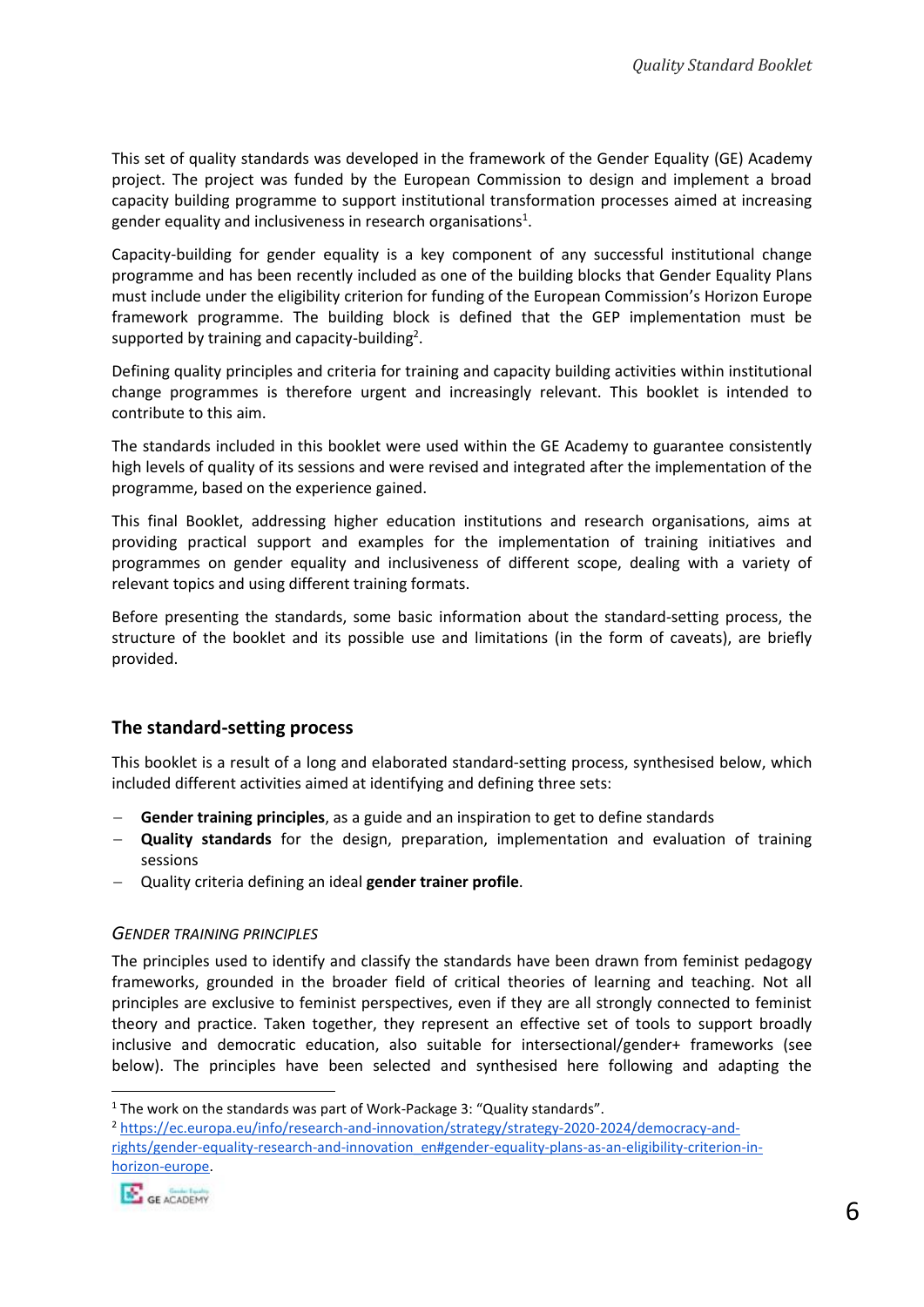**PERFCKTSI model** proposed by Yellow Window in the framework of the institutional change project SUPERA<sup>3</sup>. They are defined here as relevant to their application in training contexts.

Although the principles are interconnected, a choice was made to present them separately in order to highlight the different facets of their meanings and aims.

A few standards refer not only or mainly to the model, but also more general principles for effective training. However, they have been selected considering their relevance to and compatibility with the PERFCKTSI principles.

#### *GENDER TRAINING STANDARDS*

The identification of the standards is the result of a series of activities briefly summarised here.

Firstly (in 2019), a wide **review of existing sets of quality standards for gender training** was conducted. The review allowed to single out 28 relevant sources (included in the bibliography) produced by European and international institutions, projects and individual scholars and experts. On this basis, a **database of 179 standards** was developed.

Each standard was categorised based on a set of criteria, adapted to the characteristics of the training to be provided within the GE Academy, i.e.:

- − **The relevant phase of the training process** (design; planning and preparation; implementation; evaluation)
- − **The area of application** (methods; materials, conditions; contents)
- − **The training format** (in-person trainings; summer schools; in-person interactive workshops; webinars; DOCCs/Distributed Open Collaborative Courses)
- − **The level of the standard** (minimum or advanced).

After several rounds of revision and discussion with partners and external experts<sup>4</sup>, the standards in the database were selected, grouped and reworded and their number was progressively reduced, getting to 78 first, and then to 40 overall<sup>5</sup>. These were included in the first Booklet, presented by training phase. This is the set that was tested within the GE Academy programme.

The process leading to this **second and final version of the Booklet** started in September 2021, when the roll-out phase of the GE Academy project was nearly concluded. Two internal workshops have been organised involving the consortium members who were most involved with the delivery of training sessions. The first workshop was geared to discuss the general structure of the Booklet and to review each standard based on the experience matured during the implementation of the training activities conducted under the GE Academy project. The orientations emerging from the first workshop led to the development of a new draft version of the Booklet. The second workshop

<sup>&</sup>lt;sup>5</sup> The standard-setting process has been led by K&I team led by Marina Cacace, including Luciano d'Andrea and Federico Marta. Among the GE Academy partners, a decisive contribution has been provided by Lut Mergaert, Nathalie Wuiame, Jana Dvorackova, Maria Sangiuliano, Trine Rogg Korsvik, Linda Rustad and Bente Knoll. Interviews have been conducted on specific aspects with Inés Sanchez de Madariaga, Marina Angelaki and Franz Wong.



<sup>3</sup> [https://www.superaproject.eu](https://www.superaproject.eu/)

<sup>&</sup>lt;sup>4</sup> Special thanks go to Lucy Ferguson (The Graduate Institute of International and Development Studies, Geneva), Maxime Forest (Yellow Window, Paris), Anke Lipinsky (GESIS, Cologne), Jörg Müller (Universitat Oberta de Catalunya, Barcelona), Lorena Pajares (Universidad Complutense de Madrid, Madrid), Brigitte Ratzer (Technische Universität Wien, Wien), Franz Wong (Stanford University), and Angela Wroblewski (Institute für Höhere Studien, Wien).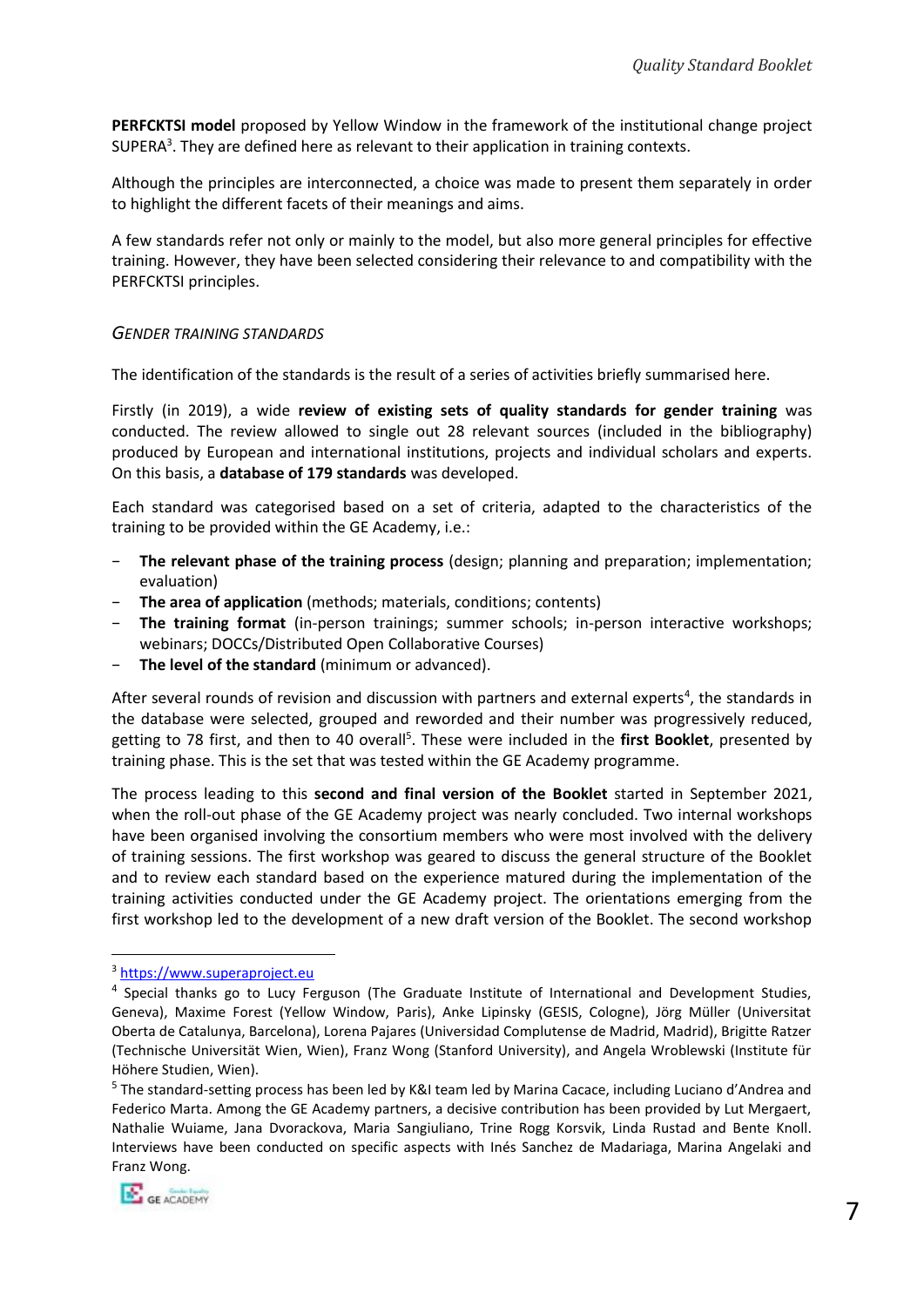was devoted to discussing and reviewing this draft and populating the set with examples from the GE Academy experience. After that, the internally revised version of the Booklet was sent to two international experts<sup>6</sup>, members of the Advisory Board of the project for their review, to then proceed to its finalised version. **Standards are now 38** and they are still presented by training phase (14 pertaining to the Design phase, 7 to the Planning and preparation phase, 8 to the Implementation phase, and 9 to the Evaluation phase).

The final version of the booklet was drafted by Marina Cacace, Luciano d'Andrea and Federico Marta (K&I), in cooperation with GE Academy partners<sup>7</sup>.

#### *GENDER TRAINER PROFILE*

A slightly different approach was used for identifying the criteria defining the desired **profile of the gender trainer**. In this case, too, the starting point was a review of existing gender trainer profiles. This led to identifying 7 profiles, from as many different sources.

Based on partner consultation, criteria deriving from 2 profiles were selected and integrated, and a first version, including 15 criteria, was thus developed. A second version was subsequently drafted after partner revision, including 19 criteria (three additional criteria were formulated based on suggestions from the partners).

**After the roll-out of the GE Academy** programme, the criteria were worked on again during the above-mentioned internal workshops. As a result, we now have **14 criteria**, sorted into 3 groups: basic expertise; methodological skills; personal and social competence.

#### **The structure of the booklet**

The booklet includes:

- − The list and synthetic description of the gender training **principles** which have guided the selection and definition of the standards to be included in the Booklet
- − The list of the gender training **standards**, classified by principle and enriched by practicallyoriented annotations
- − The list of the quality criteria identifying an ideal **trainer profile**
- − The **sources** which have been used.

#### **A few caveats**

Some specifications need to be made about the nature and use of principles and standards for gender training, also to dispel potential misunderstandings.

<sup>&</sup>lt;sup>7</sup> Special thanks for their contribution are in particular due to Lut Mergaert, Nathalie Wuiame, Maxime Forest, Vasia Madesi (YW), Maria Sangiuliano, Natasha Sega (SV), Bente Knoll, Agnes Renkin (B-NK), Marcela Linkova, Jana Dvorackova, Katarina Slezakova (ISAS); Sara Clavero (TUD); Dorottya Redai (CEU); Vasiliki Moumtzi, Kyriaki Karydou (VILABS).



<sup>6</sup> Thanks again to Franz Wong and Kalypso Sepou for their review.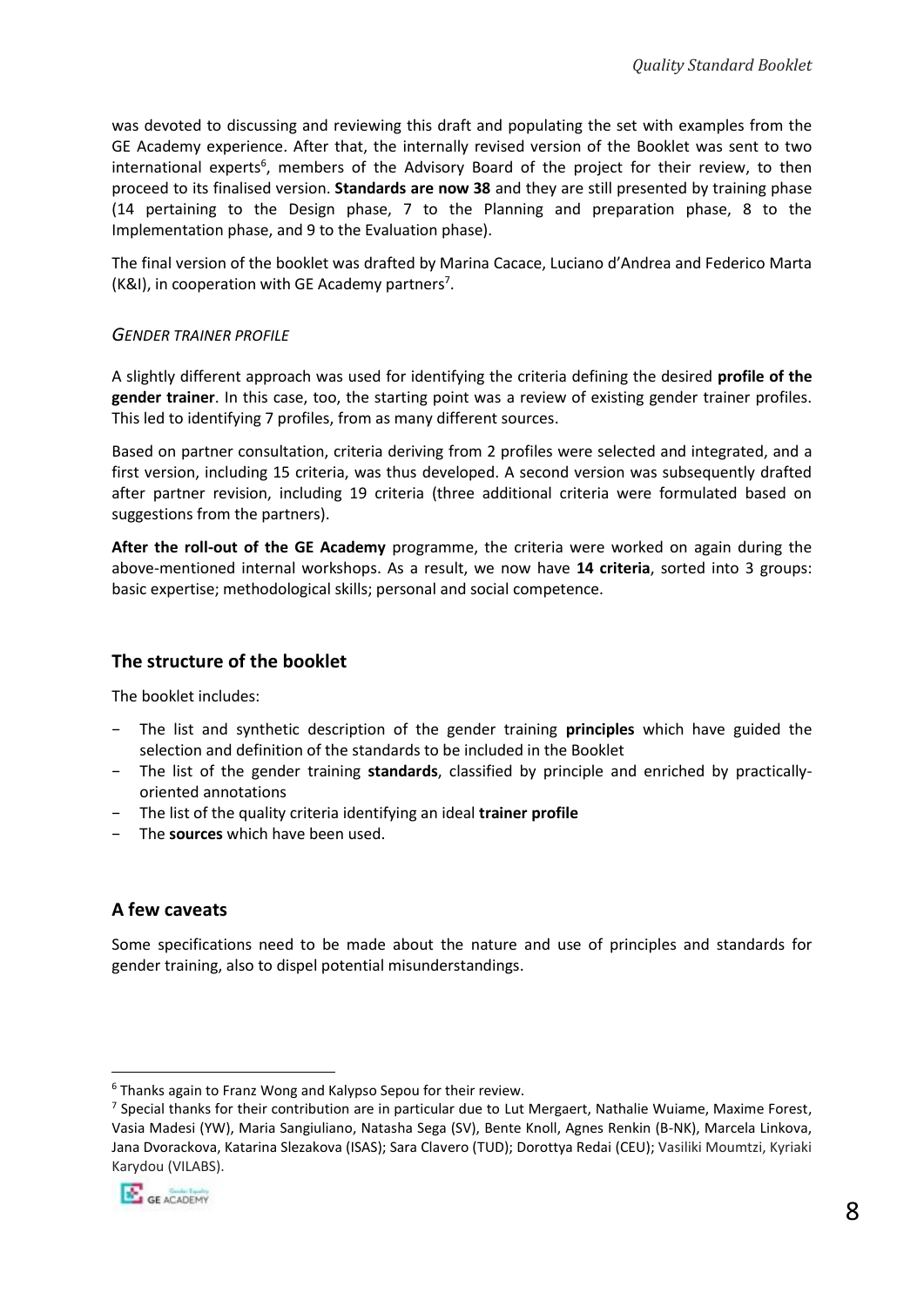#### PERFCKTSI PRINCIPLES AND TRAINING TOPICS

The feminist principles informing training standards (such as e.g., intersectionality or standpoint awareness) do not represent a recommended topic of the trainings. They are instead theoretical tools that "gender-fluent" trainers (or rather, trainers fluent in gender+<sup>8</sup>) apply to practically support participants' awareness and learning, fostering a deeper connection with their personal and professional experience, practice and knowledge. Principles can however be directly reflected in training content when it comes to specialist training, as in the case of Train the Trainer sessions.

#### WHO ARE THESE STANDARDS ADDRESSING?

Standards in the set are generally phrased as outcome standards<sup>9</sup>, identifying an expected situation to be reached (e.g., the application of participatory methods in training delivery, or the selection of an appropriate room or time to hold the training). Outcome standards do not address different actors within an organisation specifying their respective roles, as process standards do (as well as different tools like recommendations), and it is not their duty to indicate how to reach the expected outcome, or who should be in charge<sup>10</sup>. Indeed, outcome standards are to be applied in different institutional configurations and organisational settings, which are each time expected to establish their own internal rules and responsibility structures. This is particularly relevant for standards in an area like gender training, which is very diversified in many respects, making it inappropriate to describe standardised processes, for instance as concerns the respective roles of trainers, promoting and hosting organisations, or even funders (as in the case of EU-funded projects).

#### STANDARDS AND EVALUATION

While compliance with standards is an important part of training evaluation, the two aspects do not coincide. On the one hand, standards are not intended to suggest methods for the assessment of compliance with their requirements. Appropriate indicators and different evaluation strategies and tools (e.g., data collection, feedback forms, interviews with participants and trainers, focus groups, devoted training sessions) will have to be identified by the evaluation team to assess compliance with different types of standards. On the other hand, additional indicators – unrelated to standards – are necessary to assess the outcomes and impact of a given training initiative (such as, e.g., attendance, participant satisfaction, learning outcomes, institutional change efforts).

#### HAVE ALL STANDARDS BEEN APPLIED WITHIN GE ACADEMY?

All standards have been considered in the design and roll-out of GE Academy training sessions, and most have been applied. It is to stress, however, that some standards have been applied to each session, while a few can be considered complied with only taking the whole programme as the reference unit for evaluation. Indications about these aspects can be found in the annotations accompanying each standard. Standards have finally been included in the evaluation activity of the project and represent one of the building blocks of the evaluation reports that have been issued.

 $10$  Outcome standards are preferable "when coping with complex and dynamic environments, as they give sufficient scope to adopters to decide what measures are necessary to achieve them" (Black, Hopper & Band, 2007).



<sup>&</sup>lt;sup>8</sup> As it will be specified below, the booklet adopts an intersectional perspective according to the gender+ approach, i.e., a gender-focused approach recognising that other axes of inequality always intersect gender (in its broadest sense), which is however maintained as the primary entry-point (see also: [https://drive.google.com/file/d/13EvvMKWX1FoGAoMJNAa1mFN9cEUdgba8/view\)](https://drive.google.com/file/d/13EvvMKWX1FoGAoMJNAa1mFN9cEUdgba8/view)

 $9$  Outcome standards stipulate that the adopters have to deliver a specific, identifiable outcome, while process standards highlight internal management processes without predetermining any specific outcomes (Brunsson, Rasche & Seidl, 2012).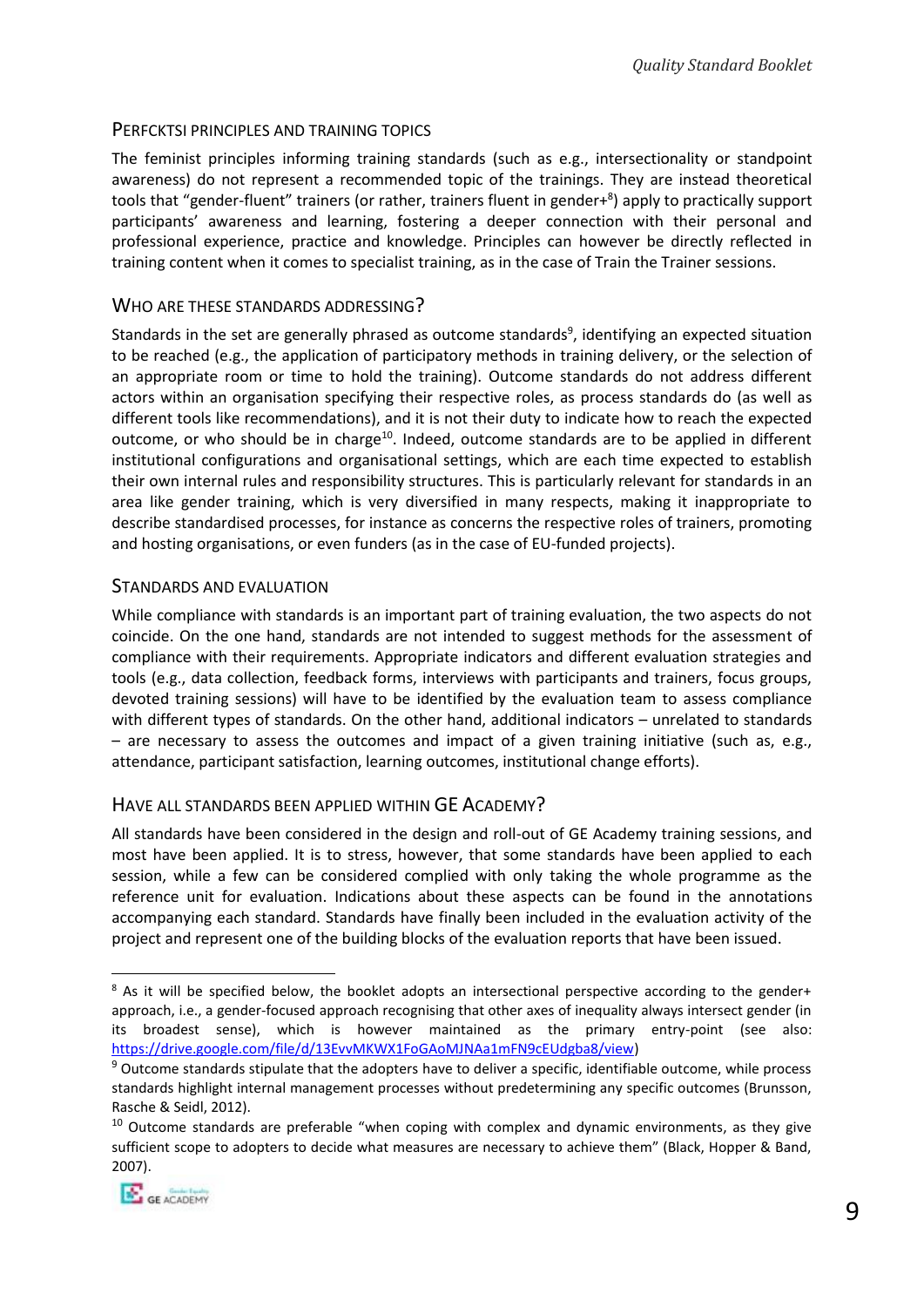# <span id="page-9-0"></span>**GENDER TRAINING PRINCIPLES**

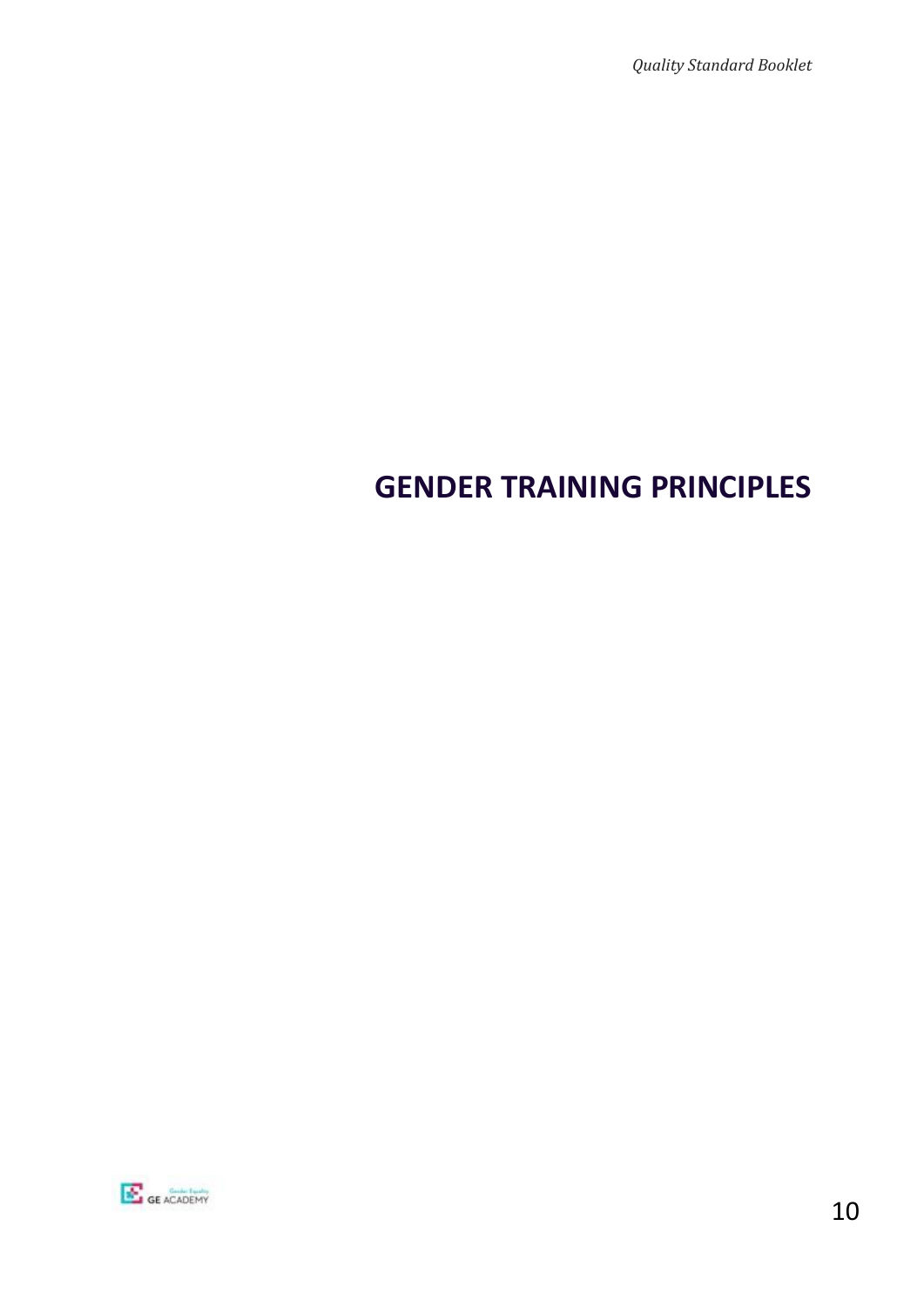Here below, a concise definition of the principles which have guided the identification and selection of the standards for the GE Academy training activity is given. These principles represent different angles and perspectives of the even more general principle of inclusiveness. Inclusive training is intended to contribute to promoting and practising social change by acknowledging and addressing exclusionary, power-based dynamics.

#### **Participatory approaches and processes**

The training process occurs in the spirit of participation, which entails that trainers actively share the power entailed by their position, so that knowledge, skills and attitudes are created for, by, and with the participants.

#### **Empowerment**

Training contents are linked to participants' professional experience, which is shared and validated to build a diverse base of knowledge. Participants are thus empowered to apply what they have learnt in their professional life.

#### **Self-reflection and Reflexivity**

Both trainers and participants constantly reflect on the training experience and learning process, acknowledging embedded power relations and reviewing their own practices and assumptions (selfreflection), while the very attitude to self-reflection is promoted and fostered (reflexivity).

#### **Recognition of multiple interpretations of Feminism**

In the training process, interpretations, knowledge and tools deriving from different strands of feminist thought are used to help participants identify the multiple aspects of gender inequality.

#### **Contextualisation**

The training process is context-specific and there is an effort to tailor it to the settings, situations, professional areas and needs of participants. This concerns all aspects of the training, including contents, methods, materials and organisation.

#### **Recognition of multiple "Knowledges" and ways of knowing, and relevance of "ownership" of knowledge**

Knowledge creation is regarded as a collective and inclusive process, and the diverse knowledges of participants are recognised, as well as how these are positioned differently. The training process accommodates the sharing of the diverse knowledge owned by participants and trainers, as well as different ways of knowing.

#### **Shared aim of social Transformation**

Gender training is not a stand-alone activity but is intended as part of a broader social transformation strategy addressing unequal gendered power relations.

#### **Standpoint awareness and critical perspectives**

The training process aims to make participants aware and respectful of the diversity of standpoints and identities which come into play in gender dynamics. At the same time, critical thinking is fostered, allowing to deconstruct these dynamics in order to better counter underlying social structures contributing to producing and reproducing gender inequality.

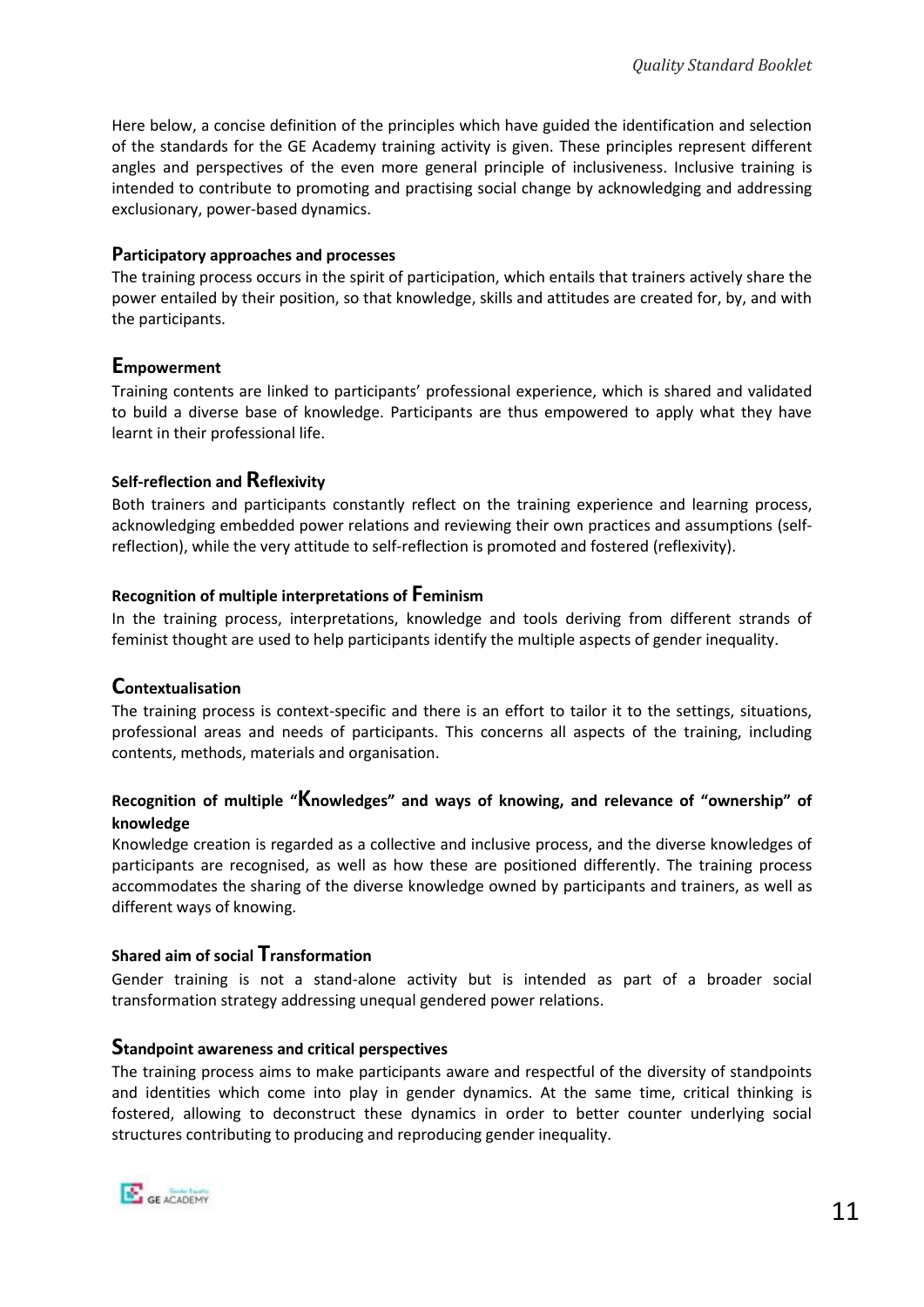#### **Intersectionality/Gender+**

Gender training supports participants in recognising and acknowledging the interplay of gender inequality and other forms of inequality and discrimination (including racism, xenophobia, classism, ageism, homophobia, transphobia and ableism) and to avoid homogenisation and binary understanding of gender categories, to help build the capacity for addressing multiple forms of discrimination.

In particular, the booklet adopts **intersectionality in its "gender+" understanding**<sup>11</sup>, i.e., a genderfocused approach recognising that other axes of inequality always intersect gender (in its broadest sense), which is however maintained as the primary entry-point.

<sup>11</sup> See, for instance: Lombardo, E., Meier, P., & Verloo, M. (2017). Policymaking from a gender+ equality perspective. *Journal of Women, Politics & Policy*, *38*(1), 1-19.

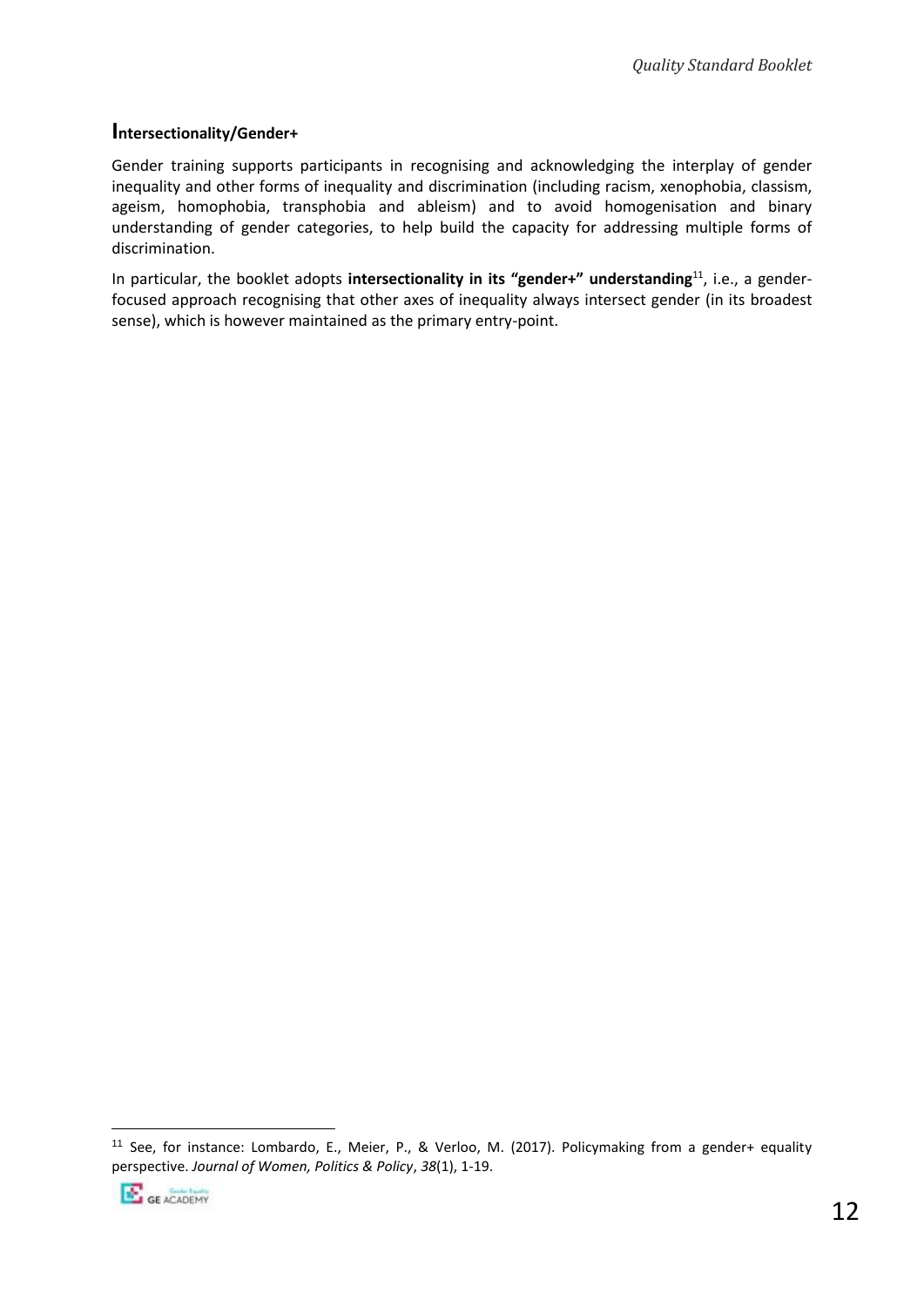# <span id="page-12-0"></span>**LIST OF GENDER TRAINING STANDARDS**

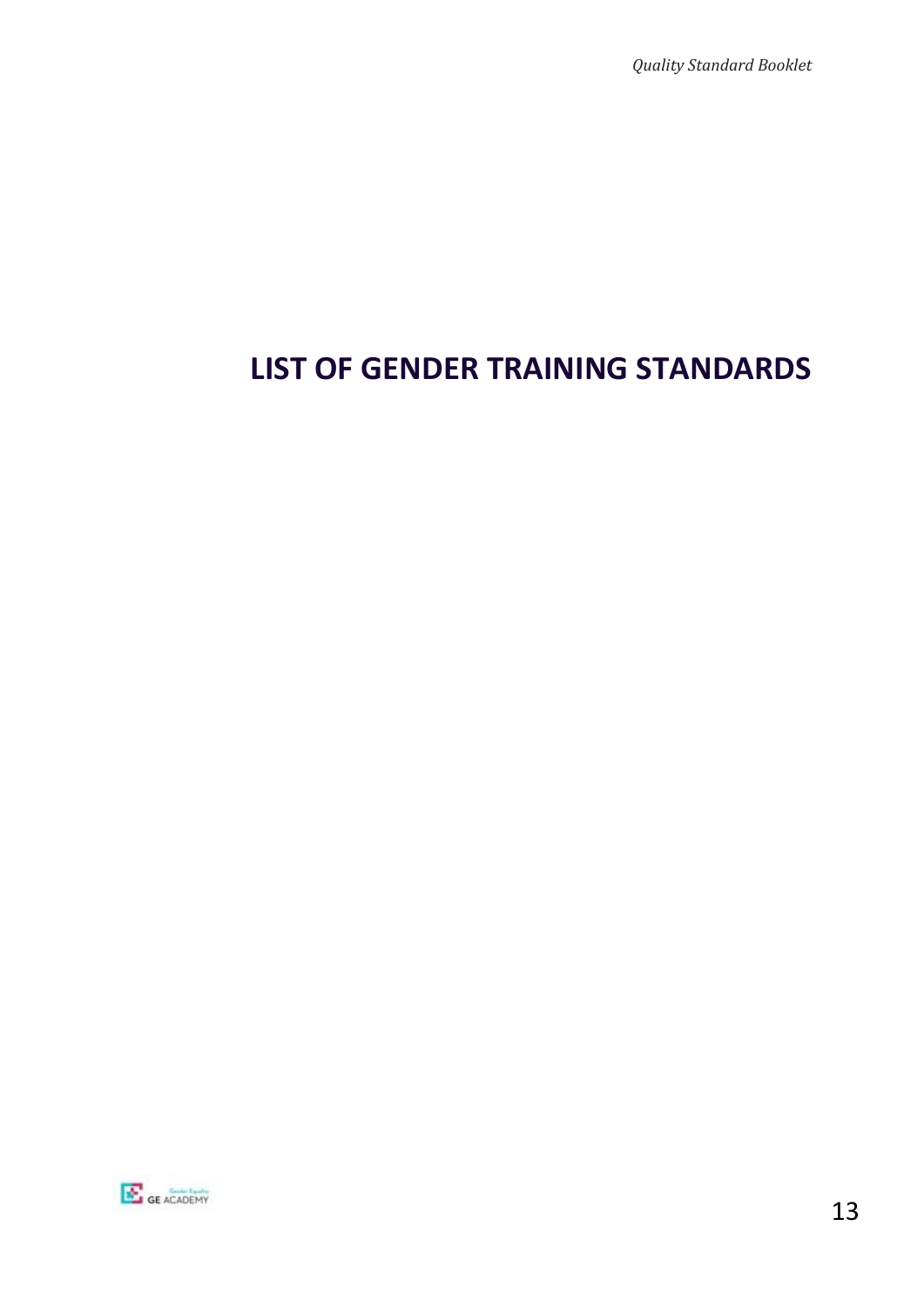## LIST OF STANDARDS FOR TRAINING ACTIONS WITHIN THE GE ACADEMY PROJECT

Abbreviations are used in the list of standards below (and some are also included in the description of standards in the next sections).

Abbreviations synthetically identifying the **training process phases** the standards refer to are the following:

- DES Training design
- PL Planning and preparation
- IMP Implementation
- EV Evaluation

Abbreviations identifying the **principles** in the PERFCKTSI model are:

- P Participatory approaches and processes
- E Empowerment
- R Self-reflection and Reflexivity
- F Recognition of multiple interpretations of Feminism
- C Contextualisation
- K Recognition of multiple "knowledges" and ways of knowing, and relevance of "ownership" of knowledge
- T Shared aim of social Transformation
- S Standpoint awareness and critical perspectives
- I Intersectionality/Gender+
- GT General Training standards (not specifically referring to a principle in the PERFCKTSI model)

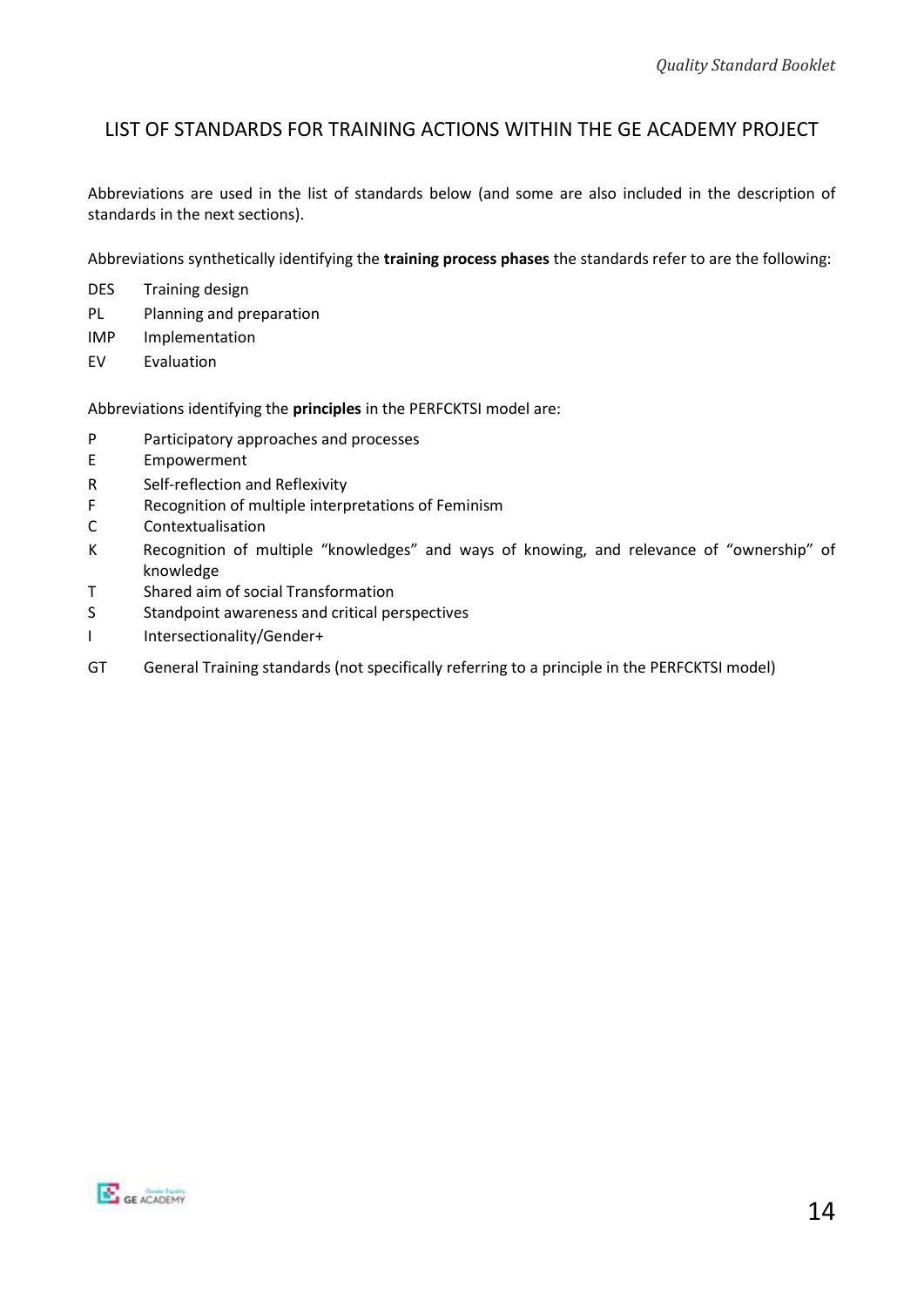|                   | <b>Standards</b>                                                                                                                     | <b>Principles</b> |
|-------------------|--------------------------------------------------------------------------------------------------------------------------------------|-------------------|
|                   | <b>TRAINING DESIGN</b>                                                                                                               |                   |
| DES1              | A diagnosis of training needs is conducted to clearly define the training goals and inform training<br>design                        | P, C              |
| DES <sub>2</sub>  | Training materials are relevant to the context of the participants                                                                   | $\mathsf{C}$      |
| DES3              | Participatory methods and techniques are built into the training design                                                              | P, E, K           |
| DES4              | E-learning and online platform development applies inclusive ICT design principles                                                   | I                 |
| DES <sub>5</sub>  | Resistances are anticipated and addressed in the training design                                                                     | $\mathbf C$       |
| DES6              | Training design allows the integration of participants' experiences with gender                                                      | P, E              |
| DES7              | Training approaches are designed to encourage self-reflection and reflexivity                                                        | R                 |
| DES <sub>8</sub>  | The training is designed building upon multiple knowledges, skills and ways of knowing                                               | P, E, K           |
| DES9              | Learning is designed to support institutional and social transformation                                                              | T                 |
| DES10             | Training design relies on a theory of change                                                                                         | $\mathbf T$       |
| DES11             | Critical feminist perspectives are integrated into training design                                                                   | F, K, T, S        |
| DES <sub>12</sub> | An intersectional approach is considered in training design                                                                          | R, I              |
| DES <sub>13</sub> | The training design includes the analysis of real-life examples                                                                      | E, GT             |
| DES14             | Training materials are gender-sensitive and adopt an inclusive, intersectional perspective                                           | I                 |
|                   | PLANNING AND PREPARATION                                                                                                             |                   |
| PL1               | The size and composition of the group are known ahead of time                                                                        | P, C              |
| PL2               | The main features of the training are clearly communicated, so as to build realistic expectations                                    | C, GT             |
| PL3               | Training is planned considering logistical and accessibility issues                                                                  | $\mathsf{C}$      |
| PL4               | The training facilitation team is gender-balanced and diverse                                                                        | S, I              |
| PL5               | Social interaction is favoured to allow direct exchange among participants                                                           | P, GT             |
| PL <sub>6</sub>   | The physical or virtual environment where training formats are implemented allows for the specific<br>training methodologies adopted | P, GT             |
| PL7               | The training materials required to complete the training are accessible to all participants                                          | P, GT             |
|                   | <b>IMPLEMENTATION</b>                                                                                                                |                   |
| IMP1              | Participatory methods and techniques are applied in the training sessions                                                            | P, E, C, K        |
| IMP <sub>2</sub>  | Training contents are connected to participants' experience with gender                                                              | P, E, C           |
| IMP3              | Non-hierarchical modes of teaching and learning are used                                                                             | P, E, C           |
| IMP4              | The training highlights the power dynamics of science                                                                                | K, S              |
| IMP5              | Participants' self-reflection and reflexivity are actively encouraged during the training                                            | R, S, I           |
| IMP6              | Resistances are recognised as a necessary part of the learning process and addressed accordingly                                     | $\mathbf{P}$      |
| IMP7              | Gender-sensitive language is used during the training                                                                                | S, I, GT          |
| IMP8              | In the follow-up phase, participants are encouraged and helped to join a community of practice                                       | $\mathbf{P}$      |

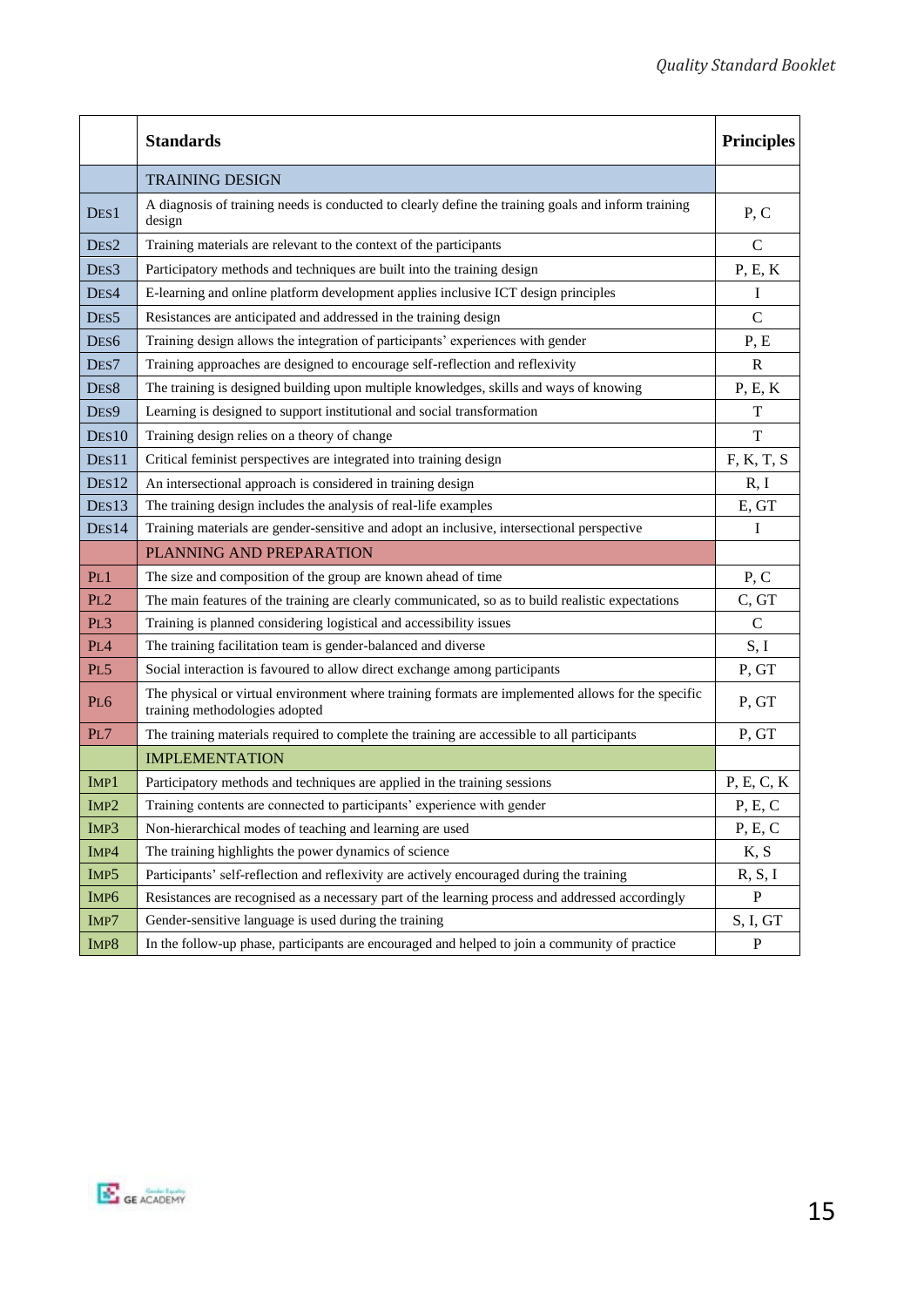|                             | <b>Standards</b>                                                                                 | <b>Principles</b> |
|-----------------------------|--------------------------------------------------------------------------------------------------|-------------------|
|                             | <b>EVALUATION</b>                                                                                |                   |
| Ev1                         | Evaluation instruments are matched to the training formats                                       | <b>GT</b>         |
| EV2                         | Evaluation questions are used that invoke the critical reflection of participants                | R, GT             |
| Ev3                         | Participants are actively involved throughout the evaluation process and informed of its results | P                 |
| Ev <sub>4</sub>             | Monitoring and evaluation procedures are an integral part of the training activity               | R, GT             |
| Ev <sub>5</sub>             | Trainers' peer-evaluation is used                                                                | R, GT             |
| E <sub>V</sub> <sub>6</sub> | Both quantitative and qualitative indicators are used in the evaluation                          | <b>GT</b>         |
| Ev7                         | Evaluation results are analysed from an intersectional perspective                               | I                 |
| Ev8                         | The training content is accessible for participants after the end of the training                | P, GT             |
| Ev9                         | Follow-up evaluation is carried out                                                              | T, GT             |

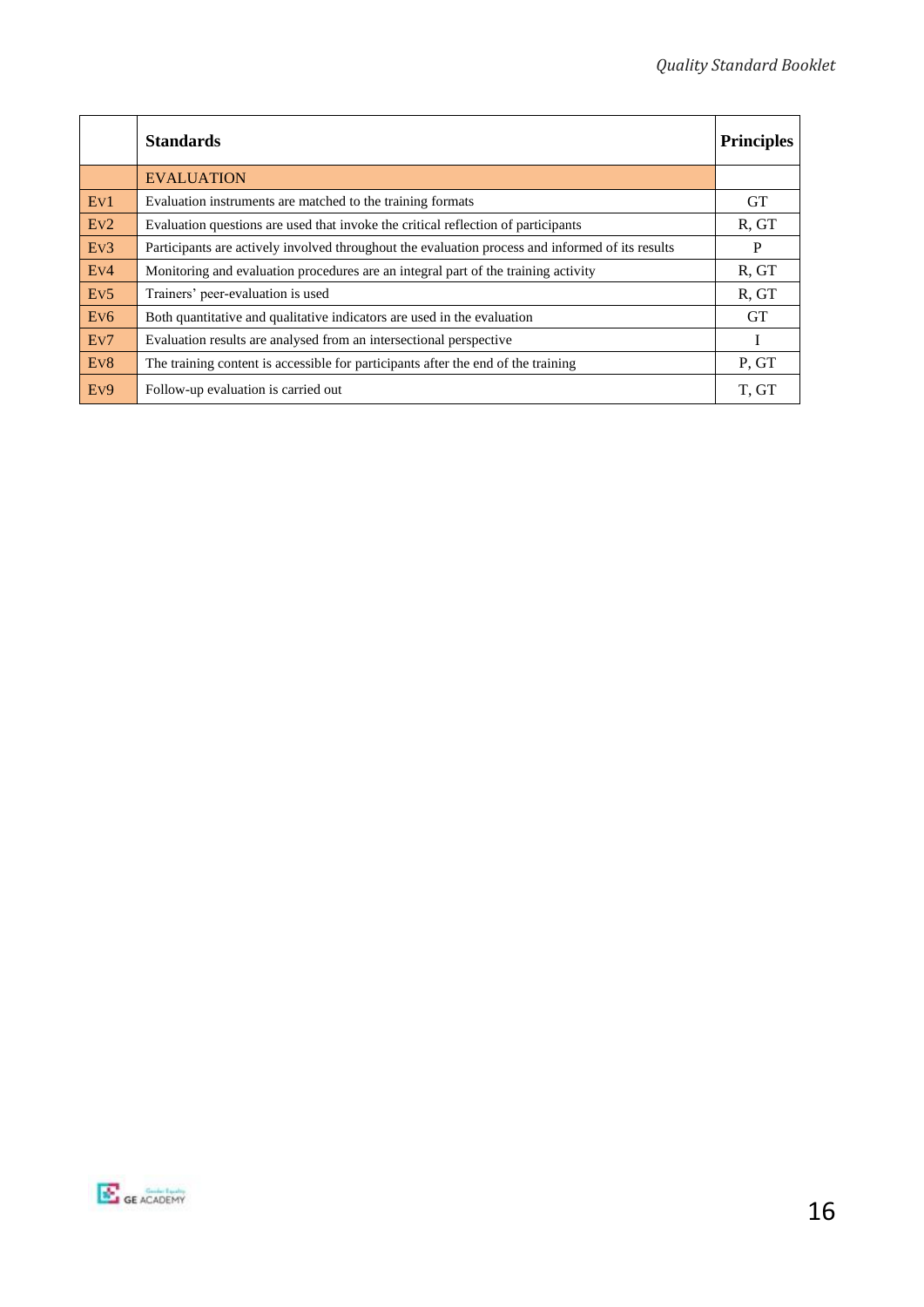*Quality Standard Booklet* 

# <span id="page-16-1"></span><span id="page-16-0"></span>**GENDER TRAINING STANDARDS with descriptions and annotations**

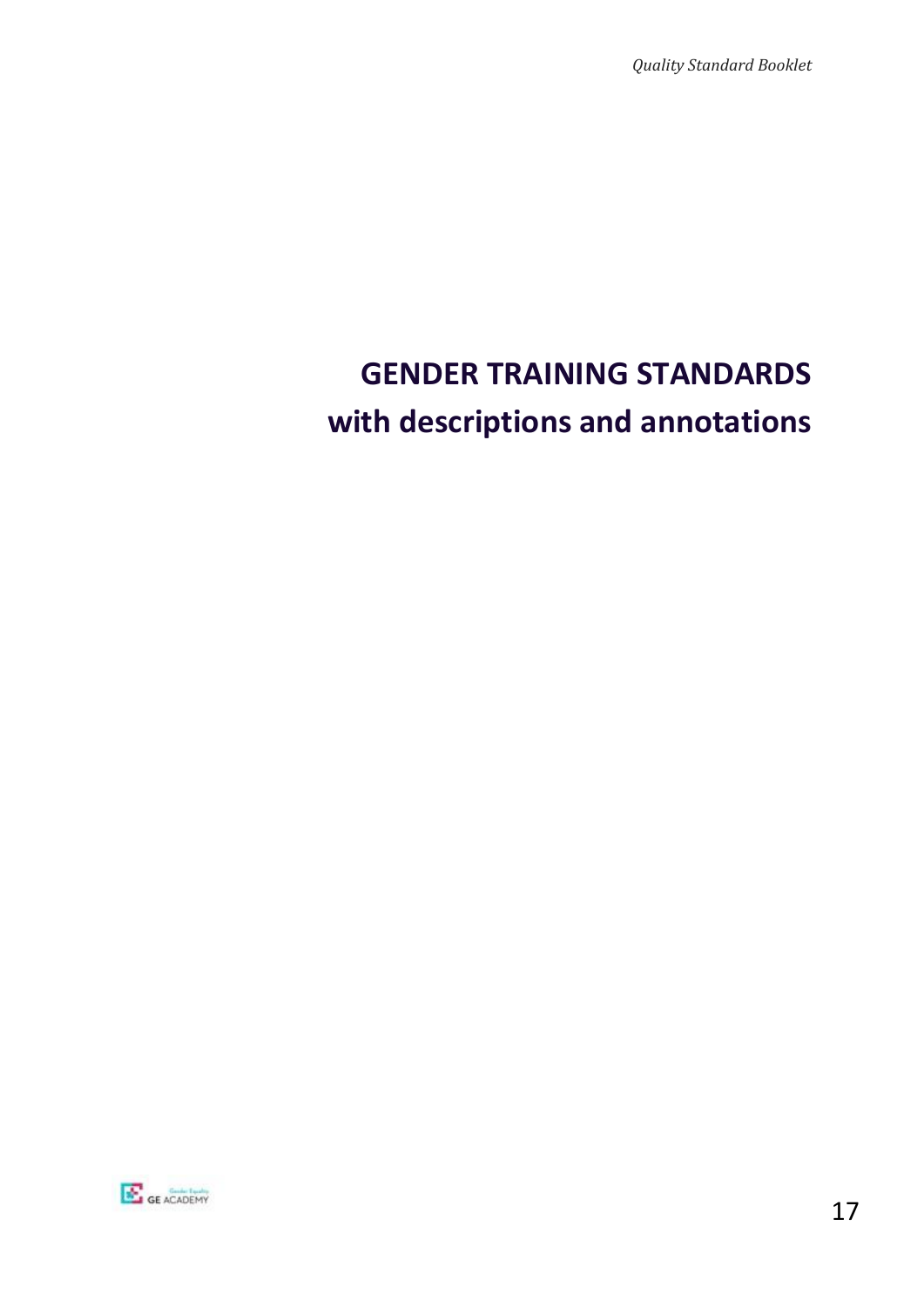# **PHASE ONE – TRAINING DESIGN**

#### <span id="page-17-0"></span>**DES1 - A diagnosis of training needs is conducted to clearly define the training goals and inform training design**

| <b>Description:</b>                                                                                                                                                                                                                                                                                                                                                                                             |                                                                                                                                                                                                                                                                                                                                                                                                                                                                                                                                                                                                                                                              |  |  |
|-----------------------------------------------------------------------------------------------------------------------------------------------------------------------------------------------------------------------------------------------------------------------------------------------------------------------------------------------------------------------------------------------------------------|--------------------------------------------------------------------------------------------------------------------------------------------------------------------------------------------------------------------------------------------------------------------------------------------------------------------------------------------------------------------------------------------------------------------------------------------------------------------------------------------------------------------------------------------------------------------------------------------------------------------------------------------------------------|--|--|
| A training needs assessment is conducted to reach a clear understanding of the strategic goals to be pursued<br>and to support the design of the training formats. The training needs analysis is conducted involving the<br>potential audiences to identify the different perspectives to be included in the training design for all the<br>aspects of the training, including content, methods and materials. |                                                                                                                                                                                                                                                                                                                                                                                                                                                                                                                                                                                                                                                              |  |  |
| PRINCIPLE(S)                                                                                                                                                                                                                                                                                                                                                                                                    | Participatory approaches and process<br>$\Omega$<br>Contextualisation<br><sup>o</sup>                                                                                                                                                                                                                                                                                                                                                                                                                                                                                                                                                                        |  |  |
|                                                                                                                                                                                                                                                                                                                                                                                                                 |                                                                                                                                                                                                                                                                                                                                                                                                                                                                                                                                                                                                                                                              |  |  |
| <b>ANNOTATION</b>                                                                                                                                                                                                                                                                                                                                                                                               | The formulation of the standard includes training programmes of different scope and<br>duration. For this reason, its wording has been kept broad enough to adapt to different<br>training situations and contexts. In broad programmes, where many training formats and<br>sessions are foreseen in different countries and types of institutions, target audiences are<br>consulted through interviews, questionnaires or focus groups. For stand-alone training<br>sessions or smaller programmes, and for trainings held in settings which are well-known<br>to the trainers, training needs analysis and consultations can be downsized as appropriate. |  |  |

# **DES2 - Training materials are relevant to the context of the participants**

Training materials are sensitive to the specific institutional, political, geographical or disciplinary context of the targeted participants, as appropriate to the topic of the training, including regulatory and policy frameworks, when relevant. To this aim, training materials are developed including customised case studies and exercises.

|                   | <b>PRINCIPLE(S)</b> $\vert$ o Contextualisation                                                                                                                                                                                                                                                                                                                                                                                                                                                                                 |
|-------------------|---------------------------------------------------------------------------------------------------------------------------------------------------------------------------------------------------------------------------------------------------------------------------------------------------------------------------------------------------------------------------------------------------------------------------------------------------------------------------------------------------------------------------------|
|                   |                                                                                                                                                                                                                                                                                                                                                                                                                                                                                                                                 |
| <b>ANNOTATION</b> | This standard is easier to apply when the training sessions address participants from the<br>same organisations or the same disciplinary fields, and/or from organisations located in<br>the same geographical context. Its application becomes more problematic when<br>participants come from very different contexts (typically, online training sessions).<br>However, this standard remains important to encourage the trainers to take into<br>consideration the possible contextual variables that could come into play. |

# **DES3 - Participatory methods and techniques are built into the training design**

#### **Description**:

Training formats (content, methods and materials) are designed to actively involve participants through interactive exercises and participatory learning processes.

|                     | Participatory approaches and process                                                                   |
|---------------------|--------------------------------------------------------------------------------------------------------|
| <b>PRINCIPLE(S)</b> | Empowerment                                                                                            |
|                     | Recognition of multiple "knowledges" and ways of knowing, and relevance of<br>"ownership" of knowledge |
|                     |                                                                                                        |

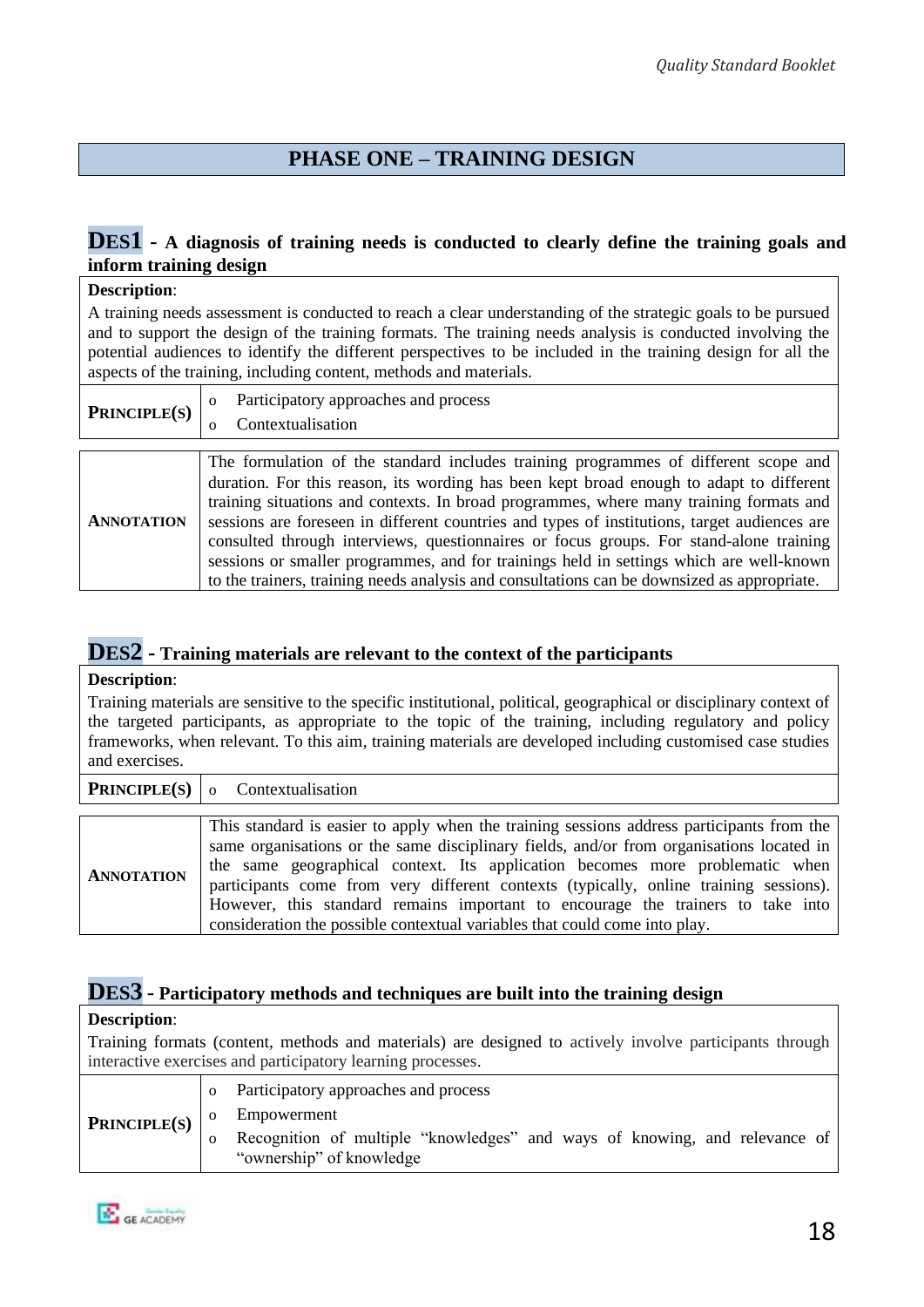| <b>ANNOTATION</b> | This standard can be fully applied to longer training formats or formats involving a limited<br>number of participants, allowing frequent and direct interactions. These also include<br>online formats, as online learning environments can also be designed to facilitate<br>participation and engagement. In the case of shorter formats or formats addressing a high<br>number of participants (such as, for instance, webinars or online roundtables), its<br>application is more challenging. However, even in these formats, participatory elements |
|-------------------|------------------------------------------------------------------------------------------------------------------------------------------------------------------------------------------------------------------------------------------------------------------------------------------------------------------------------------------------------------------------------------------------------------------------------------------------------------------------------------------------------------------------------------------------------------|
|                   | can be included as appropriate, such as instant polling, attentive use of the chatbox or even                                                                                                                                                                                                                                                                                                                                                                                                                                                              |
|                   | just the allocation of sufficient time slots for discussion.                                                                                                                                                                                                                                                                                                                                                                                                                                                                                               |

# **DES4 - E-learning and online platform development applies inclusive ICT design principles**

#### **Description**:

Gender-sensitive and inclusive ICT design principles are applied to e-learning and online platform development, profiling different types of potential users and taking into account multiple forms of inequality in building usage scenarios and promoting inclusive user experience and accessibility. Open web standards are used in developing the e-learning platform to facilitate interoperability and sharing of knowledge.

|                   | <b>PRINCIPLE(S)</b> o Intersectionality/gender+                                                                                                                                                                                                                                                                                                                                                                                                                                                                                                                             |
|-------------------|-----------------------------------------------------------------------------------------------------------------------------------------------------------------------------------------------------------------------------------------------------------------------------------------------------------------------------------------------------------------------------------------------------------------------------------------------------------------------------------------------------------------------------------------------------------------------------|
|                   |                                                                                                                                                                                                                                                                                                                                                                                                                                                                                                                                                                             |
| <b>ANNOTATION</b> | This standard, mostly addressing online or hybrid sessions, is directly applicable to online<br>platforms (like MOOCs or DOCCs <sup>12</sup> ), that need to be inclusive by design (guides to<br>inclusive design for ICT are available on the internet <sup>13</sup> ). In the case of other online<br>formats, this standard will guide the choice of existing webinar or meeting services,<br>selecting those that provide, for instance, more efficient tools supporting people with<br>impairments (like captions and subtitles for video lectures or live sessions). |

### **DES5 - Resistances are anticipated and addressed in the training design**

#### **Description**:

Resistances are recognised as an inevitable consequence of challenging participants' beliefs and attitudes through the training and are considered in the design. Strategies to deal with resistances, as appropriate and relevant to the training topic, are developed taking into account specific national/regional challenges, as well as institutional and disciplinary contexts.

| <b>PRINCIPLE(S)</b> $\circ$ |  | Contextualisation |
|-----------------------------|--|-------------------|
|-----------------------------|--|-------------------|

|                   | This standard addresses the inevitable presence of resistances, inviting to include methods |
|-------------------|---------------------------------------------------------------------------------------------|
| <b>ANNOTATION</b> | and tools allowing resistances to emerge and be managed. Anticipating and addressing        |
|                   | resistances already in the design phase is particularly needed when the training focuses on |
|                   | controversial topics or is implemented in challenging institutional or national contexts.   |
|                   | One of the most practised strategies is providing facts, figures, and indicators to counter |
|                   | the tendency of some participants (both women and men) to deny the existence of gender      |
|                   | inequality (especially when their own working environment is concerned) or to overlook      |
|                   | its impact (for example, on women's access to leadership positions, scientific recognition, |
|                   | funds, and other resources).                                                                |

<sup>&</sup>lt;sup>13</sup> For a collection of guidance tools, see for instance:<https://universaldesign.ie/technology-ict/universal-design-for-ict/>



<sup>&</sup>lt;sup>12</sup> Massive Open Online Courses and Distributed Open Online Courses. See: [https://ge-academy.eu/distributed-open](https://ge-academy.eu/distributed-open-collaborative-courses-doccs-call-for-participating-institutions-nodes/)[collaborative-courses-doccs-call-for-participating-institutions-nodes/](https://ge-academy.eu/distributed-open-collaborative-courses-doccs-call-for-participating-institutions-nodes/)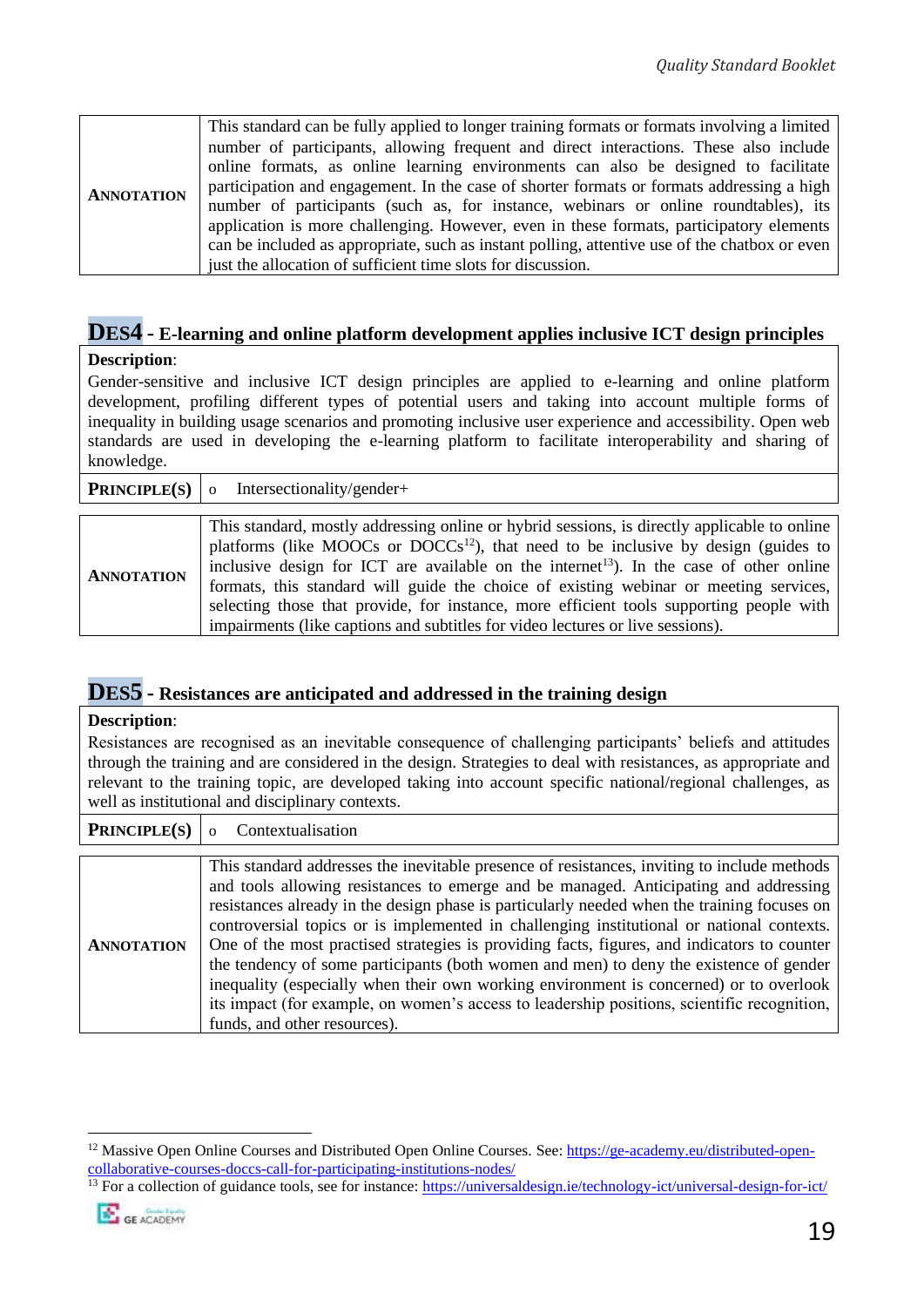# **DES6 - Training design allows the integration of participants' experiences with gender**

#### **Description**:

Gender training design ensures that participants' personal and professional experiences with gender are integral to the learning process, to support the identification of unequal power relations leading to culturally accepted structural disadvantage.

| <b>PRINCIPLE(S)</b> | Participatory approaches and process<br>$\Omega$<br>Empowerment<br>Ω                                                                                                                                                                                                                                                                                                                                                                                                                                                                                  |
|---------------------|-------------------------------------------------------------------------------------------------------------------------------------------------------------------------------------------------------------------------------------------------------------------------------------------------------------------------------------------------------------------------------------------------------------------------------------------------------------------------------------------------------------------------------------------------------|
| <b>ANNOTATION</b>   | Adequate participatory space and tools need to be provided to have participants share their<br>experiences with gender. Possibly including work in pairs or small groups might facilitate<br>participants in reporting the challenges they met in their own institution about the topic of<br>the training. This is also a useful strategy in sessions devoted to gender/sex variables in<br>research, where the experience of participant researchers on the matter within their own<br>research work can be shared as part of the training process. |

# **DES7 - Training approaches are designed to encourage self-reflection and reflexivity**

#### **Description**:

Training design includes methods encouraging participants to re-examine their own personal attitudes and behaviours, professional experience and working environment to achieve a deeper understanding of existing structures of subordination, going beyond consolidated beliefs and taken-for-granted representations.

| <b>PRINCIPLE(S)</b> | Self-reflection and reflexivity<br>$\overline{O}$                                                                                                                                                                                                                                                                                                                                                                                                                                                                                                                                                                                                                                                                                                                                                                                                                                                                                                                                                                                                                                                                                                                                                                                                   |
|---------------------|-----------------------------------------------------------------------------------------------------------------------------------------------------------------------------------------------------------------------------------------------------------------------------------------------------------------------------------------------------------------------------------------------------------------------------------------------------------------------------------------------------------------------------------------------------------------------------------------------------------------------------------------------------------------------------------------------------------------------------------------------------------------------------------------------------------------------------------------------------------------------------------------------------------------------------------------------------------------------------------------------------------------------------------------------------------------------------------------------------------------------------------------------------------------------------------------------------------------------------------------------------|
|                     |                                                                                                                                                                                                                                                                                                                                                                                                                                                                                                                                                                                                                                                                                                                                                                                                                                                                                                                                                                                                                                                                                                                                                                                                                                                     |
| <b>ANNOTATION</b>   | Some practical examples are provided below for the application of this standard.<br>- In preparation for a session on sexual harassment, participants can be asked to<br>investigate which policies are in place in their institutions and what are their relevant<br>national legal frameworks.<br>- In the design of online training on work-life balance, it can be foreseen that $-$ at the end<br>of the presentation – the trainer shares a poll where participants have to vote from 0 to<br>10 to describe the level of work-life balance supported at their institution.<br>- Space can be dedicated, in the training design, to encourage participants to think about<br>how to transfer the content of the training into their professional lives.<br>- In training sessions on sex and gender variables in research, participants can be<br>encouraged to work in duos or small groups and engage with one another to reflect<br>critically on their own practice, considering how gender issues could be relevant to their<br>research projects.<br>It can finally be mentioned that the role-play technique is particularly effective in<br>supporting self-reflection processes and can be usefully included in the training script. |

# **DES8 - The training is designed building upon multiple knowledges, skills and ways of knowing**

| <b>Description:</b>                                                                                      |          |                                                                                                                                             |
|----------------------------------------------------------------------------------------------------------|----------|---------------------------------------------------------------------------------------------------------------------------------------------|
| Training designs acknowledges and integrates different forms of professional and experiential knowledge, |          |                                                                                                                                             |
|                                                                                                          |          | allowing participants to engage in collective and inclusive knowledge sharing and co-creation processes.                                    |
| <b>PRINCIPLE(S)</b>                                                                                      | $\Omega$ | Recognition of multiple "knowledges" and ways of knowing, and relevance of<br>"ownership" of knowledge Participatory approaches and process |
|                                                                                                          |          | Empowerment                                                                                                                                 |

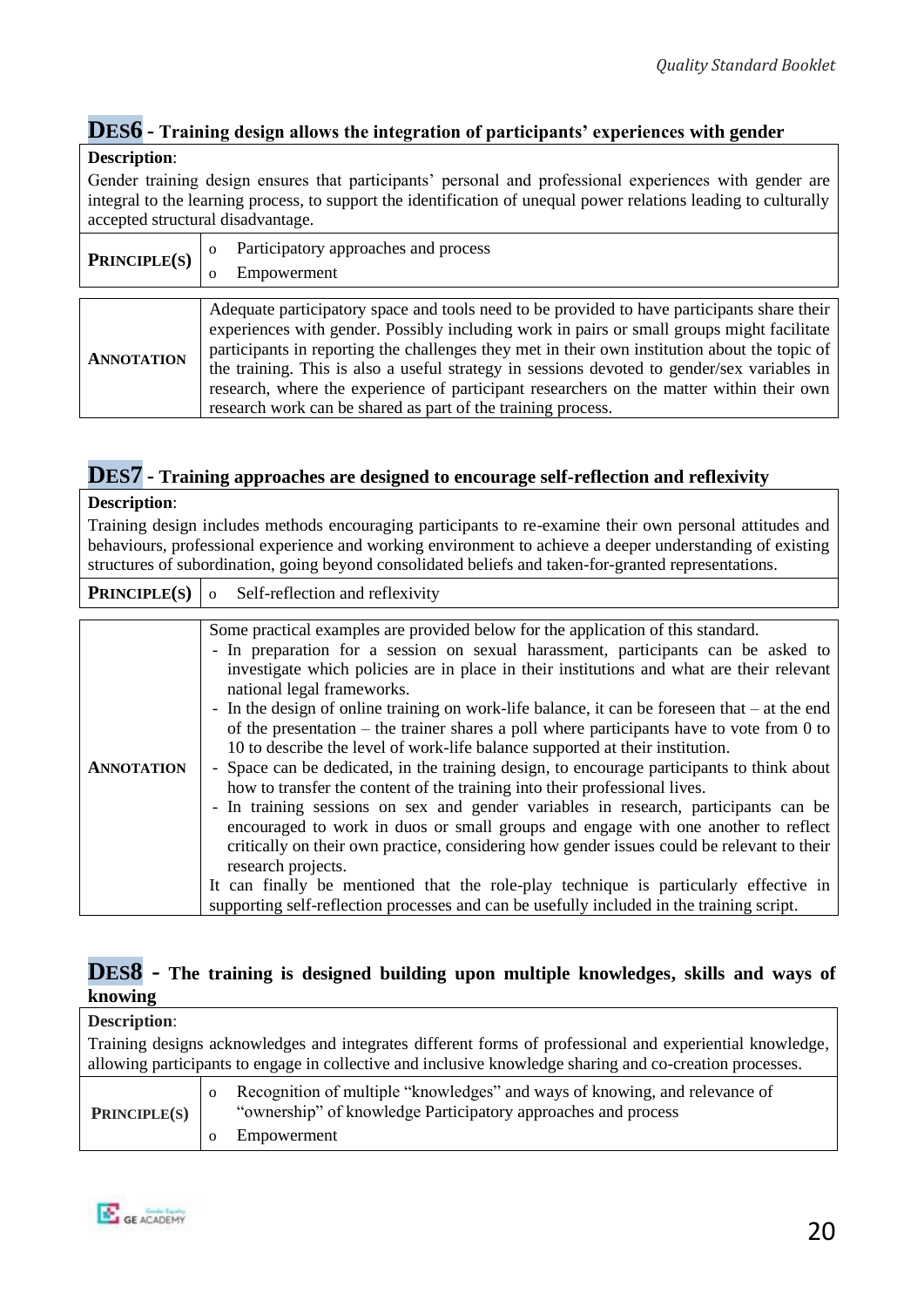# **DES9 - Learning is designed to support institutional and social transformation**

#### **Description**:

Gender training supports participants to build their competence to promote social and organisational change in scientific settings. This includes the experiential, motivational, and practical elements to be mobilised to incorporate gender considerations and perspectives into an organisation's activities (change management strategies, design of gender equality plans, etc.), with the aim of redressing unequal power relations.

|                   | <b>PRINCIPLE(S)</b> $\vert \circ \vert$ Shared aim of social transformation                                                                                                                                                                                                                                                                                                                                                                                                                                                            |
|-------------------|----------------------------------------------------------------------------------------------------------------------------------------------------------------------------------------------------------------------------------------------------------------------------------------------------------------------------------------------------------------------------------------------------------------------------------------------------------------------------------------------------------------------------------------|
|                   |                                                                                                                                                                                                                                                                                                                                                                                                                                                                                                                                        |
| <b>ANNOTATION</b> | This standard makes explicit an assumption of all gender training initiatives, i.e., that<br>training is challenging the social and organisational dynamics that produce and reproduce<br>gender inequality, which is even more relevant in the case of gender training in the<br>framework of programmes of institutional transformation. Participatory exercises<br>identifying the most relevant actions to undertake at one's own institution in the domains<br>addressed by the training are for instance responding to this aim. |

# **DES10 - Training design relies on a theory of change**

#### **Description**:

Training design specifies and incorporates in the training the theory of change it is going to apply (i.e., the theory about how social change for gender equality happens). This includes different aspects, such as interpreting the social and institutional context, identifying the desired changes, providing a view of the change process, singling out actions and actors, and pinpointing risks and strategies to overcome them.

| <b>PRINCIPLE(S)</b> | Shared aim of social transformation                                                                                                                                                                                                                                                                                                                                                                                                                                                                                                                               |
|---------------------|-------------------------------------------------------------------------------------------------------------------------------------------------------------------------------------------------------------------------------------------------------------------------------------------------------------------------------------------------------------------------------------------------------------------------------------------------------------------------------------------------------------------------------------------------------------------|
|                     |                                                                                                                                                                                                                                                                                                                                                                                                                                                                                                                                                                   |
| <b>ANNOTATION</b>   | The connection to theories of change can be supported in at least two ways. On the one<br>hand, the training session is itself conceived as one component of a wider gender equality<br>strategy, and it is presented in its role within the change process. On the other hand,<br>training topics (for example, how to mobilise internal change agents) are addressed based<br>on a specific theory of change (for instance, identifying the key factors allowing to<br>successfully reach out and involve increasingly wider circles of internal stakeholders). |

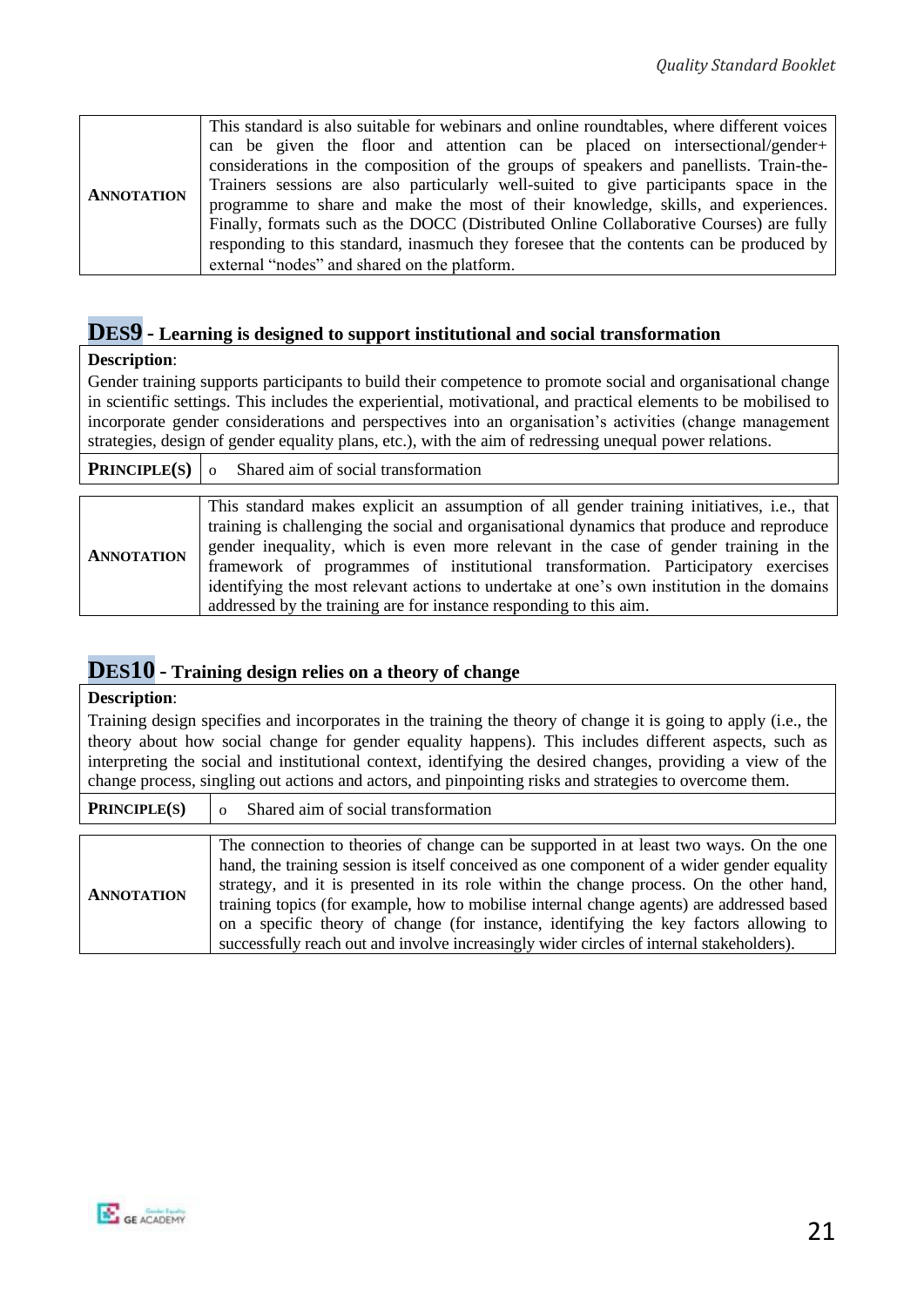# **DES11 - Critical feminist perspectives are integrated into training design**

#### **Description**:

Gender training supports the understanding of the structural character of gender inequality and the dynamics producing and reproducing it. Drawing on the vast stock of knowledge and experience developed within diverse feminist strands, different items can be covered, depending on training objectives. Among these: gender bias, trait ascription and stereotypes; the mechanisms of knowledge production; the interaction between individual, interpersonal, ideological, and institutional factors, as well as socioeconomic and power/privilege factors, in generating and perpetuating inequality; the multiple dimensions of one's personal and social identity and their role in shaping gender relations.

| <b>PRINCIPLE(S)</b> | Standpoint awareness and critical perspectives<br>$\Omega$<br>Recognition of multiple interpretations of feminism<br>Recognition of multiple "knowledges" and ways of knowing, and relevance of<br>$\Omega$<br>"ownership" of knowledge<br>Shared aim of social transformation |
|---------------------|--------------------------------------------------------------------------------------------------------------------------------------------------------------------------------------------------------------------------------------------------------------------------------|
|                     |                                                                                                                                                                                                                                                                                |

|                   | This standard can be applied within individual training sessions by including exercises on   |
|-------------------|----------------------------------------------------------------------------------------------|
|                   | power and privilege (such as, e.g., the "privilege walk") or incorporating a module on       |
|                   | unconscious bias or data on gender and precarious academic careers $-$ as relevant $-$ in a  |
|                   | variety of topics, such as recruitment and promotion processes, the building of indicators,  |
|                   | as well as gender in teaching and research contents. Concerning teaching and research        |
| <b>ANNOTATION</b> | content, this standard is key in developing activities and exercises aimed at developing     |
|                   | participants' gendered analytical understanding of their areas of expertise, e.g. by raising |
|                   | awareness of double gender bias inherent in digital health services.                         |
|                   | The standard can also be applied at the level of an overall training programme (for          |
|                   | instance by giving voice to different perspectives using speakers, experts and panellists    |
|                   | from diverse backgrounds in webinars, roundtables and other relevant sessions.               |

# **DES12 - An intersectional approach is considered in training design**

#### **Description**:

An intersectional approach is considered, as appropriate, in the design of training contents, methods and materials, as well as in course presentation and the choice of examples and case studies. This entails avoiding gender binaries and the identification of "men" and "women" as homogenous categories, instead considering the many interlocked dynamics producing inequality – such as sexism, racism, xenophobia, homophobia, transphobia, ableism, or classism.

| PRINCIPLE(S) | Intersectionality/gender+       |
|--------------|---------------------------------|
|              | Self-reflection and reflexivity |

|                   | There are several possible levels of application of this standard in training design. In                |
|-------------------|---------------------------------------------------------------------------------------------------------|
|                   | training sessions, the presentation of facts and figures disaggregated by gender can be                 |
|                   | followed by the presentation of the same data according to other, intersected, inequality               |
|                   | grounds, for instance, zooming on the motherhood or the ethnicity penalty, showing even                 |
|                   | higher levels of inequality and raising the awareness of participants. Intersectionality can            |
| <b>ANNOTATION</b> | also be addressed in the very content of the training, such as in sessions addressing sex               |
|                   | and gender variables in research, where the topic can be of particular salience <sup>14</sup> . Another |
|                   | level concerns the language used by the trainer, that should be careful to avoid all                    |
|                   | simplistic, binary categorisations. Finally, intersectionality is connected to the                      |
|                   | inclusiveness and accessibility of the training itself, which should consider multiple                  |
|                   | potential inequality grounds.                                                                           |

<sup>14</sup> See, for instance:<https://genderedinnovations.stanford.edu/what-is-gendered-innovations.html>

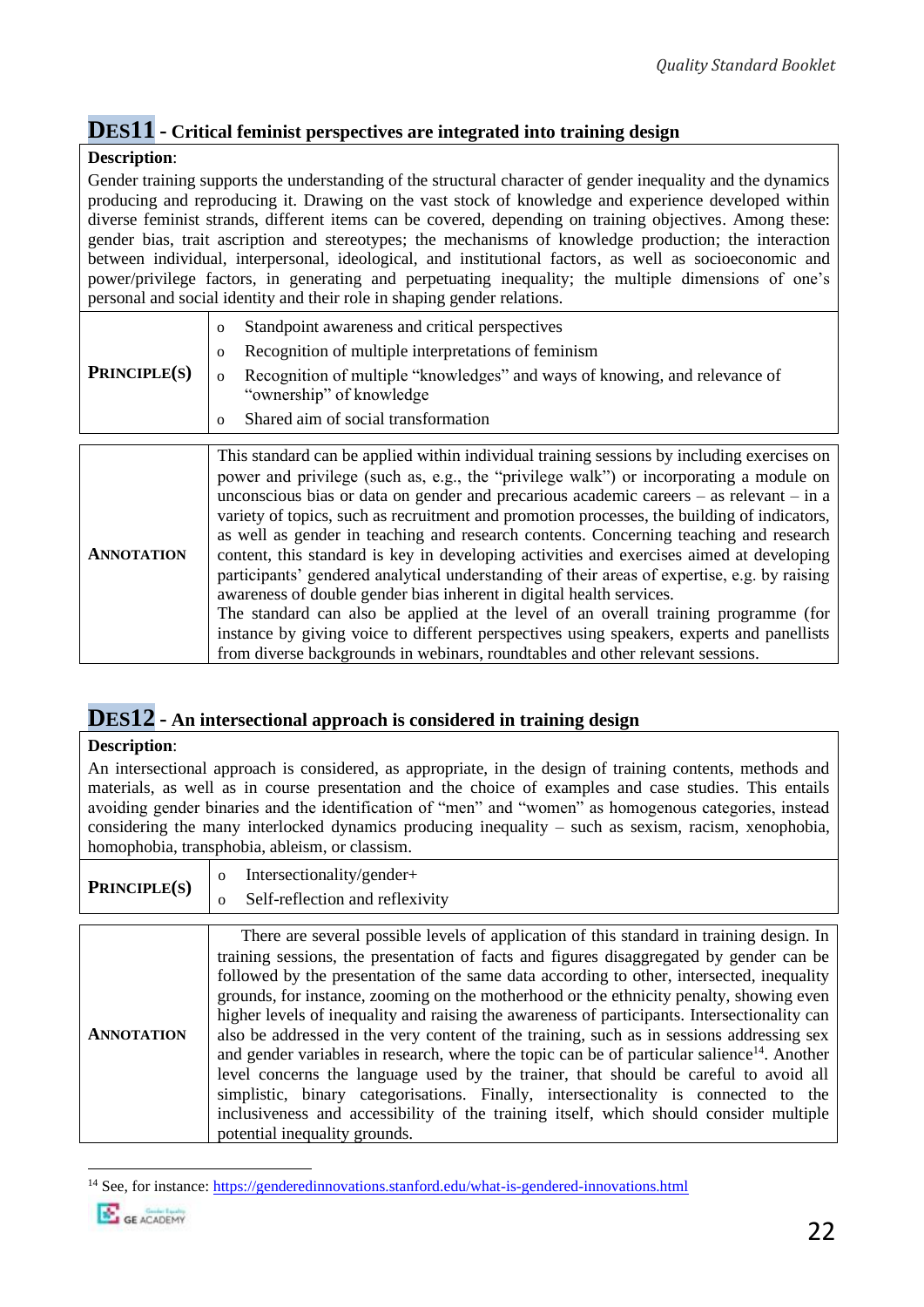# **DES13 - The training design includes the analysis of real-life examples**

#### **Description**:

Real-life examples and experiences, as well as hands-on sessions on real case studies, are planned in the design phase, as appropriate to the topic and set-up of the session, allowing participants to perceive the actual complexity of gender-related dynamics and actions and to test strategies and tools to manage them.

| PRINCIPLE(S)      | Empowerment<br>$\Omega$                                                                                                                                                                                                                                                                                                                                                                                                                                                                                                                                                                                                                                                            |
|-------------------|------------------------------------------------------------------------------------------------------------------------------------------------------------------------------------------------------------------------------------------------------------------------------------------------------------------------------------------------------------------------------------------------------------------------------------------------------------------------------------------------------------------------------------------------------------------------------------------------------------------------------------------------------------------------------------|
|                   | General training standard<br>$\Omega$                                                                                                                                                                                                                                                                                                                                                                                                                                                                                                                                                                                                                                              |
| <b>ANNOTATION</b> | Even though this standard is easier to apply in longer and more participatory formats,<br>efforts should be made to include references to real-life experiences and cases in a<br>variety of formats and for many different topics. It is especially important in sex/gender-<br>in-research training, in order to allow participants to directly observe the use of sex and<br>gender variables in the research process. The possibility of working on real materials,<br>such as, e.g., applications for research grants or research articles could be foreseen to this<br>aim. In online formats, the analysis of case studies and home-based assignments can be<br>considered. |

### **DES14 - Training materials are gender-sensitive and adopt an inclusive, intersectional perspective**

#### **Description**:

To appropriately represent and conceptually frame gender equality, training materials are gender-sensitive and adopt inclusive, intersectional approaches. This entails the use of images, examples and case studies displaying diversity from different perspectives (gender, ethnicity, religion, sexual orientation, etc.) to highlight the multiple factors of potential inequality affecting research institutions and research systems.

| <b>PRINCIPLE(S)</b> |  | Intersectionality/gender+ |
|---------------------|--|---------------------------|
|---------------------|--|---------------------------|

**ANNOTATION** This standard reflects the principle of intersectionality with a specific focus on training materials like presentations, case studies, data and statistics, scientific articles, etc., to be designed or selected alongside the scripts of training sessions. The accessibility of all training materials for people with different types of impairments must also be considered.

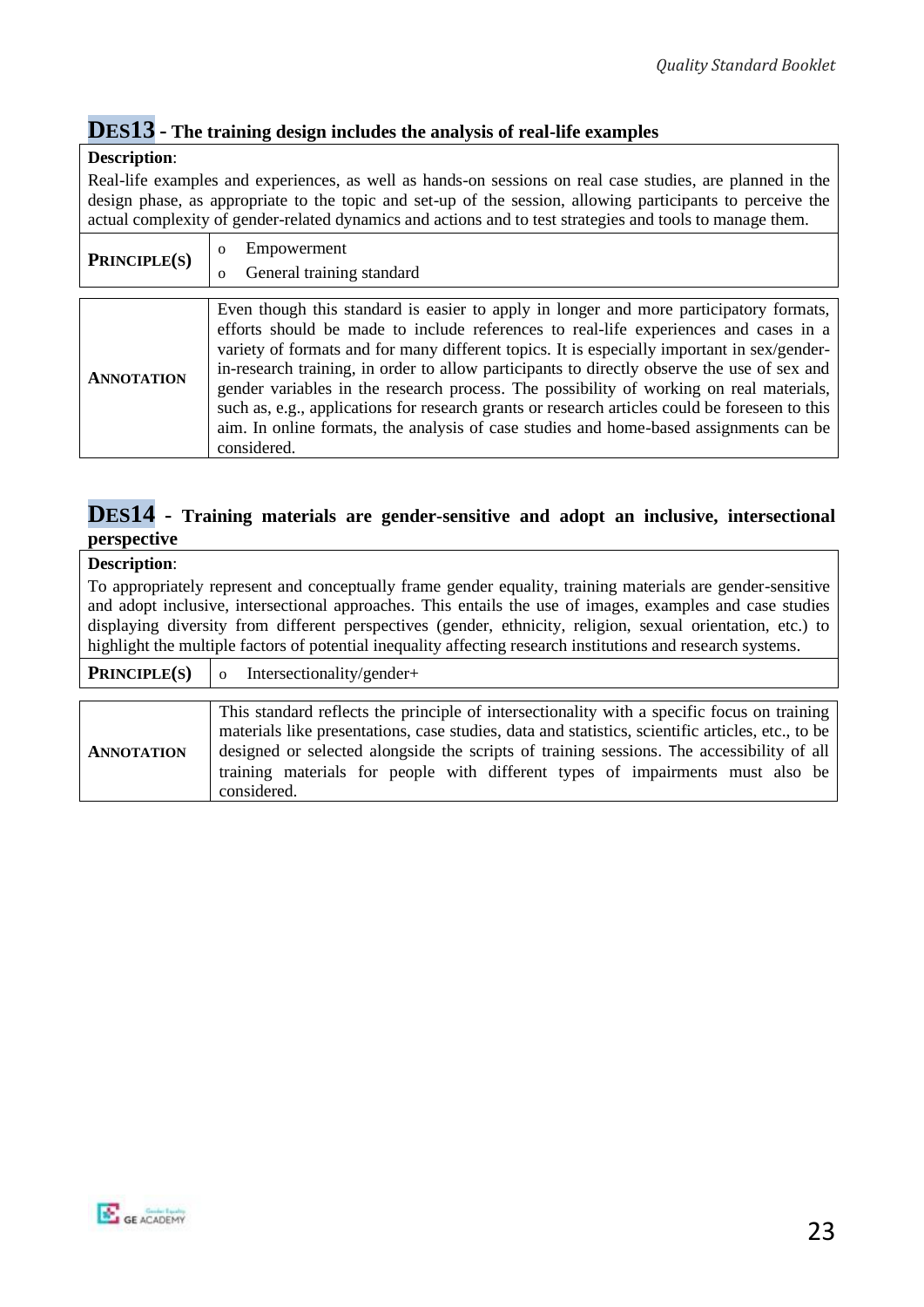## **PHASE TWO – PLANNING AND PREPARATION**

# <span id="page-23-0"></span>**PL1 - The size and composition of the group are known ahead of time**

#### **Description**:

Information about the group of participants to the training sessions is collected beforehand and considered to fine-tune the general training formats. Relevant information about each potential participant is collected through the enrolment questionnaire, including the level of prior knowledge on the topic at hand.

| <b>PRINCIPLE(S)</b> | Contextualisation                                                                             |  |  |  |
|---------------------|-----------------------------------------------------------------------------------------------|--|--|--|
|                     | Participatory approaches and process                                                          |  |  |  |
|                     |                                                                                               |  |  |  |
| <b>ANNOTATION</b>   | Among the information to be collected, position within the organisation, starting             |  |  |  |
|                     | level/experience, reasons and objectives to attend the training can be mentioned. As for      |  |  |  |
|                     | group size, a minimum/maximum number of participants could be settled depending on            |  |  |  |
|                     | the training. Information about group size is necessary to also ensure that the participatory |  |  |  |
|                     | approaches and tools identified in the design phase can be appropriately applied.             |  |  |  |

## **PL2 - The main features of the training are clearly communicated, to build realistic expectations**

#### **Description**:

Training objectives, methods and expected outcomes are clearly and timely communicated to the hosting institution and potential participants, including what the training is not about, so that consistent expectations are established. This does not preclude more specific articulation and management of participant expectations during the training experience.

| <b>PRINCIPLE(S)</b> | Contextualisation         |
|---------------------|---------------------------|
|                     | General training standard |

|                   | Learning objectives can be clearly listed on the web page and general communication                                                                                                        |
|-------------------|--------------------------------------------------------------------------------------------------------------------------------------------------------------------------------------------|
|                   | materials of the training, as well as in the welcoming email to participants upon                                                                                                          |
| <b>ANNOTATION</b> | registration. In addition, participants can be asked about their expectations in ex-ante<br>questionnaires to fill out before the training session, allowing the trainers to fine-tune the |
|                   |                                                                                                                                                                                            |
|                   | session to some extent. Finally, expectations can be shortly laid out at the beginning of the                                                                                              |
|                   | training, and participants can be asked (in forms suitable to the setup of the session) to                                                                                                 |
|                   | express theirs, which can still allow for some tailoring, for instance in the choice of                                                                                                    |
|                   | examples.                                                                                                                                                                                  |

### **PL3 - Training is planned considering logistical and accessibility issues**

#### **Description**:

In planning training sessions, special attention is paid to match the logistical needs of the hosting institution. Similarly, the requirements of diverse participants are considered, including, e.g., work-life balance needs, eating habits, accessibility for people with impairments, inclusiveness of software and online tools.

**PRINCIPLE(S)** o Contextualisation

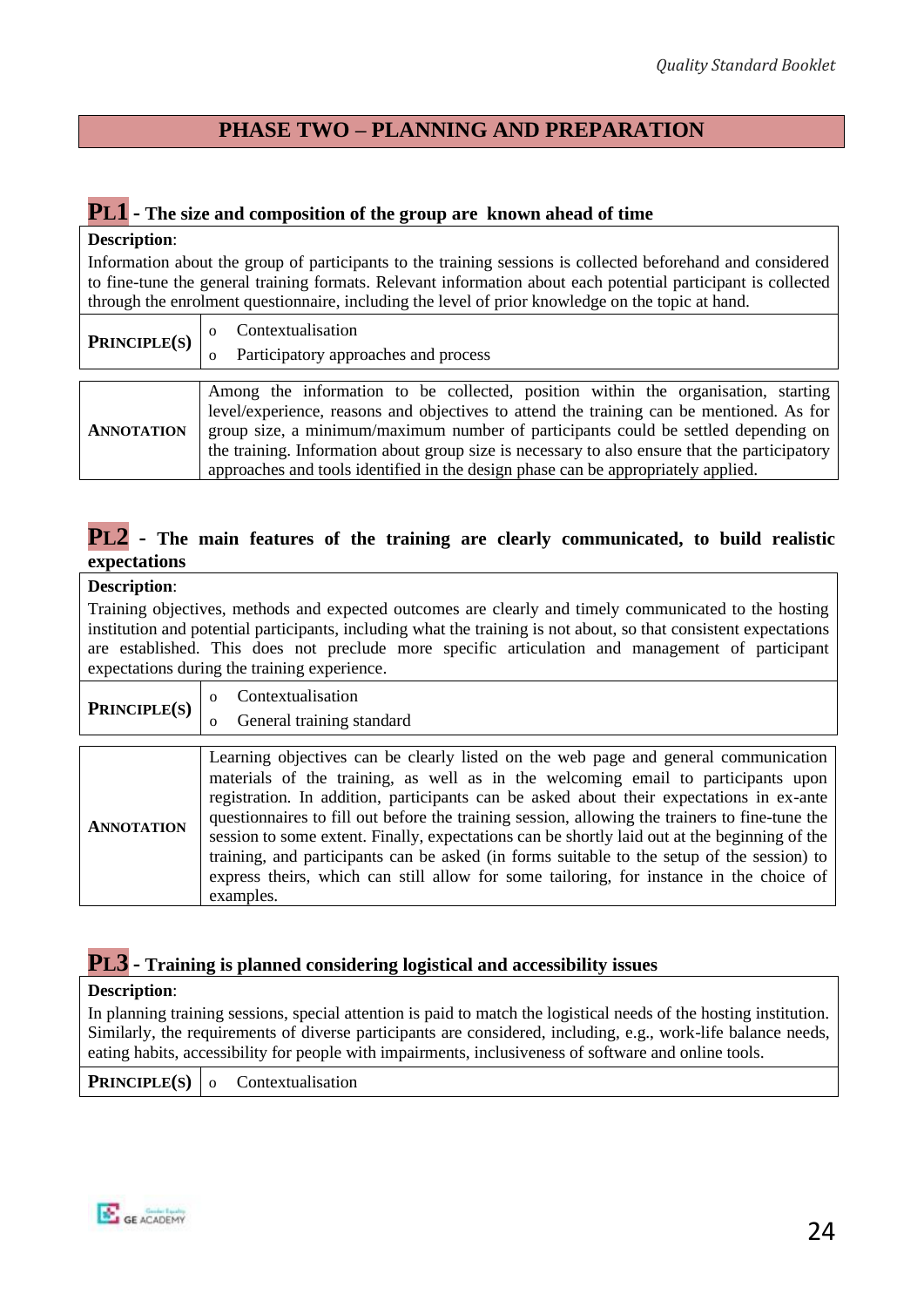# **PL4 - The training facilitation team is gender-balanced and diverse**

#### **Description**:

Gender balance and diversity on different grounds are sought in the composition of the training facilitation team, favouring the inclusion and visibility of different standpoints in the training process.

|                     | Intersectionality/gender+                                                                                                                                                                                                                                                                                                                                                                                                                                                                                                                        |
|---------------------|--------------------------------------------------------------------------------------------------------------------------------------------------------------------------------------------------------------------------------------------------------------------------------------------------------------------------------------------------------------------------------------------------------------------------------------------------------------------------------------------------------------------------------------------------|
| <b>PRINCIPLE(S)</b> | Standpoint awareness                                                                                                                                                                                                                                                                                                                                                                                                                                                                                                                             |
|                     |                                                                                                                                                                                                                                                                                                                                                                                                                                                                                                                                                  |
| <b>ANNOTATION</b>   | The relevance and feasibility of the standard are to be assessed on a case-by-case basis by<br>the training team, also considering it could have cost implications. In general terms,<br>matching this standard could turn out to be difficult since the experts and trainers in the<br>area of gender issues are still in great majority women. However, it remains useful in the<br>planning and preparation phase to encourage efforts to increase as much as possible the<br>diversity and gender balance of the training facilitation team. |

# **PL5 - Social interaction is favoured to allow direct exchange among participants**

#### **Description**:

Opportunities for free and unstructured direct exchange among participants are included in the training schedule so as to also encourage the active engagement of all.

|                   | Participatory approaches and process<br>$\mathbf{o}$                                                                                                                                                                                                                                                                                                                                                                                                                                                                                                                                                                                                                                                                                                                                                                                                                                                                                                                 |
|-------------------|----------------------------------------------------------------------------------------------------------------------------------------------------------------------------------------------------------------------------------------------------------------------------------------------------------------------------------------------------------------------------------------------------------------------------------------------------------------------------------------------------------------------------------------------------------------------------------------------------------------------------------------------------------------------------------------------------------------------------------------------------------------------------------------------------------------------------------------------------------------------------------------------------------------------------------------------------------------------|
| PRINCIPLE(S)      | General training standard<br>$\Omega$                                                                                                                                                                                                                                                                                                                                                                                                                                                                                                                                                                                                                                                                                                                                                                                                                                                                                                                                |
|                   |                                                                                                                                                                                                                                                                                                                                                                                                                                                                                                                                                                                                                                                                                                                                                                                                                                                                                                                                                                      |
| <b>ANNOTATION</b> | This standard is easier to apply in in-person formats, and in sessions of longer duration,<br>where participants have enough time to get closer to each other. The most direct tool is<br>that of including ample breaks in the training schedule. Other, more structured tools can<br>be used, also in the case of online formats. For instance, mixing the composition of break-<br>out rooms is important to have participants get in touch with people that are not in their<br>same area or institution, as well as asking participants if they agree that their contact<br>details are shared in the group, to allow contacts after the session. In online sessions,<br>break-out rooms can be set and left open for participants to join during breaks $-$ if they<br>want – to have a direct exchange or just a chat with other participants. This standard,<br>beyond being in general related to the quality of training formats, is also important in the |
|                   | application of participatory approaches and processes.                                                                                                                                                                                                                                                                                                                                                                                                                                                                                                                                                                                                                                                                                                                                                                                                                                                                                                               |

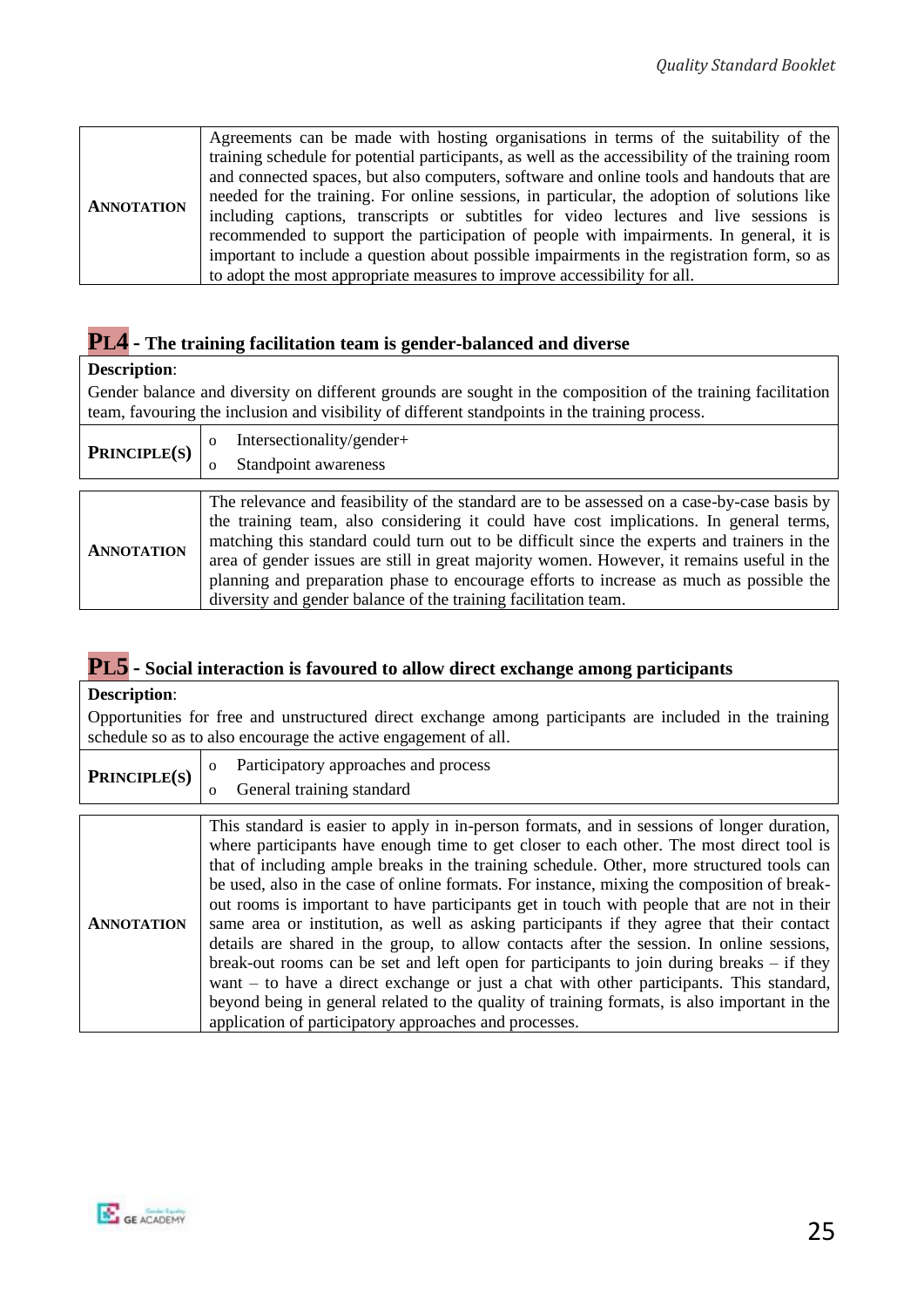## **PL6 - The physical or virtual environment where training formats are implemented allows for the specific training methodologies adopted**

#### **Description**:

In the case of in-person training sessions, room set-up supports participatory techniques, favours debate and allows for the selected training methodologies to be applied. Roundtable can for instance be used, when relevant, instead of classroom-style arrangements. In the case of online training, the necessary software to apply the relevant participatory techniques is used.

| <b>PRINCIPLE(S)</b> | Participatory approaches and process<br>General training standard                                                                                                                                                                                                                                                                   |
|---------------------|-------------------------------------------------------------------------------------------------------------------------------------------------------------------------------------------------------------------------------------------------------------------------------------------------------------------------------------|
| <b>ANNOTATION</b>   | In in-person training, room size is adapted to the group, so that participants cannot go in<br>the back, with the risk of being marginalised in the discussion, and a flexible seating<br>approach can be applied. In online training, tools like virtual whiteboards, collaborative<br>editing, and instant polling can be useful. |

# **PL7 - The training materials required to complete the training are accessible to all participants**

| <b>Description:</b> |                                                                                                                                                                                                                                                                      |
|---------------------|----------------------------------------------------------------------------------------------------------------------------------------------------------------------------------------------------------------------------------------------------------------------|
|                     | All participants are enabled to access the tools that are needed to fully take advantage of the complete set of<br>training resources, and use them independently.                                                                                                   |
| PRINCIPLE(S)        | Participatory approaches and process<br>General training standard                                                                                                                                                                                                    |
|                     |                                                                                                                                                                                                                                                                      |
| <b>ANNOTATION</b>   | This standard is connected to the inclusiveness level of the training process and is a<br>requirement to allow the application of participatory approaches. Training materials<br>should be selected among those following open access schemes and freely available. |

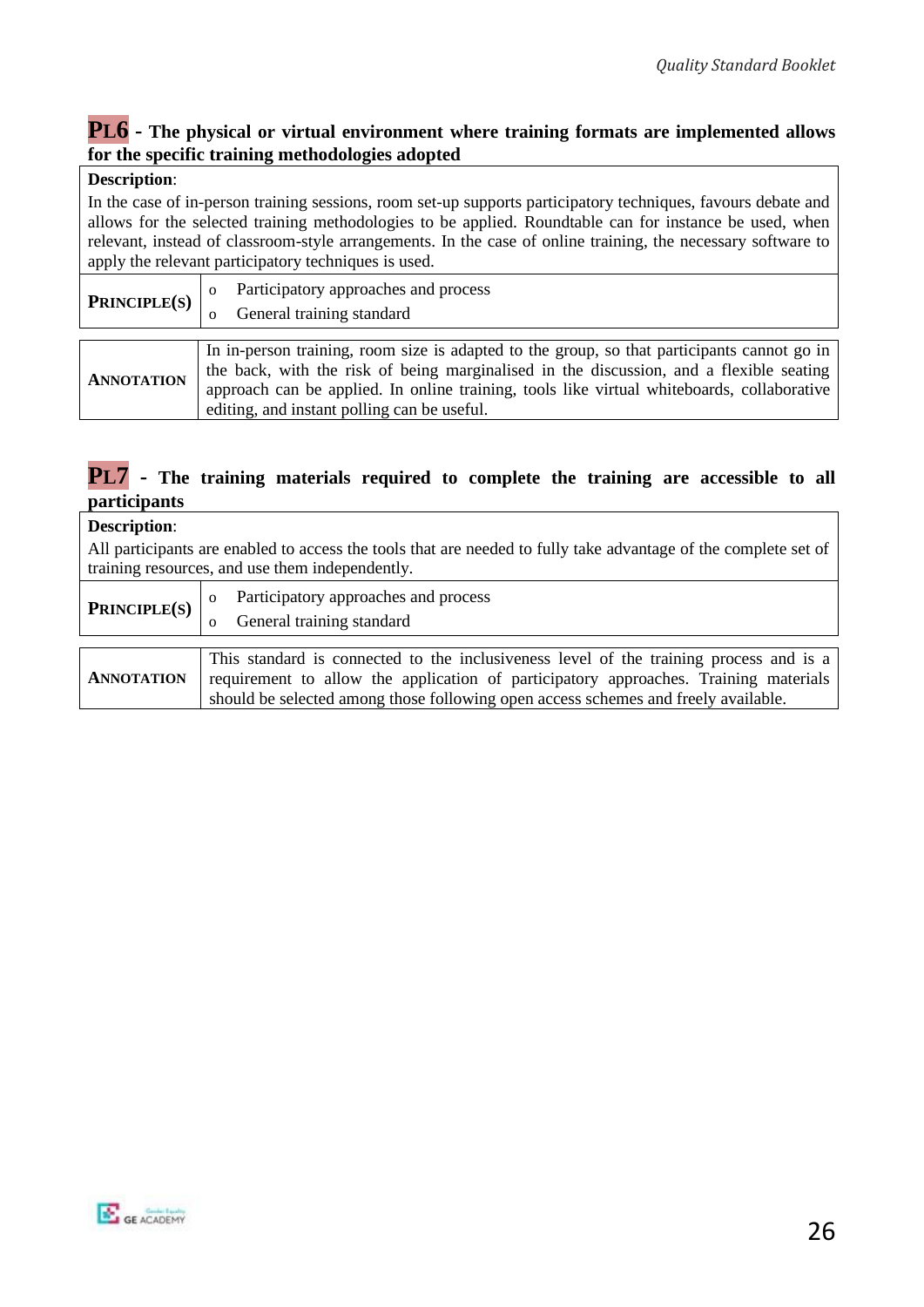## **PHASE THREE – IMPLEMENTATION**

#### <span id="page-26-0"></span>**IMP1 - Participatory methods and techniques are applied in the training sessions**

#### **Description**:

The participatory methods and techniques identified in the design phase are implemented and fine-tuned to the individual training sessions, so as to respond to group features and processes.

|                     | Participatory approaches and process<br>$\Omega$                                               |  |  |
|---------------------|------------------------------------------------------------------------------------------------|--|--|
|                     | Empowerment<br>$\Omega$                                                                        |  |  |
| <b>PRINCIPLE(S)</b> | Recognition of multiple "knowledges" and ways of knowing, and relevance of<br>$\Omega$         |  |  |
|                     | "ownership" of knowledge                                                                       |  |  |
|                     | Contextualisation<br>$\Omega$                                                                  |  |  |
|                     |                                                                                                |  |  |
|                     | The implementation of this standard is strongly dependent on the training format (see the      |  |  |
| <b>ANNOTATION</b>   | annotation of standard DES3, above) and topic, as well as the specific experience and          |  |  |
|                     | skills of the trainer. It is also important that in the description of the event it is clearly |  |  |
|                     | communicated that participatory methods/techniques will be used.                               |  |  |

## **IMP2 - Training contents are connected to participants' experience with gender**

#### **Description**:

During the training sessions, contents are presented and further elaborated by connecting them to the personal and professional experience and situations of the group of participants, so as to highlight relevant inequality structures and dynamics related to gender.

| <b>PRINCIPLE(S)</b> | Participatory approaches and process<br>$\Omega$<br>Empowerment<br>$\Omega$<br>Contextualisation                                                                                                                                                                                                                                     |
|---------------------|--------------------------------------------------------------------------------------------------------------------------------------------------------------------------------------------------------------------------------------------------------------------------------------------------------------------------------------|
| <b>ANNOTATION</b>   | Previous knowledge of the professional situation of participants and institutional features<br>of the involved organisation/s is key for allowing examples to be given, comparisons to be<br>made, etc. that are relevant to participants' experience, making it easier to connect to their<br>personal and professional experience. |

# **IMP3 - Non-hierarchical modes of teaching and learning are used**

#### **Description**:

Gender training sessions promote the circulation of knowledge rather than just a top-down process of knowledge transfer, in a non-hierarchical model that empowers participants to apply their new and preexisting knowledge and skills.

| <b>PRINCIPLE(S)</b> | $\Omega$ | Participatory approaches and process<br>Empowerment<br>Recognition of multiple "knowledges" and ways of knowing, and relevance of<br>"ownership" of knowledge<br>Contextualisation |
|---------------------|----------|------------------------------------------------------------------------------------------------------------------------------------------------------------------------------------|
|---------------------|----------|------------------------------------------------------------------------------------------------------------------------------------------------------------------------------------|

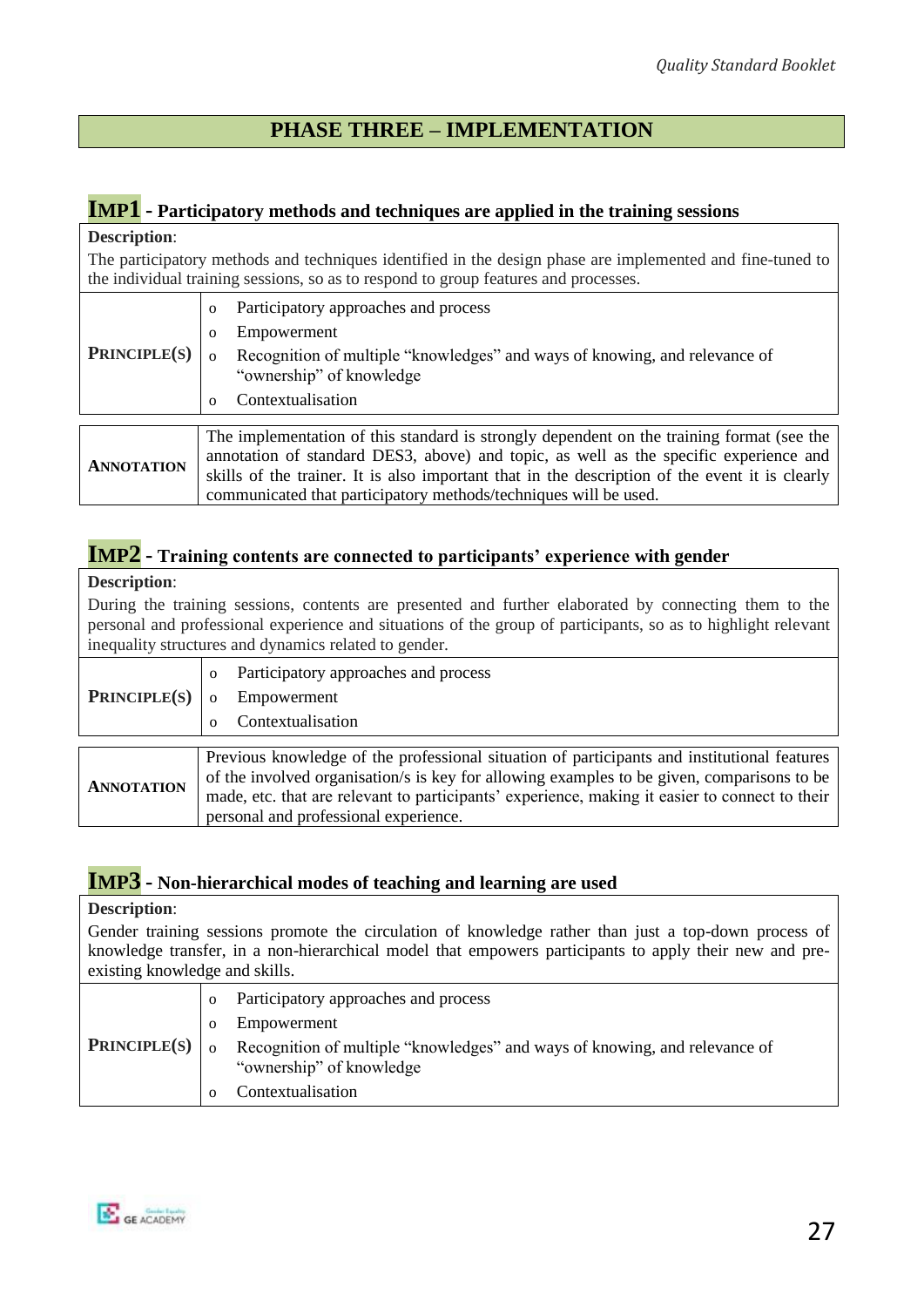# **IMP4 - The training highlights the power dynamics of science**

#### **Description**:

Training methods support participants in building awareness of power dynamics and power imbalances involved in the construction of science as a male-dominated social institution (including the production of scientific knowledge).

| <b>PRINCIPLE(S)</b> | Recognition of multiple "knowledges" and ways of knowing, and relevance of<br>"ownership" of knowledge |
|---------------------|--------------------------------------------------------------------------------------------------------|
|                     | Standpoint awareness and critical approaches                                                           |
|                     |                                                                                                        |
|                     |                                                                                                        |

| <b>ANNOTATION</b> | Deconstruction practices can be applied during the session, for instance by providing          |
|-------------------|------------------------------------------------------------------------------------------------|
|                   | contextualised examples or guiding the discussion among participants so as to highlight        |
|                   | institutional practices and their implicit power dynamics, thus allowing participants to       |
|                   | recognise them in, e.g., the policy discourse about science, the identification of scientific  |
|                   | excellence, but also in the conceptualisation of the scientific process or the use of gendered |
|                   | scientific metaphors.                                                                          |

# **IMP5 - Participants' self-reflection and reflexivity are actively encouraged during the training**

**Description**:

Approaches supporting self-reflection and reflexivity are practised in training sessions in order to encourage participants to identify their own blindness, resistances and biases concerning gender, and make them visible and open to discussion.

|                     | Self-reflection and reflexivity                                                                                                                                                                                                                                  |
|---------------------|------------------------------------------------------------------------------------------------------------------------------------------------------------------------------------------------------------------------------------------------------------------|
| <b>PRINCIPLE(S)</b> | Standpoint awareness and critical perspectives                                                                                                                                                                                                                   |
|                     | Intersectionality/gender+<br>$\Omega$                                                                                                                                                                                                                            |
|                     |                                                                                                                                                                                                                                                                  |
| <b>ANNOTATION</b>   | As an example, trainers openly discussing their own biases and positionalities favour this<br>process, reducing oppositional and judgemental attitudes. Also, resistance towards the<br>training can be asked to participants in initial ice-breaking exercises. |

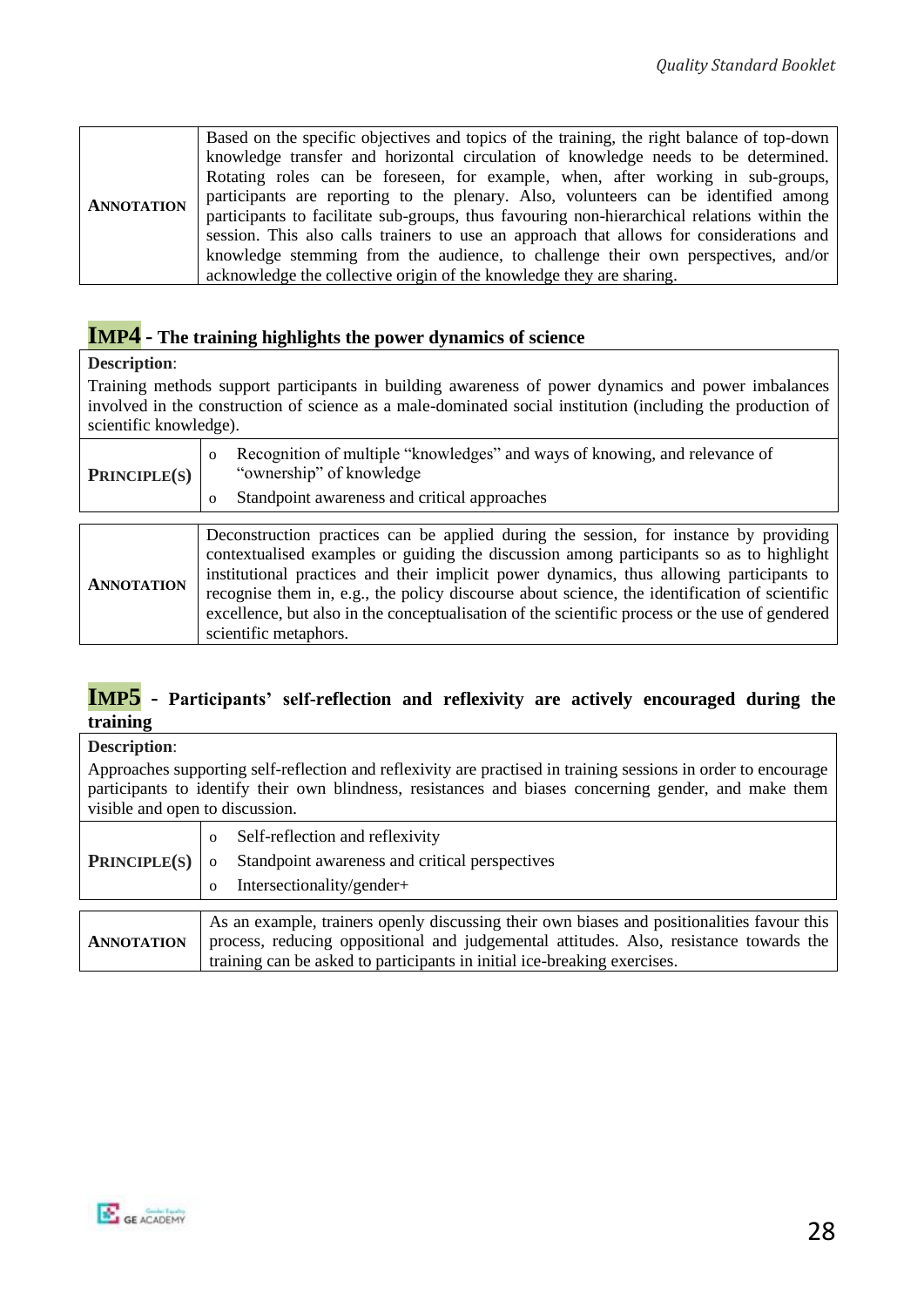#### **IMP6 - Resistances are recognised as a necessary part of the learning process and addressed accordingly**

#### **Description**:

Strategies to address resistances – both those anticipated in training design and unexpected ones – are deployed in the training. These should not be aimed to defend the trainer's authority or position, but to use resistances as critical tools and leverages to deepen the participants' and trainers' understanding of the complexity of the issues involved in gender equality while supporting group learning processes and participation.

|                   | <b>PRINCIPLE(S)</b> $\vert$ o Participatory approaches and processes                                                                                                                                                                                                                                                                                                                                                                                                                                                 |
|-------------------|----------------------------------------------------------------------------------------------------------------------------------------------------------------------------------------------------------------------------------------------------------------------------------------------------------------------------------------------------------------------------------------------------------------------------------------------------------------------------------------------------------------------|
| <b>ANNOTATION</b> | The application of this standard is strongly linked to the trainer's skills (see the Gender+<br>trainer profile, below) to remain calm and use resistances as a tool for self-reflection and<br>deconstruction of implicit biases and assumptions, as well as self-reflection of the trainers.<br>Inviting other participants to share their views and experiences is often useful to manage<br>the situation while making the most of it to support participants' awareness and the<br>learning process in general. |

# **IMP7 - Gender-sensitive language is used during the training**

| <b>Description:</b> |                                                                                                                                                                                                                                                                                                                                                                                                                                                                                                         |
|---------------------|---------------------------------------------------------------------------------------------------------------------------------------------------------------------------------------------------------------------------------------------------------------------------------------------------------------------------------------------------------------------------------------------------------------------------------------------------------------------------------------------------------|
|                     | Gender-sensitive language is used throughout the training process (from advertisement to evaluation).                                                                                                                                                                                                                                                                                                                                                                                                   |
|                     | Standpoint awareness and critical perspectives<br>$\Omega$                                                                                                                                                                                                                                                                                                                                                                                                                                              |
| <b>PRINCIPLE(S)</b> | Intersectionality/gender+<br>$\mathbf{O}$<br>General training standard                                                                                                                                                                                                                                                                                                                                                                                                                                  |
|                     |                                                                                                                                                                                                                                                                                                                                                                                                                                                                                                         |
| <b>ANNOTATION</b>   | A way to support the awareness of the importance of paying attention to language is<br>asking participants to introduce themselves, in the initial part of the training, with their<br>names and pronouns. Trainers can also be presented along with their pronouns on the web<br>page and communication tools of the training session. Also, particular attention needs to<br>be paid to the formulation of questions about participants in registration forms and<br>questionnaires for participants. |

### **IMP8 - In the follow-up phase, participants are encouraged and helped to join a community of practice**

#### **Description**: After the end of the training experience, participants are supported to become part of an existing community of practice, including practitioners and gender experts, or to create a new one, so as to continue to have access to opportunities and resources and to further develop their skills and knowledge on gender equality. **PRINCIPLE**(**S**) o Participatory approaches and processes **ANNOTATION** After a training session or a series of sessions, participants can be encouraged and supported to join existing groups on social media or to build their own, to stay in contact and continue the mutual learning experience. This is often the case with formats such as the DOCC, which avail themselves of online platforms already favouring the creation of virtual networks that can be continued after the end of the training period. This standard is to be considered also as a means to counter possible factors (related to participants' personal conditions or their geographical context) hindering or impeding them to keep on engaging in gender equality issues.

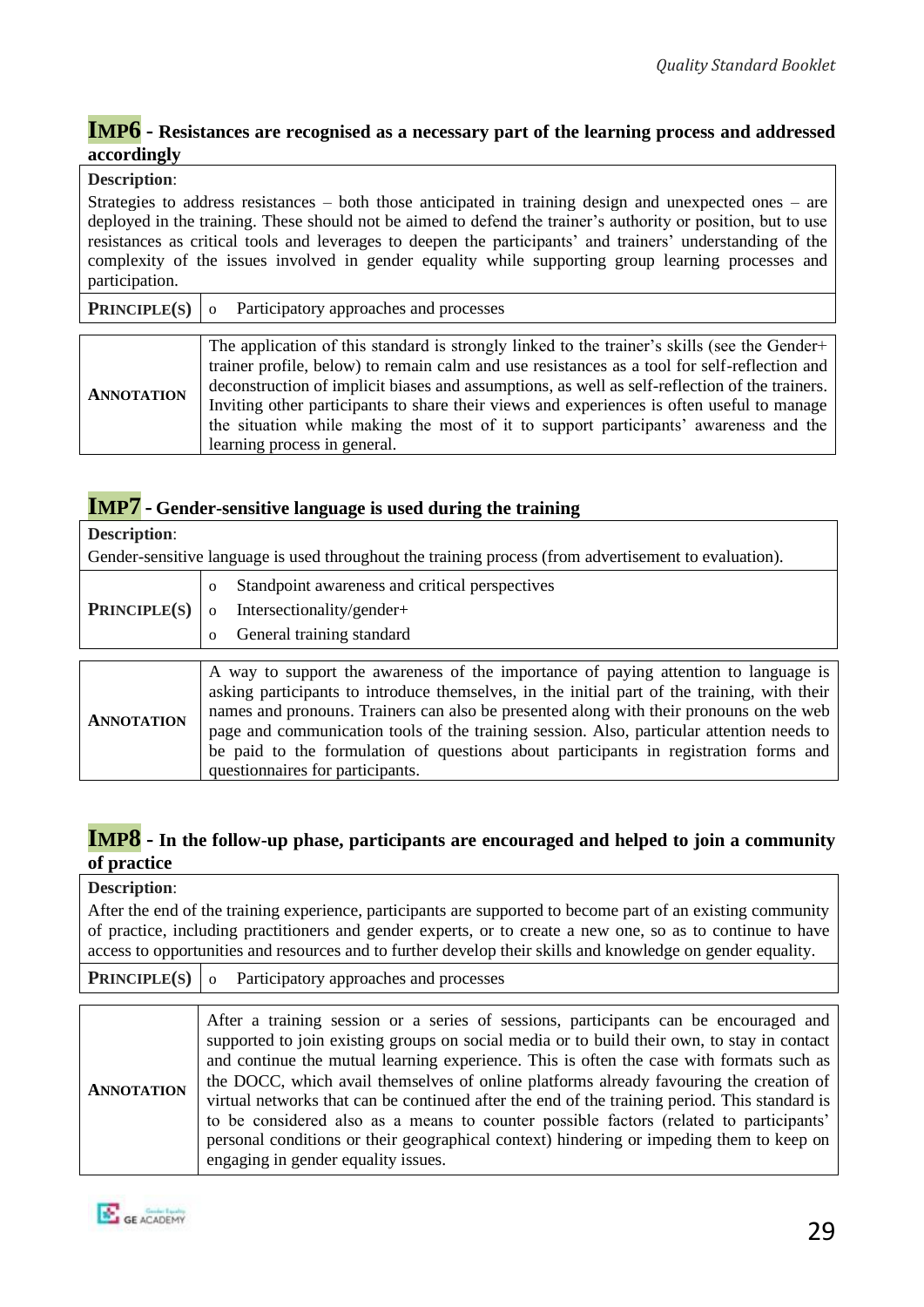# **PHASE FOUR – EVALUATION**

# <span id="page-29-0"></span>**EV1 - Evaluation instruments are matched to the training formats**

| <b>Description:</b>                                                                                                                                          |                                                                                                                                                                                                                                                                                                                   |  |
|--------------------------------------------------------------------------------------------------------------------------------------------------------------|-------------------------------------------------------------------------------------------------------------------------------------------------------------------------------------------------------------------------------------------------------------------------------------------------------------------|--|
| Evaluation tools and procedures are designed taking into account the features and objectives of the different<br>training formats and their specific topics. |                                                                                                                                                                                                                                                                                                                   |  |
| <b>PRINCIPLE(S)</b>                                                                                                                                          | General training standard<br>$\Omega$                                                                                                                                                                                                                                                                             |  |
|                                                                                                                                                              |                                                                                                                                                                                                                                                                                                                   |  |
| <b>ANNOTATION</b>                                                                                                                                            | Evaluation tools like ex-ante or exit questionnaires, observation grids and trainers' surveys<br>need to be designed and subsequently tailored to the specific features of the session, which<br>can largely vary according to the different training formats and their specific set-up, topic<br>and objectives. |  |

# **EV2 - Evaluation questions are used that invoke the critical reflection of participants**

#### **Description**:

Evaluation processes contribute to the development of critical thinking and open-mindedness with respect to gender equality. To this aim, evaluation questions are crafted to urge participants to critically reflect on the training experience and the topics dealt with in the training process.

| <b>PRINCIPLE(S)</b> | Self-reflection and reflexivity<br>General training standard                                                                                                                                                                                                                                                                                                                                        |
|---------------------|-----------------------------------------------------------------------------------------------------------------------------------------------------------------------------------------------------------------------------------------------------------------------------------------------------------------------------------------------------------------------------------------------------|
| <b>ANNOTATION</b>   | The application of this standard may require the introduction of appropriate spaces and<br>tools in the agenda of the training (which is easier in longer training formats). For<br>example, rather than just using questionnaires to get feedback from participants, it could be<br>more effective, when possible, to plan a feedback session at the end of the training (see<br>also EV3, below). |

### **EV3 - Participants are actively involved throughout the evaluation process and informed of its results**

**Description**: Consistently with participatory evaluation approaches, the evaluation methodology is responsive and includes participants' perspectives, identifying the appropriate tools and procedures for collecting their points of view and feedback throughout the training process, including sharing and discussion of evaluation results.

| <b>PRINCIPLE(S)</b> | o Participatory approaches and process                                                                                                                                                                                                                                                                                                                                                                                                                                                                                                                                                                                                                                                                                                                                                                                                                |
|---------------------|-------------------------------------------------------------------------------------------------------------------------------------------------------------------------------------------------------------------------------------------------------------------------------------------------------------------------------------------------------------------------------------------------------------------------------------------------------------------------------------------------------------------------------------------------------------------------------------------------------------------------------------------------------------------------------------------------------------------------------------------------------------------------------------------------------------------------------------------------------|
|                     |                                                                                                                                                                                                                                                                                                                                                                                                                                                                                                                                                                                                                                                                                                                                                                                                                                                       |
| <b>ANNOTATION</b>   | How this standard can be applied varies according to the type and duration of the training<br>format. While in training programmes spanning across several days or sessions, different<br>occasions can be identified to collect and discuss feedback from participants (that can be<br>used to adapt the subsequent sessions), in shorter, one-off training formats this can be<br>generally only accomplished at the end of the session through feedback forms. Another<br>way of including participants' perspectives into the training is through ex-ante<br>questionnaires collecting - inter alia - participant expectations. These can influence the<br>tailoring of content and approach and can be presented at the beginning of the session to<br>show how and to what extent they were taken into account, for the participants to assess. |

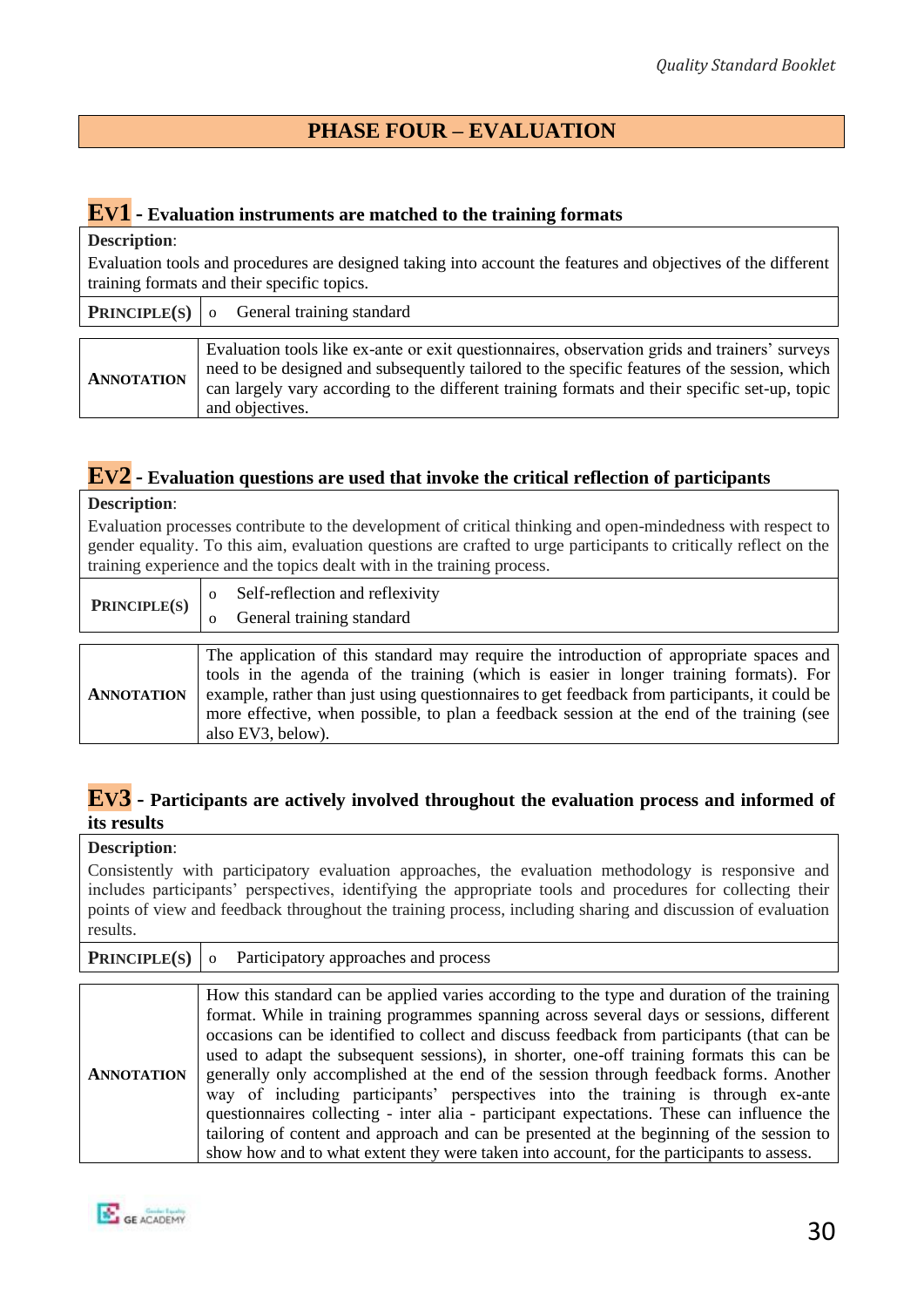# **EV4 - Monitoring and evaluation procedures are an integral part of the training activity**

#### **Description**:

Monitoring and evaluation activities are fully integrated into the training process, providing constant feedback for the further development of training formats and trainers' competencies.

| PRINCIPLE(S)      | Self-reflection and reflectivity<br>$\Omega$<br>General training standard<br>Ω                                                                                                                                                                                                                                                                                                                                                                                                                                                                                                                                                                            |
|-------------------|-----------------------------------------------------------------------------------------------------------------------------------------------------------------------------------------------------------------------------------------------------------------------------------------------------------------------------------------------------------------------------------------------------------------------------------------------------------------------------------------------------------------------------------------------------------------------------------------------------------------------------------------------------------|
| <b>ANNOTATION</b> | This standard highlights the need to plan the inclusion of appropriate monitoring and evaluation<br>means as part of the training design process. This also entails the use of different types of<br>monitoring and evaluation tools (debriefing meetings with trainers, feedback sessions with the<br>participants, monitoring sessions involving the team, etc.). This standard, which has cost<br>implications, is particularly suited for broad training programmes, where quality can be increased<br>based on constant monitoring and evaluation activities, while it needs adaptation/downsizing in<br>case of shorter, one-off training sessions. |

# **EV5 - Trainers' peer-evaluation is used**

#### **Description**:

Peer-evaluation approaches are used when introducing new training formats or scripts, or when a trainer is new to a format or subject. In this case, trainers work in pairs, intending to provide detailed feedback to one another, also supporting mutual learning and self-reflection.

| <b>PRINCIPLE(S)</b> | Self-reflection and reflexivity<br>General training standard                                                                                                                                                                                                                                                  |
|---------------------|---------------------------------------------------------------------------------------------------------------------------------------------------------------------------------------------------------------------------------------------------------------------------------------------------------------|
|                     |                                                                                                                                                                                                                                                                                                               |
| <b>ANNOTATION</b>   | The trainers' peer-evaluation is not provided by an independent party, and it mostly aims<br>to support trainers. This approach is particularly useful when the training format is not<br>consolidated yet, and uncertainties about how to implement it are high (e.g., sex/gender-<br>in-research training). |

# **EV6 - Both quantitative and qualitative indicators are used in the evaluation**

| $\sim$ cost is the cost.<br>To account for the complexity of the factors affecting gender training, the evaluation approach includes the<br>use of both quantitative and qualitative indicators to assess outputs, outcomes and impact. |                                                                                                                                                                                                                                                                                                             |  |
|-----------------------------------------------------------------------------------------------------------------------------------------------------------------------------------------------------------------------------------------|-------------------------------------------------------------------------------------------------------------------------------------------------------------------------------------------------------------------------------------------------------------------------------------------------------------|--|
| <b>PRINCIPLE(S)</b>                                                                                                                                                                                                                     | General training standard<br>$\mathbf{o}$                                                                                                                                                                                                                                                                   |  |
| <b>ANNOTATION</b>                                                                                                                                                                                                                       | Both qualitative and quantitative questions are included in evaluation questionnaires. In<br>longer training formats, such as summer schools, qualitative feedback-collection sessions<br>are included in the script, with additional open questions – prepared in advance – to be<br>discussed in plenary. |  |

### **EV7 - Evaluation results are analysed from an intersectional perspective**

#### **Description**:

**Description**:

The inclusion of intersectional approaches in the training design phase calls for the analysis of evaluation data from the same perspective, with the aim to observe the influence on evaluation results of the multiple factors of potential inequality among participants.

|  | <b>PRINCIPLE(S)</b> o Intersectionality/gender+ |
|--|-------------------------------------------------|
|  |                                                 |

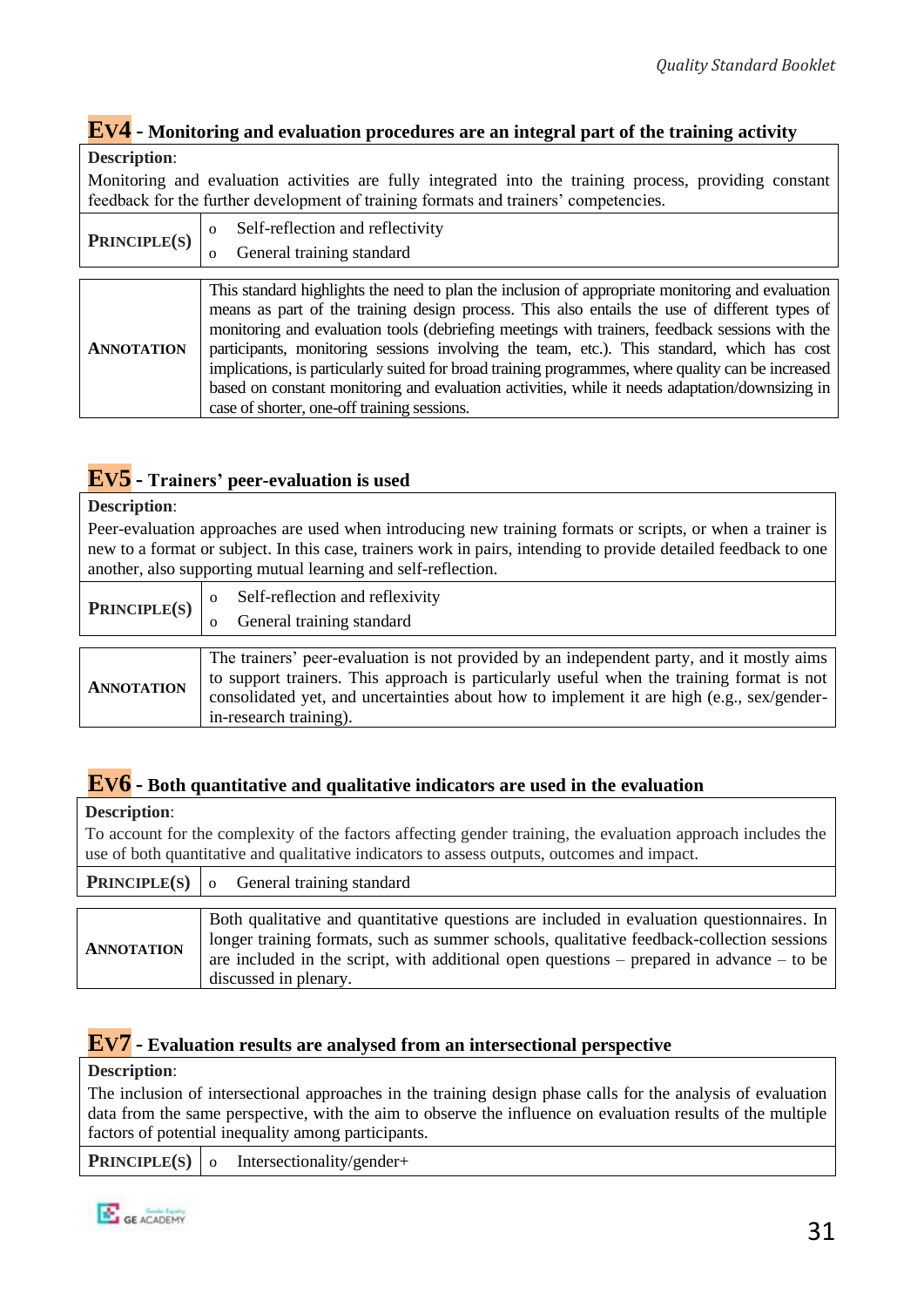|                   | Socio-demographic questions aimed at collecting information feeding intersectional           |
|-------------------|----------------------------------------------------------------------------------------------|
|                   | analysis of participation in and results of the training sessions can be included in ex-ante |
|                   | and exit questionnaires, to improve training design to support inclusiveness. The inclusion  |
| <b>ANNOTATION</b> | of such questions in evaluation tools needs however to be handled with care, as these are    |
|                   | considered extremely sensitive aspects. The voluntary character of questions needs to be     |
|                   | highlighted, anonymity and confidentiality strictly respected, safety regulations and data   |
|                   | minimisation principles applied.                                                             |

# **EV8 - The training content is accessible for participants after the end of the training**

#### **Description**:

A set of procedures is in place allowing participants to access the training content once the implementation of the training initiative has ended.

| <b>PRINCIPLE(S)</b> | Participatory approaches and process<br>General training standard                                                     |
|---------------------|-----------------------------------------------------------------------------------------------------------------------|
| <b>ANNOTATION</b>   | Training contents can be made available online. Video sharing and social media platforms<br>can be used for this aim. |

# **EV9 - Follow-up evaluation is carried out**

#### **Description**:

To more reliably assess the effectiveness of the training, as well as its outcomes and impact, follow-up evaluation with participants is carried out, 3 to 12 months after the training has taken place.

| PRINCIPLE(S) | Shared aim of social transformation                                                  |
|--------------|--------------------------------------------------------------------------------------|
|              | General training standard                                                            |
|              |                                                                                      |
|              | The application of this standard – aimed at assessing the longer-term effects of the |

|                   | The application of this standard $=$ annea at assessing the foliger-term effects of the       |  |  |  |  |
|-------------------|-----------------------------------------------------------------------------------------------|--|--|--|--|
| <b>ANNOTATION</b> | training, beyond the appreciation of participants $-$ is particularly recommended in training |  |  |  |  |
|                   | programmes structurally connected with institutional change/Gender Equality Plans in          |  |  |  |  |
|                   | research organisations. To be applied, however, it requires an adequate                       |  |  |  |  |
|                   | organisational/institutional context for the training programme, providing for some           |  |  |  |  |
|                   | continuity over an extended timeframe. An effort needs to be made to identify effective       |  |  |  |  |
|                   | incentives for former participants to answer the survey, because the risk is otherwise that   |  |  |  |  |
|                   | response rates remain very low.                                                               |  |  |  |  |

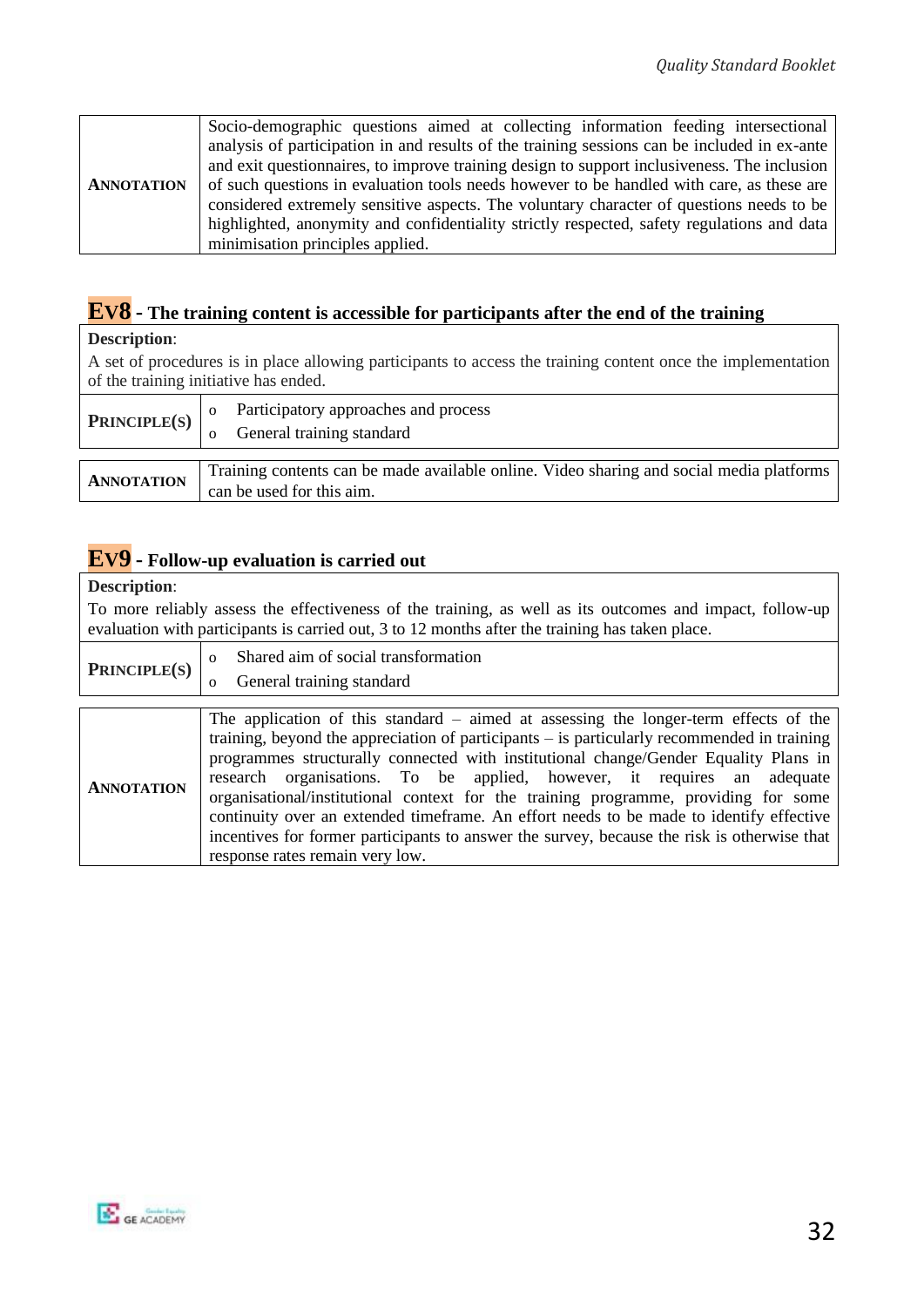*Quality Standard Booklet* 

# <span id="page-32-0"></span>**LIST OF QUALITY CRITERIA FOR TRAINERS**

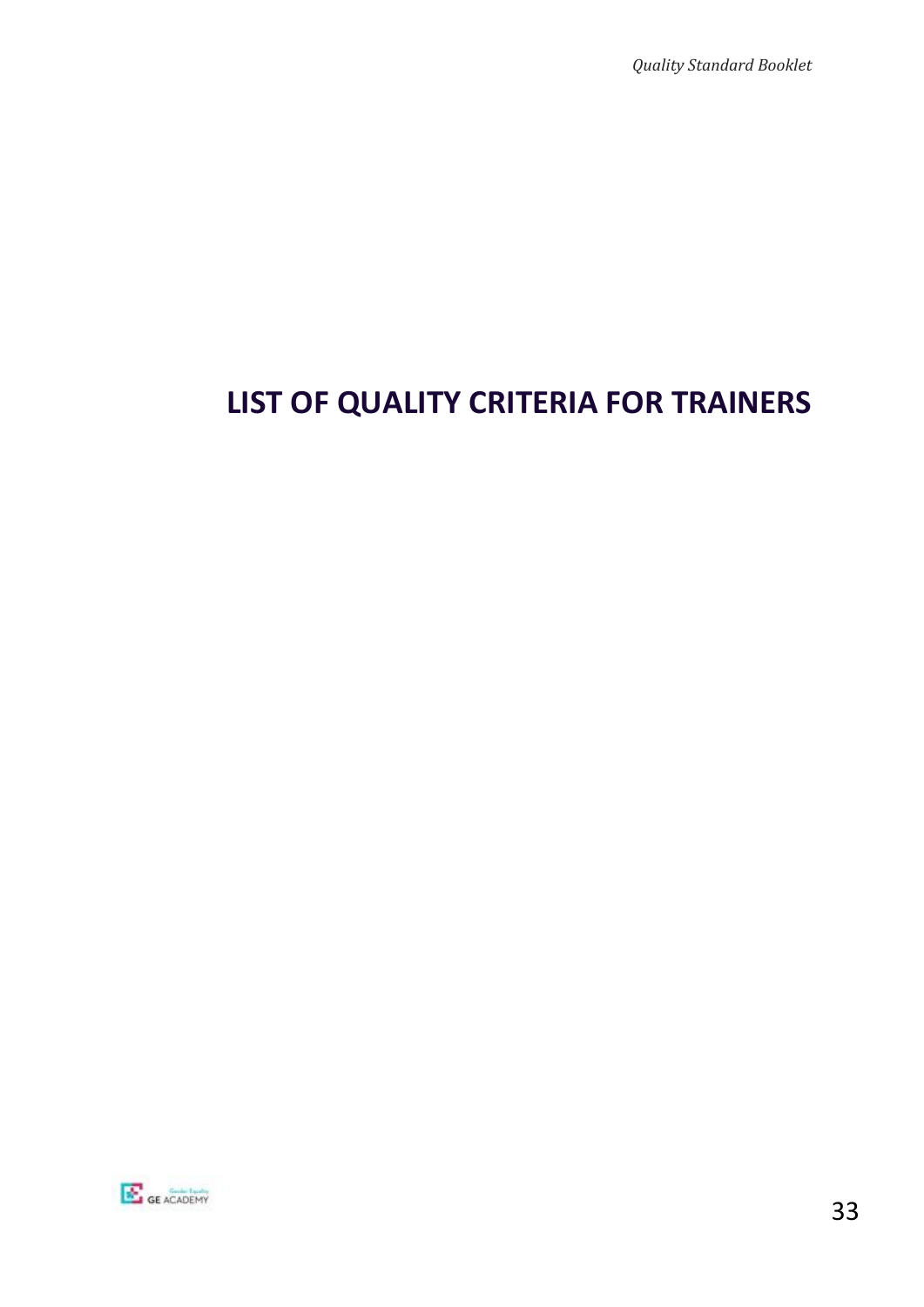#### **Introduction**

This section of the booklet is devoted to standards concerning the profile of the trainers. These standards are different from those in previous sections for both their subject and use.

As for the **subject**, they are not focused on the training sessions, but on skills, capacities, and attitudes of trainers in general.

Consequently, their **suggested use** is not to evaluate training initiatives, but, e.g., for the certification of trainers, for helping trainers in conducting a self-assessment exercise, or for designing and developing train-the-trainers and coaching programmes.

In this section, the **gender+** understanding of intersectionality is adopted as the overarching framework that holds together the ideal competencies of gender trainers (for the concept of gender+ see above, in the list of gender training principles).

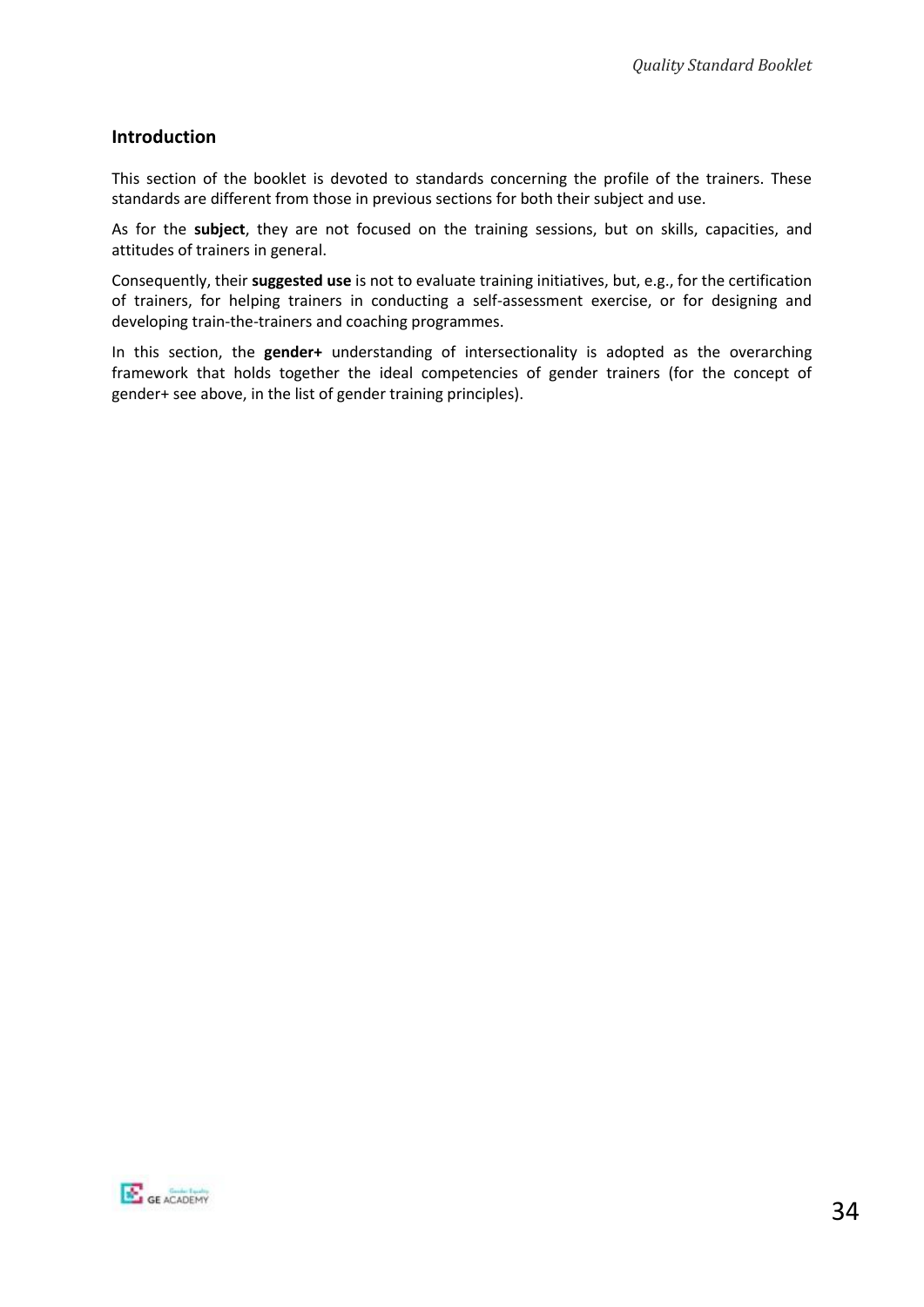# **GENDER+ TRAINER PROFILE**

#### BASIC EXPERTISE

- **TR1** Trainers are knowledgeable of gender theories and able to apply critical feminist analysis, in general, and as relevant to R&I
- **TR2** Trainers have appropriate knowledge of international, European and, when relevant, national legal and policy frameworks for gender+ equality
- **TR3** Trainers are knowledgeable of organisational change processes and the tools used to mainstream gender+ equality in policies and programmes of institutions

### METHODOLOGICAL SKILLS

- **TR4** Trainers can design and facilitate gender-sensitive work in the group
- **TR5** Trainers can lead reflection processes in terms of gender roles and facilitate learning by self-discovery
- **TR6** Trainers are able to apply feminist pedagogical principles in their training practice
- **TR7** Trainers are able to operationalise gender+ knowledge to fit the practice of the training audience and support the participants' next steps as change agents into their organisation
- **TR8** Trainers use gender-sensitive language
- **TR9** Trainers are able to challenge participants' prejudice regarding gender+ issues in a constructive, empowering manner and to integrate resistances in the learning process

### PERSONAL AND SOCIAL COMPETENCE

- **TR10** Trainers are self-reflective and able to promote self-reflection
- **TR11** Trainers are able to respond flexibly to unanticipated circumstances
- **TR12** Trainers are able to accept and manage criticism and to promote an inclusive, constructive climate where the opinions of all are valued
- **TR13** Trainers are committed to transformative change for gender equality
- **TR14** Trainers have intercultural skills and are able to communicate the relevance of gender+ issues to people from different backgrounds and different sectors

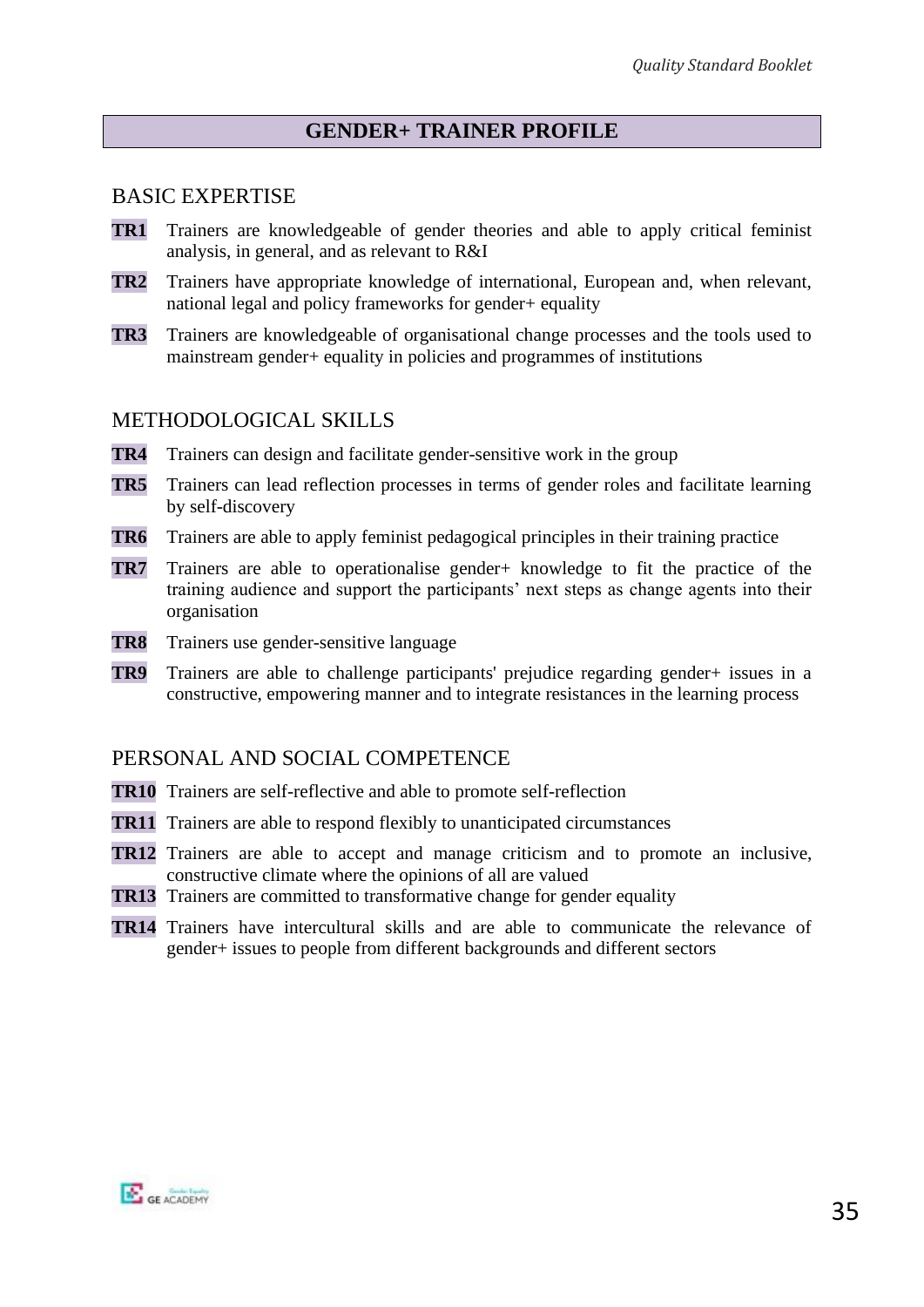# <span id="page-35-0"></span>**BIBLIOGRAPHY**

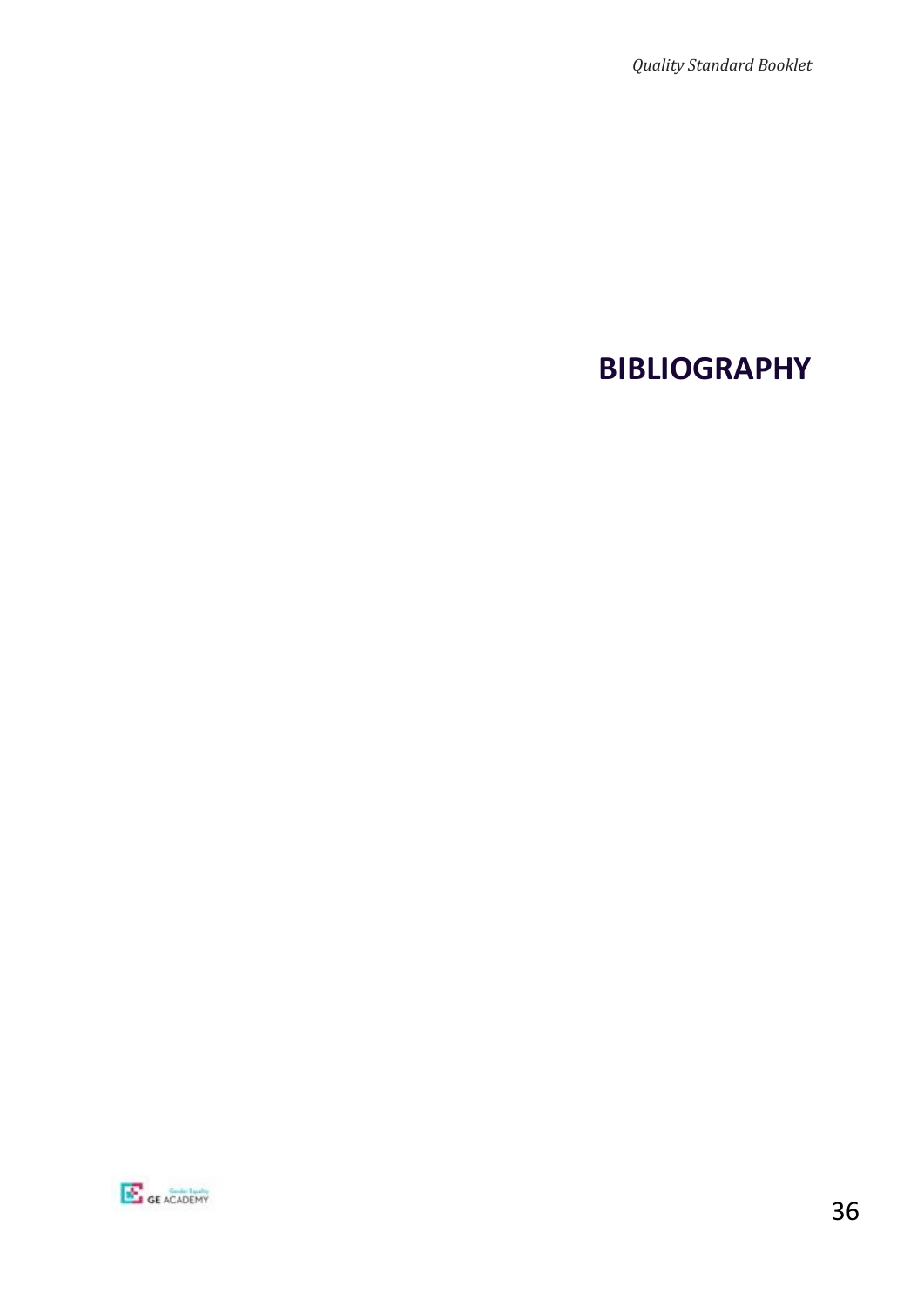Black, J., Hopper, M., Band C., (2007), Making success of principle-based regulation, *Law and Financial Markets Review*, 1(3), 191-206.

Brunsson, N., Rasche, A., Seidl, D. (2012), The dynamics of standardisation: Three perspectives on standards in organizational studies, *Organizational Studies*, 33(5-6), 613-632.

Bustelo, M., Ferguson, L. and Forest M. (2016), Introduction, in Bustelo, M., Ferguson, L. and Forest M. (Eds.) *The Politics of Feminist Knowledge Transfer: Gender Training and Gender Expertise*. Abingdon and New York: Palgrave Macmillan.

EIGE (2012), *Advancing gender training to support effective gender mainstreaming: Reflections from the conference*, Vilnius, Lithuania, 13-14 November. [https://eige.europa.eu/publications/advancing-gender-training](https://eige.europa.eu/publications/advancing-gender-training-support-effective-gender-mainstreaming-conference-volume)[support-effective-gender-mainstreaming-conference-volume](https://eige.europa.eu/publications/advancing-gender-training-support-effective-gender-mainstreaming-conference-volume)

EIGE (2012), *Gender training in the European Union. Reflections from the online discussion*, Luxembourg, Publications Office of the European Union. [https://eige.europa.eu/publications/gender-training-european](https://eige.europa.eu/publications/gender-training-european-union-reflections-online-discussion)[union-reflections-online-discussion](https://eige.europa.eu/publications/gender-training-european-union-reflections-online-discussion)

EIGE (2013), Investing in gender competence.<https://eige.europa.eu/publications/investing-gender-competence>

EIGE (2013), *Mainstreaming gender into the policies and the programmes of the institutions of the European Union and EU Member States: Good practices in gender mainstreaming*, Luxembourg, Publications Office of the European Union. [https://publications.europa.eu/en/publication-detail/-/publication/5638ae7a-35f2-4033-9cde-](https://publications.europa.eu/en/publication-detail/-/publication/5638ae7a-35f2-4033-9cde-3d9cad6fc032/language-en)[3d9cad6fc032/language-en](https://publications.europa.eu/en/publication-detail/-/publication/5638ae7a-35f2-4033-9cde-3d9cad6fc032/language-en)

EIGE (2013), *Mapping gender training in the European Union and Croatia: Synthesis report*, Luxembourg, Publications Office of the European Union. [https://eige.europa.eu/publications/mapping-gender-training](https://eige.europa.eu/publications/mapping-gender-training-european-union-and-croatia-synthesis-report)[european-union-and-croatia-synthesis-report](https://eige.europa.eu/publications/mapping-gender-training-european-union-and-croatia-synthesis-report)

EIGE (2013), *Gender training: Step-by-step approach to quality*, Luxembourg, Publications Office of the European Union[. https://eurogender.eige.europa.eu/system/files/StepByStep%20Approach%20to%20Quality.pdf](https://eurogender.eige.europa.eu/system/files/StepByStep%20Approach%20to%20Quality.pdf)

EIGE (2016), *Gender equality training, Gender mainstreaming toolkit*, Luxembourg, Publications Office of the European Union.<https://eige.europa.eu/publications/gender-equality-training-gender-mainstreaming-toolkit>

FemTechNet (2013), *Transforming higher education with Distributed Open Collaborative Courses (DOCCs). Feminist pedagogies and networked learning*, FemTechNet White Paper Committee. [https://www.academia.edu/4490117/Transforming\\_Higher\\_Education\\_with\\_Distributed\\_Open\\_Collaborative\\_C](https://www.academia.edu/4490117/Transforming_Higher_Education_with_Distributed_Open_Collaborative_Courses_DOCCs_Feminist_Pedagogies_and_Networked_Learning) [ourses\\_DOCCs\\_Feminist\\_Pedagogies\\_and\\_Networked\\_Learning](https://www.academia.edu/4490117/Transforming_Higher_Education_with_Distributed_Open_Collaborative_Courses_DOCCs_Feminist_Pedagogies_and_Networked_Learning)

Ferguson, L. (2017), *A theory of change for training for gender equality*, UN Women Training Centre - Working paper Series, Series, Santo Santo Domingo. [https://trainingcentre.unwomen.org/RESOURCES\\_LIBRARY/Resources\\_Centre/01%20Theory%20of%20Change.p](https://trainingcentre.unwomen.org/RESOURCES_LIBRARY/Resources_Centre/01%20Theory%20of%20Change.pdf) [df](https://trainingcentre.unwomen.org/RESOURCES_LIBRARY/Resources_Centre/01%20Theory%20of%20Change.pdf)

Ferguson, L. (2017), *Education and training for gender equality*, UN Women Training Centre - Working paper Series, Series, Santo Communications of the State of State Communications of the State Communications of the State Oriental Communications of the State Oriental Communications of the State Oriental Communications of the St [https://trainingcentre.unwomen.org/RESOURCES\\_LIBRARY/Resources\\_Centre/04%20Education%20vs%20Traini](https://trainingcentre.unwomen.org/RESOURCES_LIBRARY/Resources_Centre/04%20Education%20vs%20Training.pdf)

Ferguson, L. (2017), *Feminist pedagogies in training for gender equality*, UN Women Training Centre - Working paper **Series**, Series, Santo Santo Domingo. [https://trainingcentre.unwomen.org/RESOURCES\\_LIBRARY/Resources\\_Centre/02%20Feminist%20Pedagogies%2](https://trainingcentre.unwomen.org/RESOURCES_LIBRARY/Resources_Centre/02%20Feminist%20Pedagogies%20.pdf) [0.pdf](https://trainingcentre.unwomen.org/RESOURCES_LIBRARY/Resources_Centre/02%20Feminist%20Pedagogies%20.pdf)

Ferguson, L. (2018), *Gender-transformative evaluation of training for gender equality*, UN Women Training Centre 1992 - Centre Working paper Series, Santo Domingo. [https://trainingcentre.unwomen.org/RESOURCES\\_LIBRARY/Resources\\_Centre/En\\_UNW\\_EvaluationTGE.pdf](https://trainingcentre.unwomen.org/RESOURCES_LIBRARY/Resources_Centre/En_UNW_EvaluationTGE.pdf)

Ferguson L. (2019), Exploring privilege through feminist gender training, *European Journal of Politics and Gender*, 2(1), 113-130.



[ng.pdf](https://trainingcentre.unwomen.org/RESOURCES_LIBRARY/Resources_Centre/04%20Education%20vs%20Training.pdf)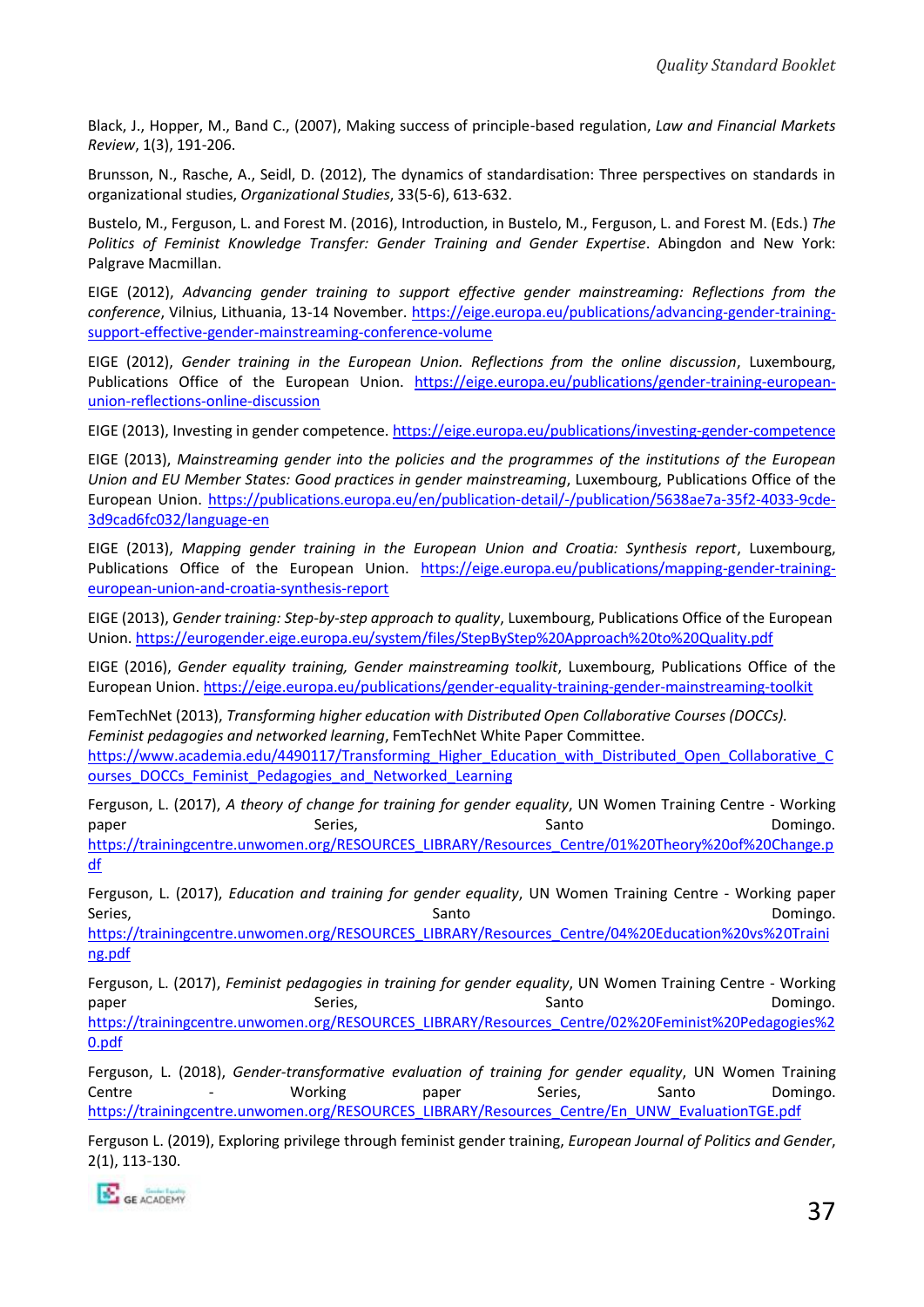Ferguson L. (2019), *Gender training. A transformative tool for gender equality*, Palgrave Macmillan.

Ferguson, F., Forest, M. (2011), *Advancing gender+ training in theory and practice*, Opera Final Report. [http://www.iwm.at/projects/quing/www.quing.eu/files/results/final\\_opera\\_report.pdf](http://www.iwm.at/projects/quing/www.quing.eu/files/results/final_opera_report.pdf)

Fuxjager, R. (2007), *Kompetenzen und Qualitätsentwicklung von BeraterInnen und TrainerInnen für Gender Mainstreaming* [Skills and quality development of consultants and trainers in gender mainstreaming]*,* in: *Qualitätsentwicklung Gender Mainstreaming,* Vienna. Extract reported in: EIGE (2013), *Mapping gender training in the European Union and Croatia, Synthesis Report*. [https://eige.europa.eu/publications/mapping-gender](https://eige.europa.eu/publications/mapping-gender-training-european-union-and-croatia-synthesis-report)[training-european-union-and-croatia-synthesis-report](https://eige.europa.eu/publications/mapping-gender-training-european-union-and-croatia-synthesis-report)

INTEGER (2015), *Requirements checklist for gender equality training quality.* [http://www.integer-tools-for](http://www.integer-tools-for-action.eu/sites/www.integer-tools-for-action.eu/files/file_fields/2015/07/01/requirementschecklistforgenderequalitytrainingquality_0.pdf)[action.eu/sites/www.integer-tools-for-](http://www.integer-tools-for-action.eu/sites/www.integer-tools-for-action.eu/files/file_fields/2015/07/01/requirementschecklistforgenderequalitytrainingquality_0.pdf)

[action.eu/files/file\\_fields/2015/07/01/requirementschecklistforgenderequalitytrainingquality\\_0.pdf](http://www.integer-tools-for-action.eu/sites/www.integer-tools-for-action.eu/files/file_fields/2015/07/01/requirementschecklistforgenderequalitytrainingquality_0.pdf)

Lombardo, E., Meier, P., & Verloo, M. (2017). Policymaking from a gender+ equality perspective. *Journal of Women, Politics & Policy*, *38*(1), 1-19.

Marx Ferree, M. (2015), *Training for Gender Equality as a Source of Organisational Change*, UN Women Training Centre, Santo Domingo.

Frey, R., Hartmann, J., Heilmann, A., Kugler, T., Nordt, S., Smykalla, S. (2006), *Gender Manifesto: A call for critical reflection on gender-oriented capacity building and consultancy*. [http://www.gender.de/mainstreaming/GenderManifesto\\_engl.pdf](http://www.gender.de/mainstreaming/GenderManifesto_engl.pdf)

GemTrEx (2008), *Standards and training for gender workers in Europe. Quality criteria and further education*. [https://vmg-steiermark.at/sites/default/files/pdfdownload/professional\\_standards.pdf](https://vmg-steiermark.at/sites/default/files/pdfdownload/professional_standards.pdf)

GenderStrat4Equality (2016), *Quality criteria for gender equality training, European quality standards for the tendering, the selection and the assessment of gender equality training*. [http://www.noe.gv.at/noe/Frauen/Quality\\_criteria\\_e.pdf](http://www.noe.gv.at/noe/Frauen/Quality_criteria_e.pdf)

hooks, bell (1994), *Teaching to transgress: Education as the practice of freedom*, Routledge, New York.

Milligan, C., Littlejohn, A., Margaryan, A. (2013), "Patterns of Engagement in connectivist MOOCs", *MERLOT Journal of Online Learning and Teaching*, 9(2), 149-159[. http://jolt.merlot.org/vol9no2/milligan\\_0613.pdf](http://jolt.merlot.org/vol9no2/milligan_0613.pdf)

Mukhopadhyay, M., Wong, F. (2007), *Revisiting gender training: The making and remaking of gender knowledge. A global source book*, KIT and Oxfam. [https://www.kit.nl/wp-content/uploads/2018/08/1031\\_Gender-revisiting](https://www.kit.nl/wp-content/uploads/2018/08/1031_Gender-revisiting-web2.pdf)[web2.pdf](https://www.kit.nl/wp-content/uploads/2018/08/1031_Gender-revisiting-web2.pdf)

Pro(e)quality, (2007), *Acting Pro(e)quality. Quality standards for gender equality and diversity training in the EU*, Warsaw[. http://cite.gov.pt/pt/dsie/doc/Quality.pdf](http://cite.gov.pt/pt/dsie/doc/Quality.pdf)

Quality Matters, *Non-annotated standards from the QM continuing and professional education rubric*, second edition, QM, 2015.

[https://dev-](https://dev-marketing.qualitymatters.org/sites/default/files/PDFs/StandardsfromtheQMContinuingandProfessionalEducationRubric.pdf)

[marketing.qualitymatters.org/sites/default/files/PDFs/StandardsfromtheQMContinuingandProfessionalEducatio](https://dev-marketing.qualitymatters.org/sites/default/files/PDFs/StandardsfromtheQMContinuingandProfessionalEducationRubric.pdf) [nRubric.pdf](https://dev-marketing.qualitymatters.org/sites/default/files/PDFs/StandardsfromtheQMContinuingandProfessionalEducationRubric.pdf)

Stracke, C. M., Tan, E., Texeira, A., Pinto, M., Vassiliadis, B., Kameas, A., Sgouropoulou, C., & Vidal, G. (2018), *Quality Reference Framework (QRF) for the Quality of Massive Open Online Courses (MOOCs)*. <https://research.ou.nl/en/publications/quality-reference-framework-qrf-for-the-quality-of-massive-open-o>

Tisdell E.J. (1998), Poststructural Feminist Pedagogies: The Possibilities and Limitations of Feminist Emancipatory Adult Learning Theory and Practice, *Adult Education Quarterly*, 48(3), 139-156.

[https://www.researchgate.net/publication/240703329\\_Poststructural\\_Feminist\\_Pedagogies\\_The\\_Possibilities\\_a](https://www.researchgate.net/publication/240703329_Poststructural_Feminist_Pedagogies_The_Possibilities_and_Limitations_of_Feminist_Emancipatory_Adult_Learning_Theory_and_Practice) nd Limitations of Feminist Emancipatory Adult Learning Theory and Practice

UN Women Training Centre (2016), *Compendium of good practices in training for gender equality*. [https://trainingcentre.unwomen.org/RESOURCES\\_LIBRARY/Resources\\_Centre/COMPENDIO\\_ONU-M-WEB.pdf](https://trainingcentre.unwomen.org/RESOURCES_LIBRARY/Resources_Centre/COMPENDIO_ONU-M-WEB.pdf)